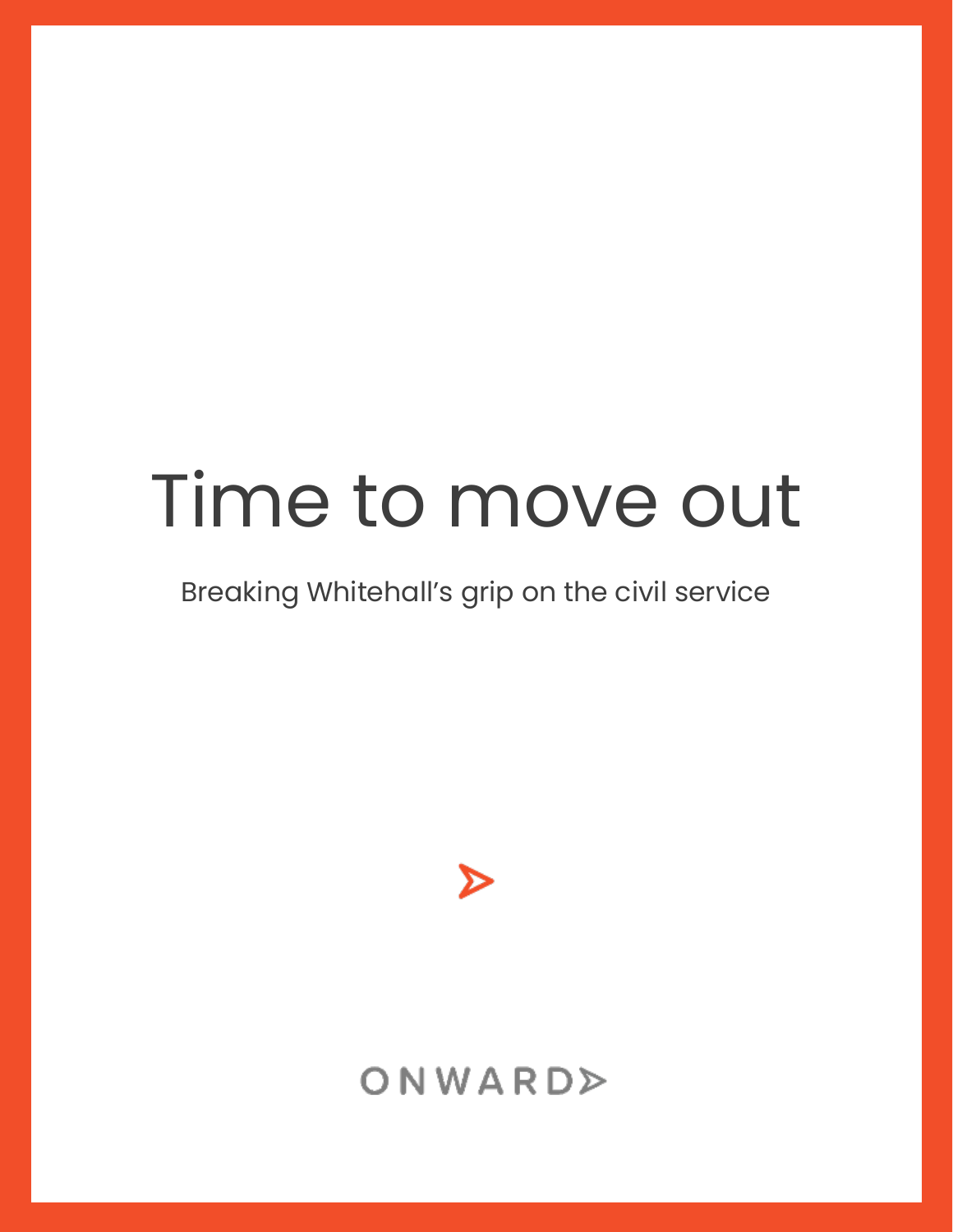## About Onward

Onward is an independent, not-for-profit thinktank, registered in England and Wales (Company Registration no. 11326052).

We believe in a mainstream conservatism – one that recognises the value of markets and supports the good that government can do, is unapologetic about standing up to vested interests, and assiduous in supporting the hardworking, aspirational and those left behind. Our goal is to address the needs of the whole country: young as well as old; urban as well as rural; and for all parts of the UK – particularly places that feel neglected or ignored in Westminster.

We do this by developing practical policies that work. Our team has worked both at a high level in government and for successful thinktanks. We know how to produce big ideas that resonate with policymakers, the media and the public. We work closely with policymakers of all parties to build coalitions of support. Most importantly, we engage ordinary people across the country and work with them to make our ideas a reality.

## Thanks

Onward is a small non-profit that relies on the generosity of our donors and patrons to do our work.

Onward's research programme is supported solely by the generosity of our network. We are indebted, in particular, to our Founding Patrons: Martyn Rose, Michael Spencer, David Meller, Bjorn Saven, Richard Oldfield, Robert Walters, Tim Sanderson, James Alexandroff, Jason Dalby, Graham Edwards, John Nash and Theodore Agnew. Without this philanthropic support, our work would not be possible.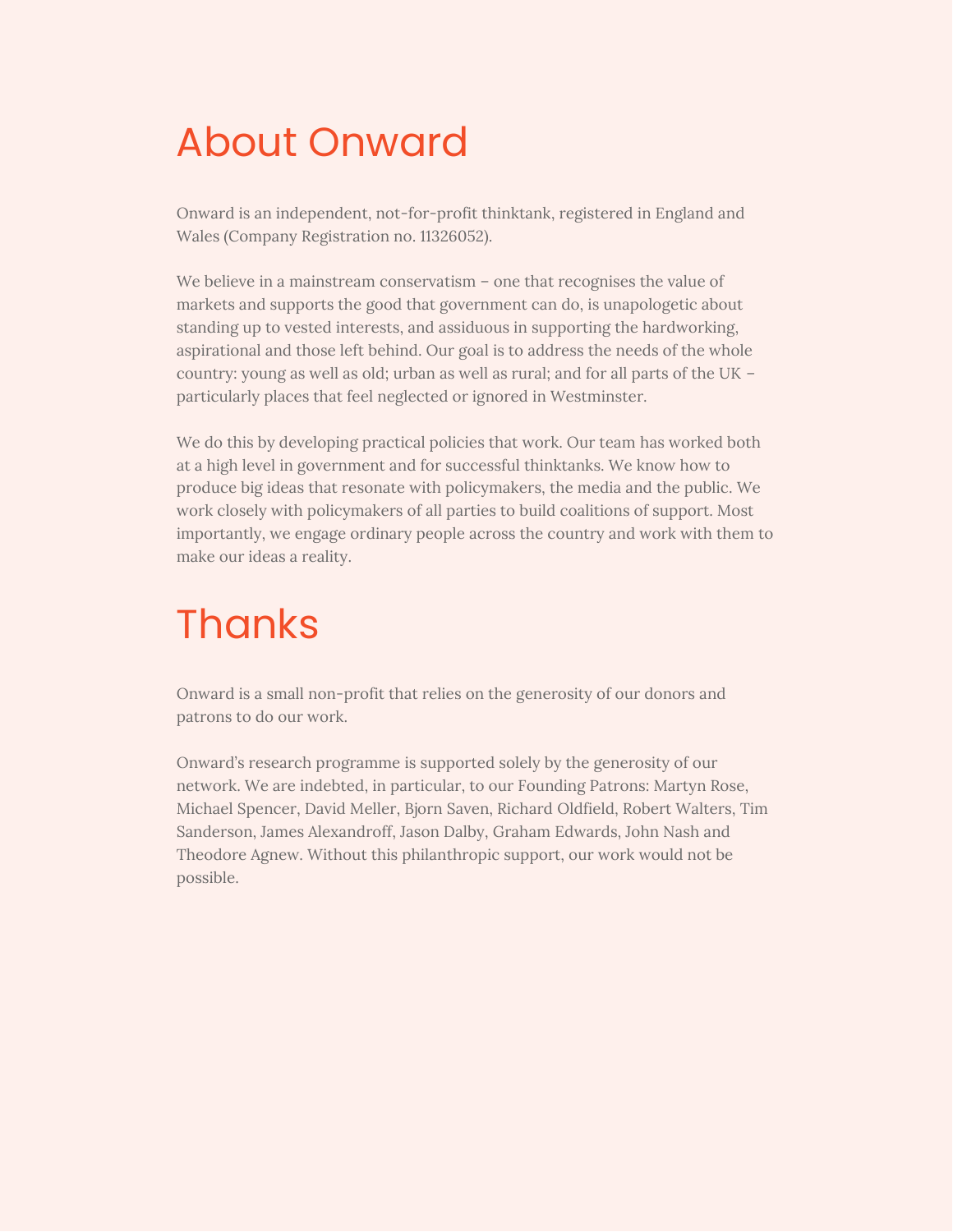## About the authors

Will Tanner is the director of Onward. He previously advised the Prime Minister Theresa May between 2013 and 2017, as a Special Adviser in the Home Office and as Deputy Head of Policy in 10 Downing Street. He has also previously worked for the leading communications firm, Portland, and for the independent thinktank, Reform.

Adam Hawksbee is Deputy Director and the lead for Levelling Up at Onward. He was previously Head of Policy at the West Midlands Combined Authority, advising Mayor Andy Street. He was also a Kennedy Fellow at the Harvard Kennedy School of Government, and worked with US Mayors as a Research Fellow at the Bloomberg Harvard City Leadership Initiative and at the New York City Mayor's Office of Operations.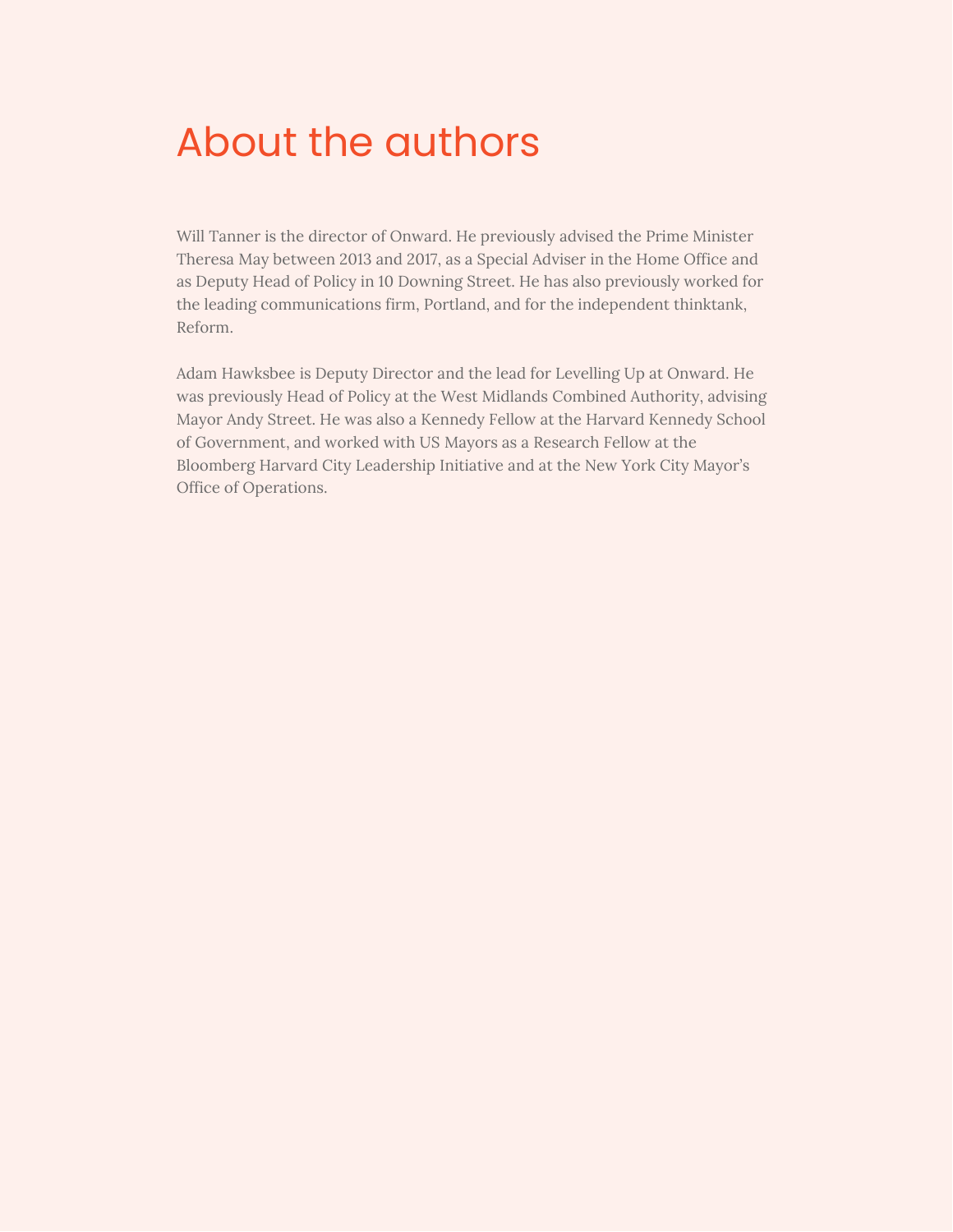## Endorsements

#### Eddie Hughes MP, Parliamentary Under Secretary of State at the Department for Levelling Up, Housing and Communities

"This is a valuable report, which highlights the further work still needed to move more of our people out of London as we focus on levelling up.

However, I am pleased that as a department, we now have a third of our people working outside London, up from 23% in March 2020, and our plans are to go much further. Our levelling up programme will move more high value jobs with good career prospects closer to the communities we serve.

I am very proud of our second headquarters in Wolverhampton which we opened last year. We already have 215 civil servants based there, including senior civil servants, and ministers including myself working there regularly. We are still recruiting and working closely with the local community to make this project a huge success."

#### Andy Street, Mayor of the West Midlands

"The effort to redistribute civil service jobs has been vexatious for decades. However given the political commitment to "Levelling Up", finding a way to do this well is now both urgent and important.

Bringing together the brains of Departments with businesses in critical sectors, as has been done in the housing industry through DLUHC's second HQ in Wolverhampton, is a model we need to see far more often.

This report carefully describes just how much more is still to be done. It should be a real "call to action"."

#### Jamie Driscoll, Mayor of the North of Tyne

"If levelling up feels like rowing against the tide, it's because all the big decisions still happen in London. When places like Newcastle see ministers, it's in hard hats for photo opportunities. We've proven that regional Mayors are good at creating jobs and landing investment. If we had ministers working here for a week every month, we'd finally be in touching distance of joined up government that can deliver levelling up.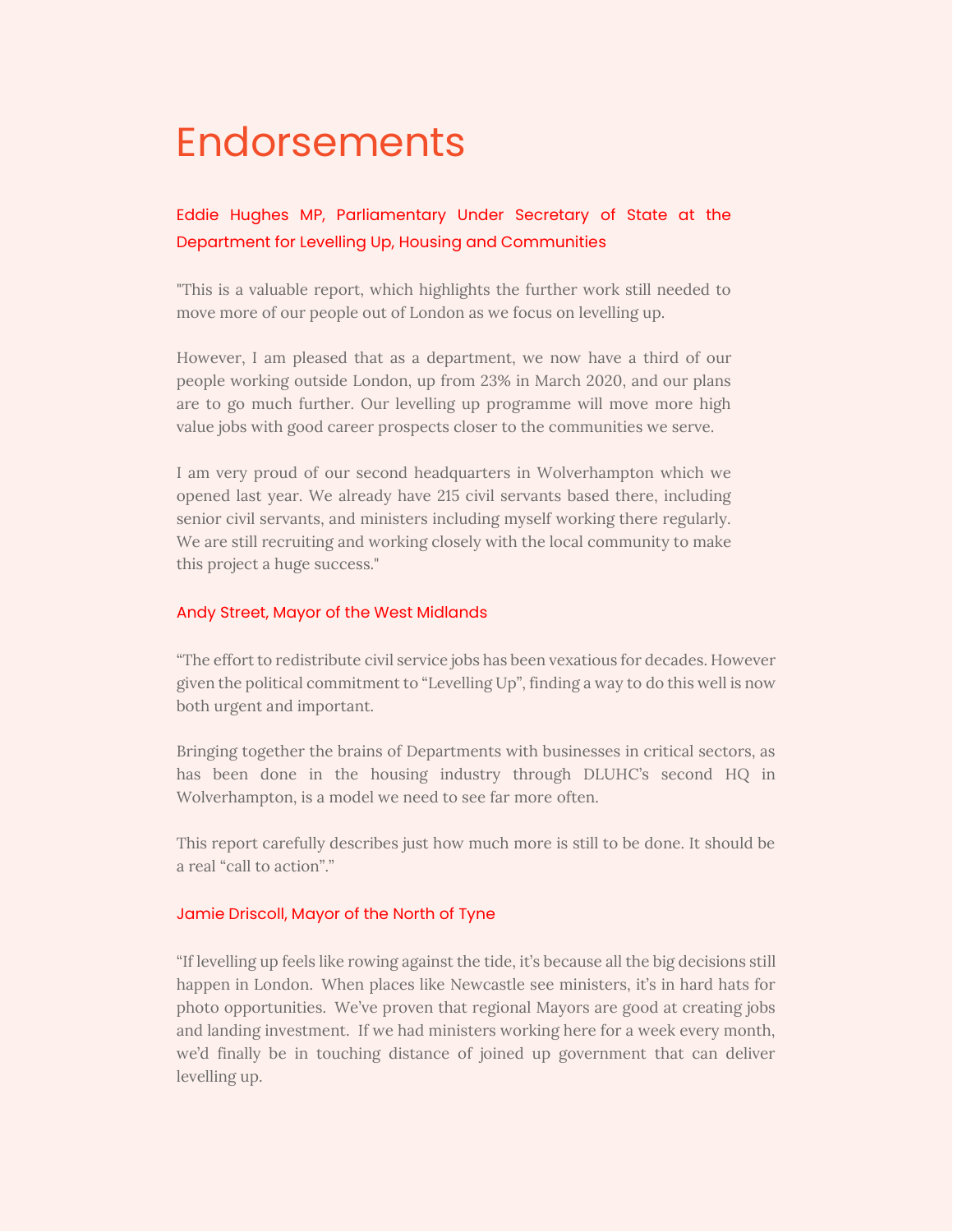The proposal to have senior civil servants based in areas like the North of Tyne is sound. It's better value for money for taxpayers – top quality office accommodation is a fraction of the price it is in London. Civil service relocation must include the top officials, not just the back-office admin staff."

#### Miriam Cates MP, Member of Parliament for Penistone and Stocksbridge

"Where civil servants work matters to our economy and our culture. There is no practical reason why decisions about health spending or taxation need to be made in Whitehall and not in Sheffield. In fact, Government will make better decisions if those developing policy are exposed to the challenges of the entire country, rather than the issues that matter to London. We need to accelerate civil service relocation to support the Government's ambitions to level up."

#### Jo Gideon MP, Member of Parliament for Stoke-on-Trent Central

"This important report makes clear that there is still much work needed for government to deliver on its commitment to spread clusters of high level civil service jobs across the country.

It illustrates that to rebalance the UK's economic geography we must bridge the cultural differences and values between government decision makers and those affected by those decisions.

Only by being based in areas of the country like Stoke-in-Trent with the biggest challenges can those making spending decisions hope to fully understand the impact of policies on those areas.

Delivering equality of opportunity, one of the key pillars of the levelling up agenda, depends on the success of a fair, comprehensive relocation strategy."

#### Peter Gibson MP, Member of Parliament for Darlington

"As the MP for Darlington I am delighted that Treasury, DIT, BEIS, ONS and CMA are locating parts of their teams to Darlington in addition to the existing DFE roles in my constituency. Providing real opportunities to go far but stay local is a key element of our levelling up agenda and Darlington is quickly becoming a poster child for the revolution that our Government is implementing as we build back better. Good progress has been made, and this report shows how important it is that we redouble our efforts on this agenda."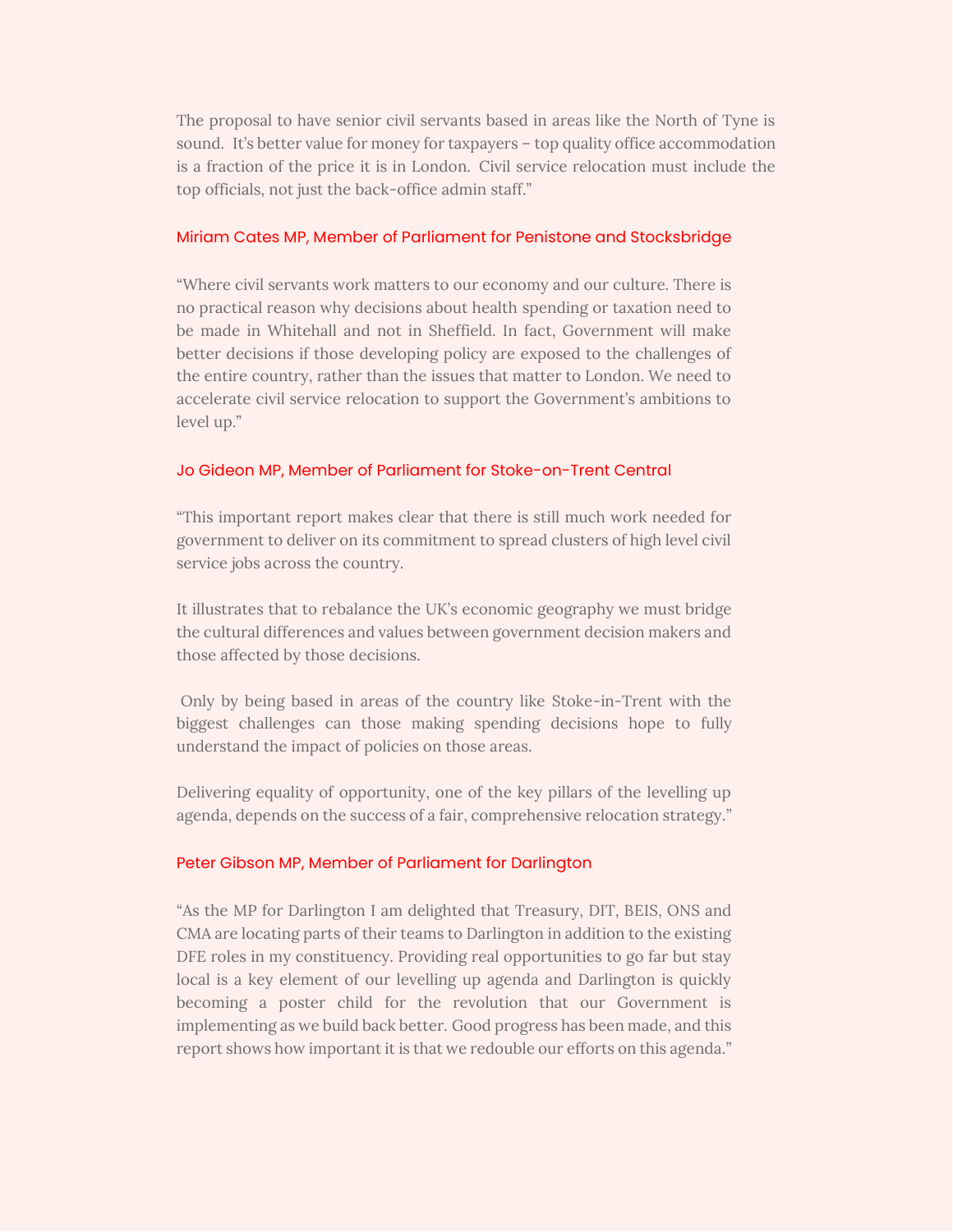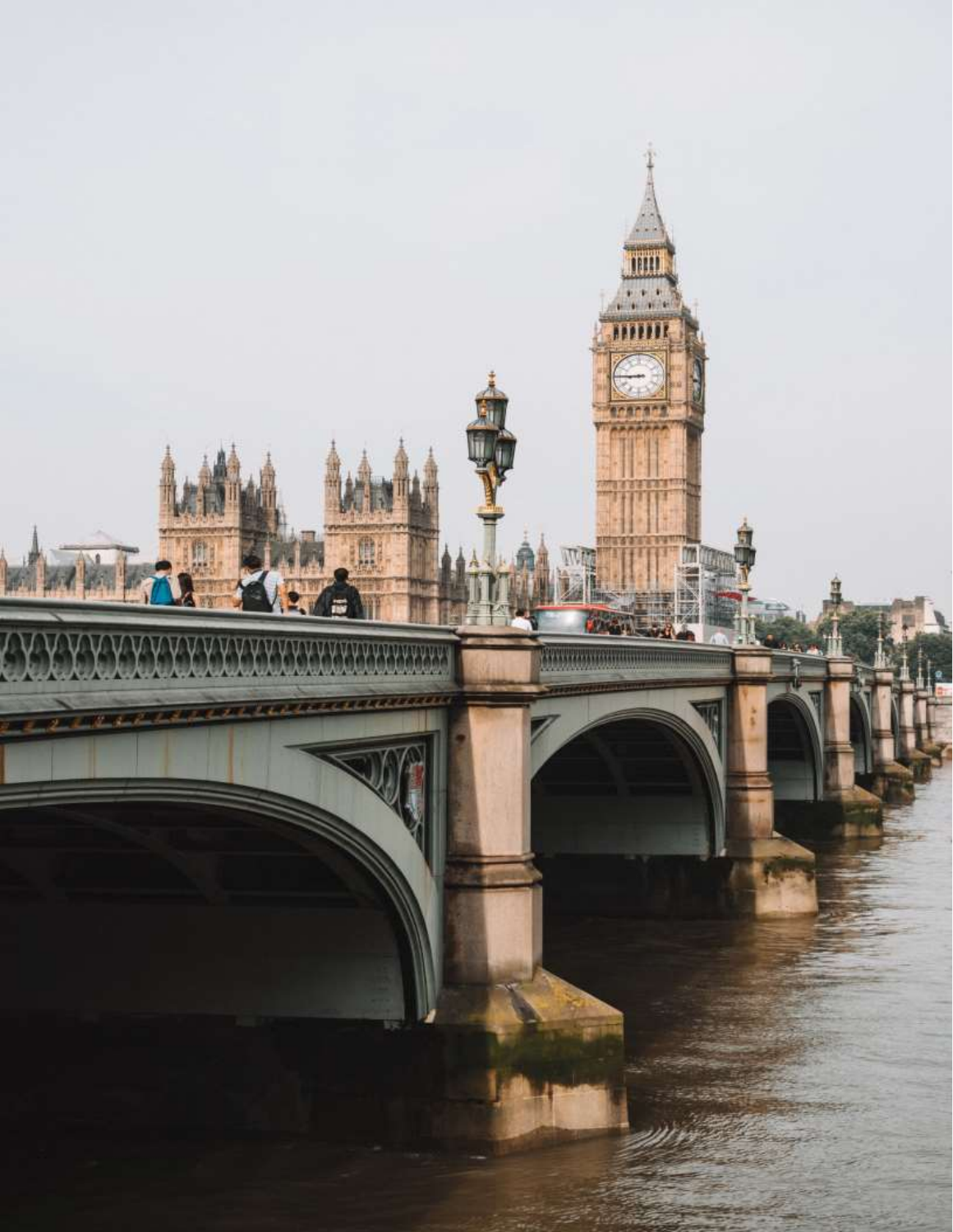## **Contents**

 $\triangleright$ 

| Summary of the argument                                          |    |
|------------------------------------------------------------------|----|
| A losing battle? The history of civil<br>service dispersal       | 6  |
| Civilising the service: The case for civil<br>service relocation |    |
| Relocation today: The Government's<br>commitments and progress   | 23 |
| Moving on: Making dispersal stick this<br>time                   | 39 |
| Conclusion                                                       | 52 |
| Endnotes                                                         |    |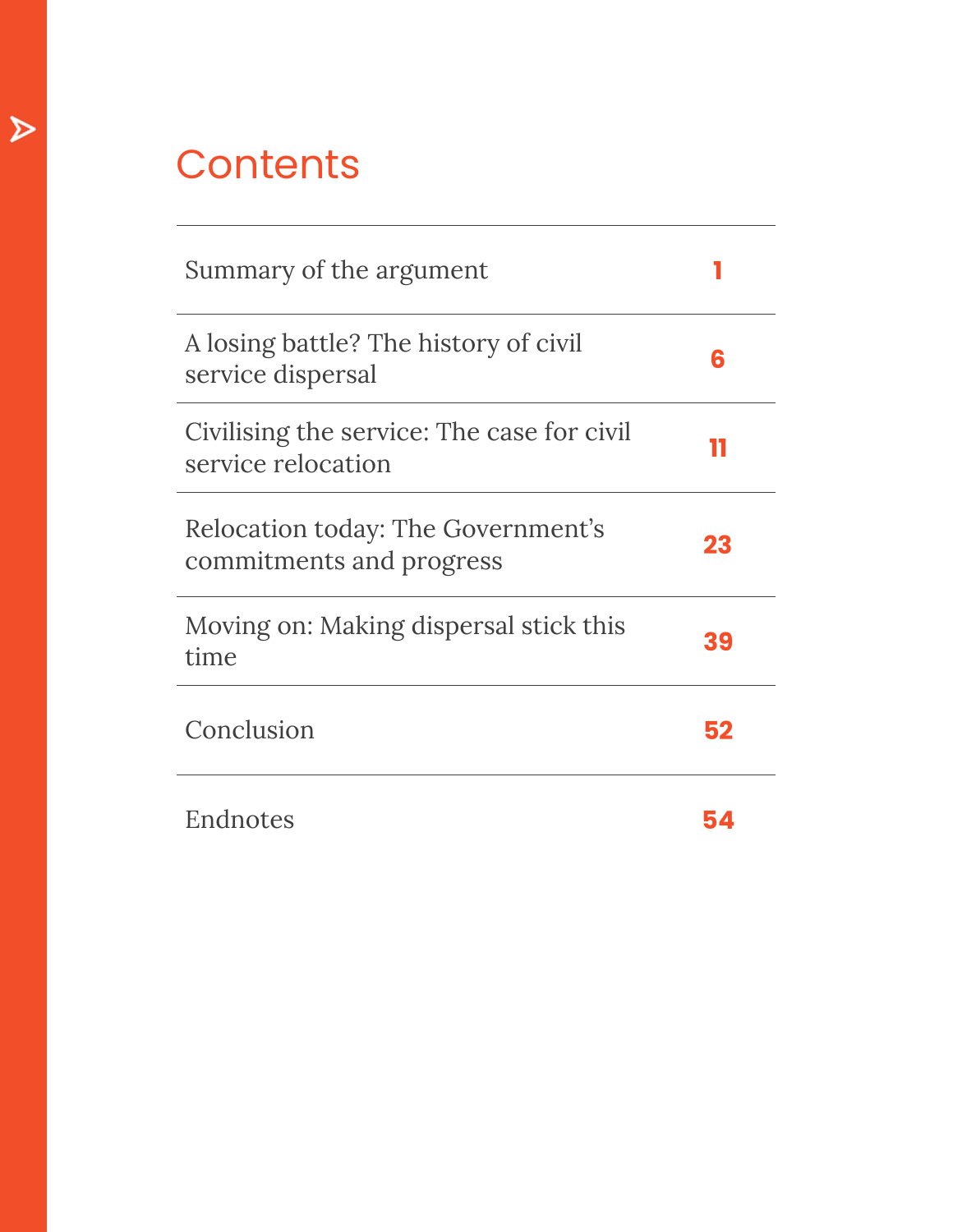# Summary of the argument



Time to move out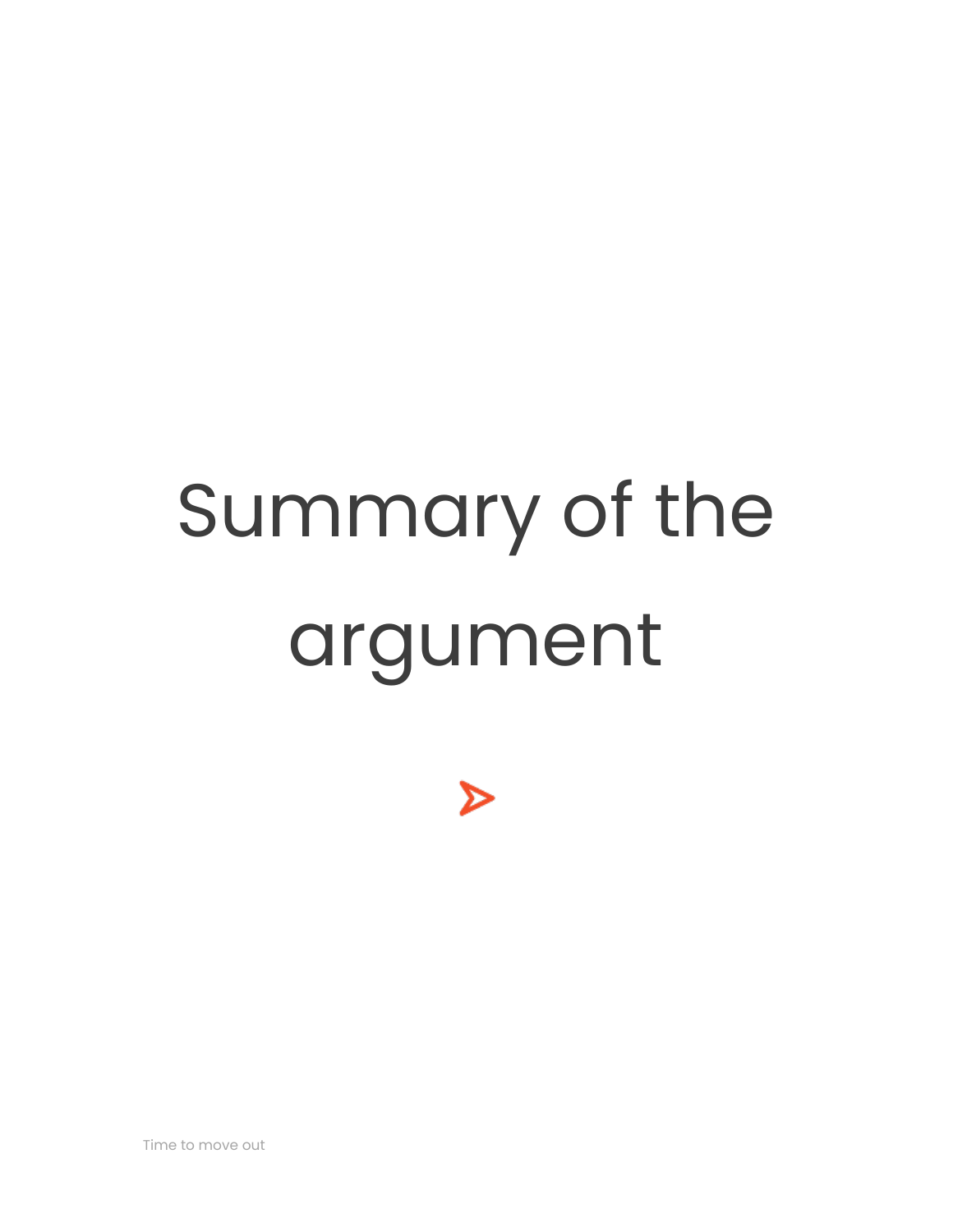At the heart of the levelling up debate is a question about how - and on whose behalf - government takes decisions. The EU referendum and 2019 general election exposed how many people in less prosperous places feel policy decisions have, at best, neglected their interests and, at worst, actively worked against them. In response, politicians of left and right have argued that the process of government needs to change to better reflect the plurality of values in the UK and the difficulties faced by less well-off people and places.

The recently published Levelling Up White Paper argues that one of the best ways they can change the experience and values that drive government decisions is by changing *where* decisions are made. By relocating senior civil servants to Darlington, Wolverhampton and Newcastle, they hope to make Government more attuned to the needs of those places, and places like them, and less London-centric. As Michael Gove has asked: "Wouldn't it be better for those deciding how taxpayers' money is spent to be living and working alongside those citizens across the country, from Mansfield to Middlesbrough to Merthyr Tydfil, for whom every pound in tax is a significant inroad into their income?"

But while there is a healthy academic literature on the spillover effects of different types of public funding, the evidence on economic and cultural spillover effects from government relocation is less developed. Does it matter where government decisions are made? What is the evidence from previous attempts at relocation? And, if so, how can Ministers succeed in dispersing the organs of the state to different parts of the UK - to both support higher levels of regional economic growth and reduce the cultural distance between those governing and those governed? This paper intends to answer those questions.

Our core finding is that, despite warm words and good intentions, efforts to decentralise the civil service are going backwards. In particular, we reveal that:

- Since the 2018 Government Estates Strategy committed to "create clusters of government jobs and expertise in cities across the UK", the number of civil servants has grown twice as fast in London (22%) as in regions outside London (11%). In total, 34% of additional civil servants recruited in the last three years were based in London, compared to 23% for the North of England and just 10% for the Midlands.
- This means that the civil service today is nearly as London-centric as it was 45 years ago. In March 2021, 22% of UK civil servants worked in London, compared to 23% in 1976. More than 100,000 full-time equivalent civil servants are now based in the capital, up from 86,600 when Labour swept to power in 1997. In London, there are more than 3 additional civil servants per 1,000 employees and more than 5 more officials per 1,000 working-age adults compared to the average for other English regions.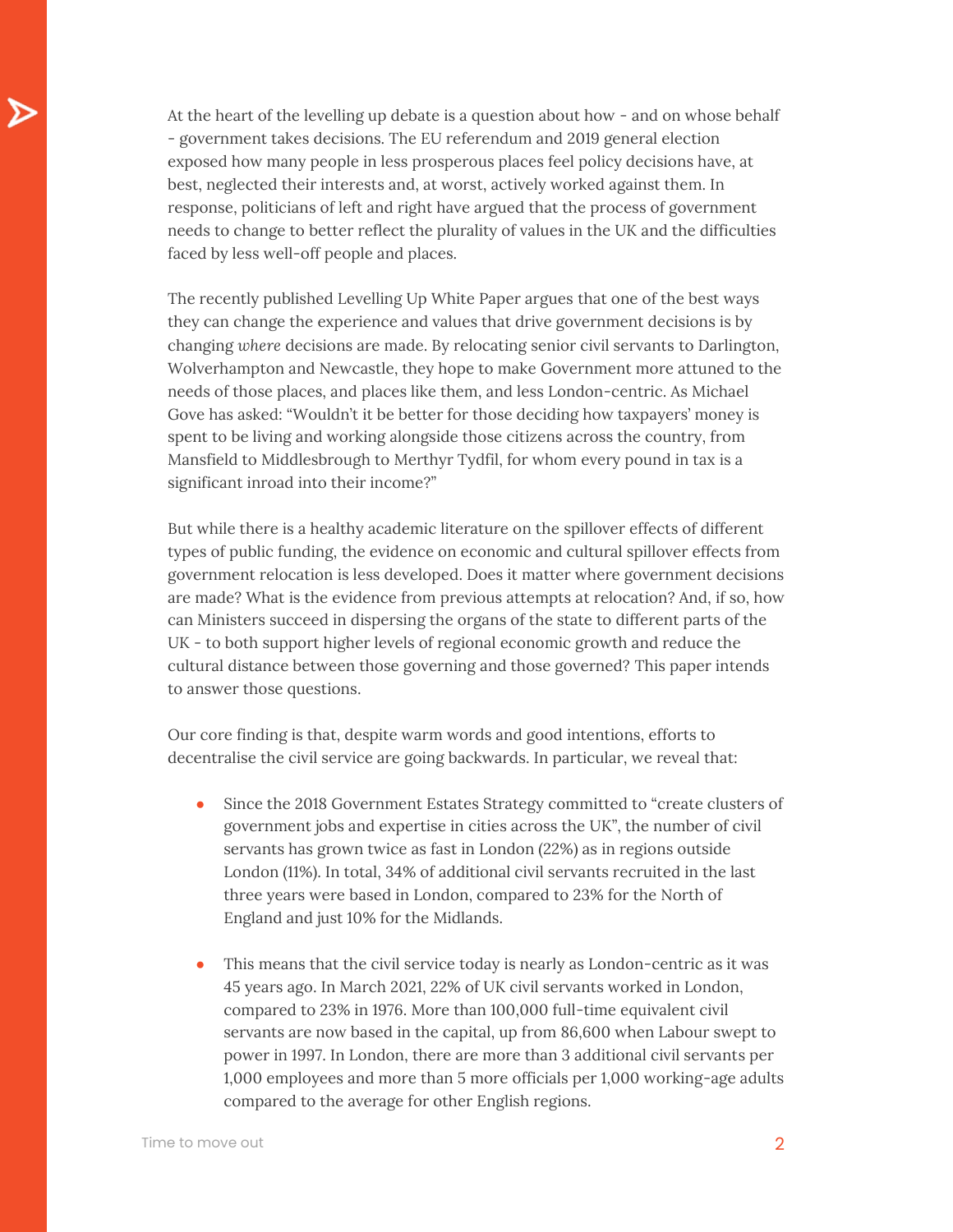- This follows a longer run trend. Since 2006, the civil service has increased in size by 3% overall, but the vast majority of the increase was felt in London. Between 2006 and 2021, total civil service headcount rose by 50% in London, 12% in Wales, 10% in Scotland, and 3% in the North West. In the East Midlands (-3%), Yorkshire and Humber (-4%), West Midlands (-5%), North East and East of England (-12%), South West (-13%) and South East (-18%), numbers fell.
- The senior civil service (SCS) is particularly London-centric. In 2021, 64.5% of the SCS was based in London, up from 60.1% in 2015. The share of officials at Grade 6 and 7 (the next most senior ranks) in London has risen from 41% to 44% over the same period. This means that London has 5 times the rate of Senior Civil Servants (as a share of civil servants) as any other region of the UK (4.6%), and 4 times as many officials ranked Grade 7 or above (32%).
- The civil service fast stream has taken steps to diversify in recent years, particularly with regard to ethnic, gender and disability recruitment, but has not done so with regard to geography. In 2021, 41% of applicants were from London and the South East and 47% of those recommended for appointment were from the same regions. The fast stream received fewer applications in both absolute terms and as a share of all applications from the North East, North West, East Midlands and West Midlands in 2021 than two years earlier.

At the core of the Levelling Up project is a commitment to rebalancing the UK's economic geography. Yet the institutions that are most market-facing and hold the levers to reshape the economy are some of the most entrenched in London.

- Since the Treasury's Darlington Economic Campus was announced in March 2021, the Treasury and Department for Business, Energy and Industrial Strategy (BEIS) have hired nearly three times as many officials in London as outside. Well over 9 in 10 civil servants in HM Treasury, BEIS and the Department for Digital, Culture, Media and Sport are currently based in London.
- Excluding Ofwat, every economic regulator and most commercial functions of government, such as the Crown Commercial Service, the Government Digital Service and UK Export Finance, are headquartered in Whitehall, the City or Canary Wharf. At the same time, London-based companies are awarded twice the value of central government contracts and are twice as likely to benefit from trade finance and insurance from the UK Government.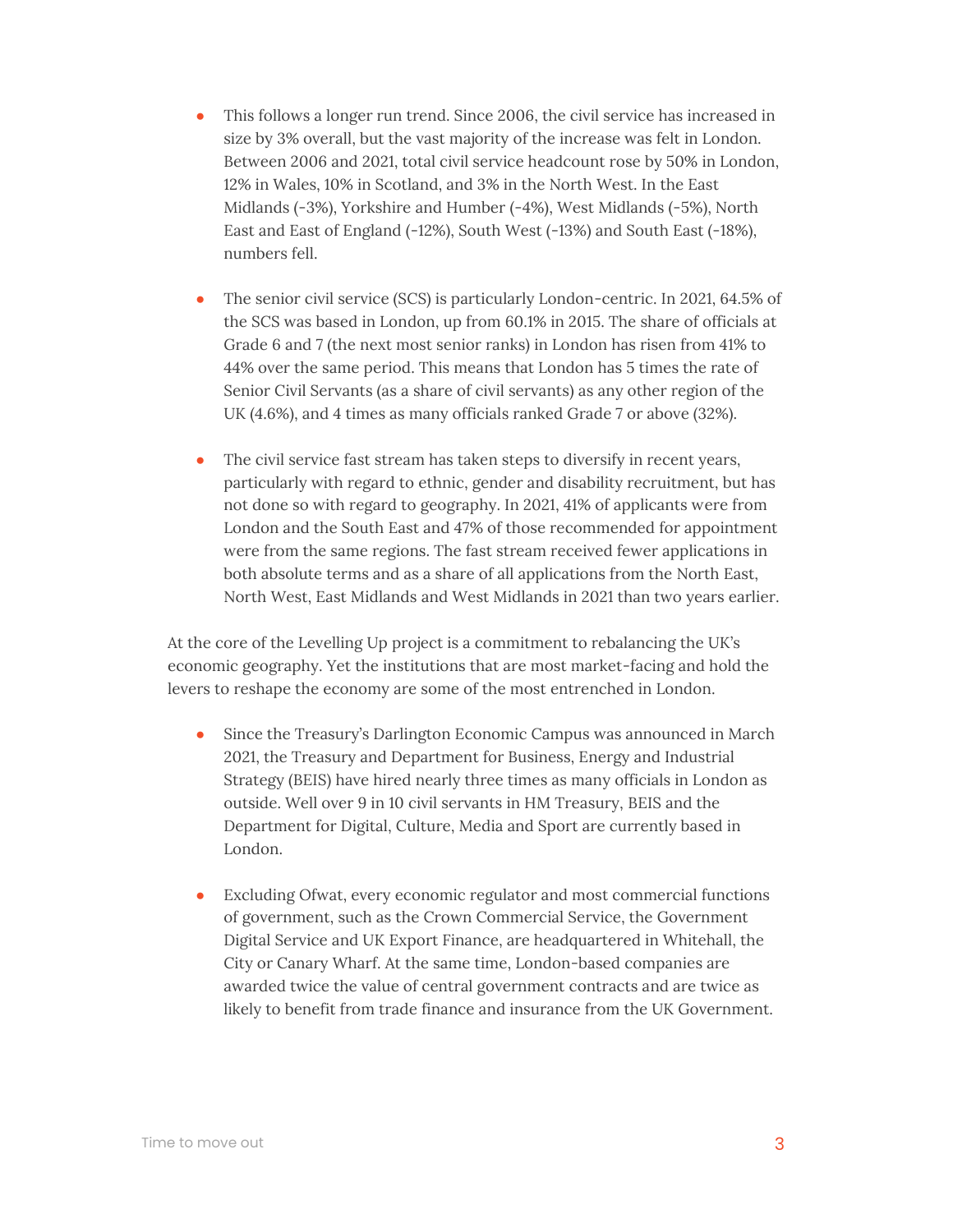If the Government is serious in its desire to shift the centre of economic gravity of the UK, ministers will need to be much more ambitious in their efforts to disperse the civil service to different regions. The approach started so far - combining different government functions on regional campuses - is the right one. But history shows that progress will at best be temporary unless the Government is prepared to go much further than its predecessors. To achieve lasting change, we recommend that:

- 1. Ministers should prioritise the relocation of Government's market-facing or commercial functions out of London, in line with its "levelling up" ambitions. There is no reason why the Government Digital Service, UK Export Finance, and Advanced Research and Invention Agency should be headquartered in London. The Government should also review the location of regulators, such as Ofcom, Ofgem, the Financial Conduct Authority and the Competitions and Markets Authority, to ensure they reflect the economic geography of the industries they regulate.
- 2. Every government department should be required to publish regional projections for civil service headcount and floorspace over the current Spending review period, with an expectation that no department will have more than two-thirds of staff or office space in London by 2030. This should include non-departmental public bodies, arms-length bodies and independent regulators as well as the core civil service. Progress against these projections should be published openly as league tables to create meaningful accountability.
- 3. Departments that miss their projections for staff dispersal in any given year should adopt a "one-in-two-out" rule for recruitment, whereby they cannot advertise for an additional London-based role until two roles have either been relocated or recruited outside London. This should apply to senior civil servants and lower grades separately, to prevent departments recruiting for lower grade staff outside London in order to recruit more senior officials in London.
- 4. To lead from the front, government ministers and permanent secretaries should publicly commit to work from regional campuses at least one day a week - or one week per month - and meetings of Cabinet should take place in every region of the UK at least once a year. The Cabinet Office should publish an annual report outlining adherence to these public commitments, using the official diaries of ministers and permanent secretaries to understand where they have been working.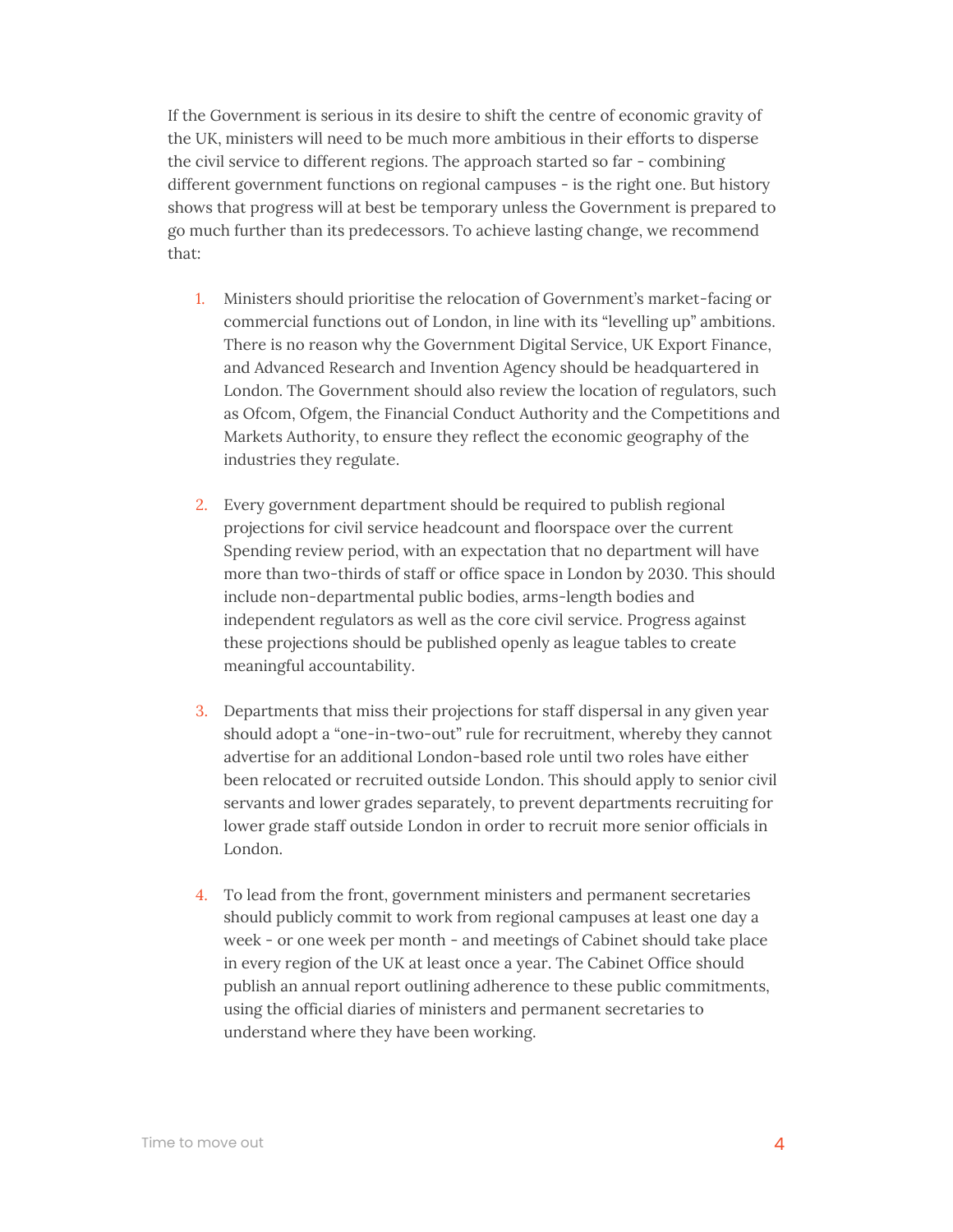- 5. The civil service should reform recruitment and promotion to better reflect regional diversity. The civil service should move the majority - or even the entirety - of civil service fast stream assessment out of London, following the success of the first centre in Newcastle in 2017. This would not only reduce the reliance on the capital for talent, but would send an important signal about the direction of travel. It would also save money. At the same time, Senior Civil Service promotion should be contingent on applicants having worked outside London, either at a HMG regional campus or for another public institution based outside the capital.
- 6. The Government should significantly expand the number and size of its regional campuses, to accommodate much greater dispersal out of London and support co-location with local and regional government. Over the longterm, the Government should encourage greater use of flexible working, combining remote and office-based work at regional campuses, in line with the practices being adopted by technology and professional services firms.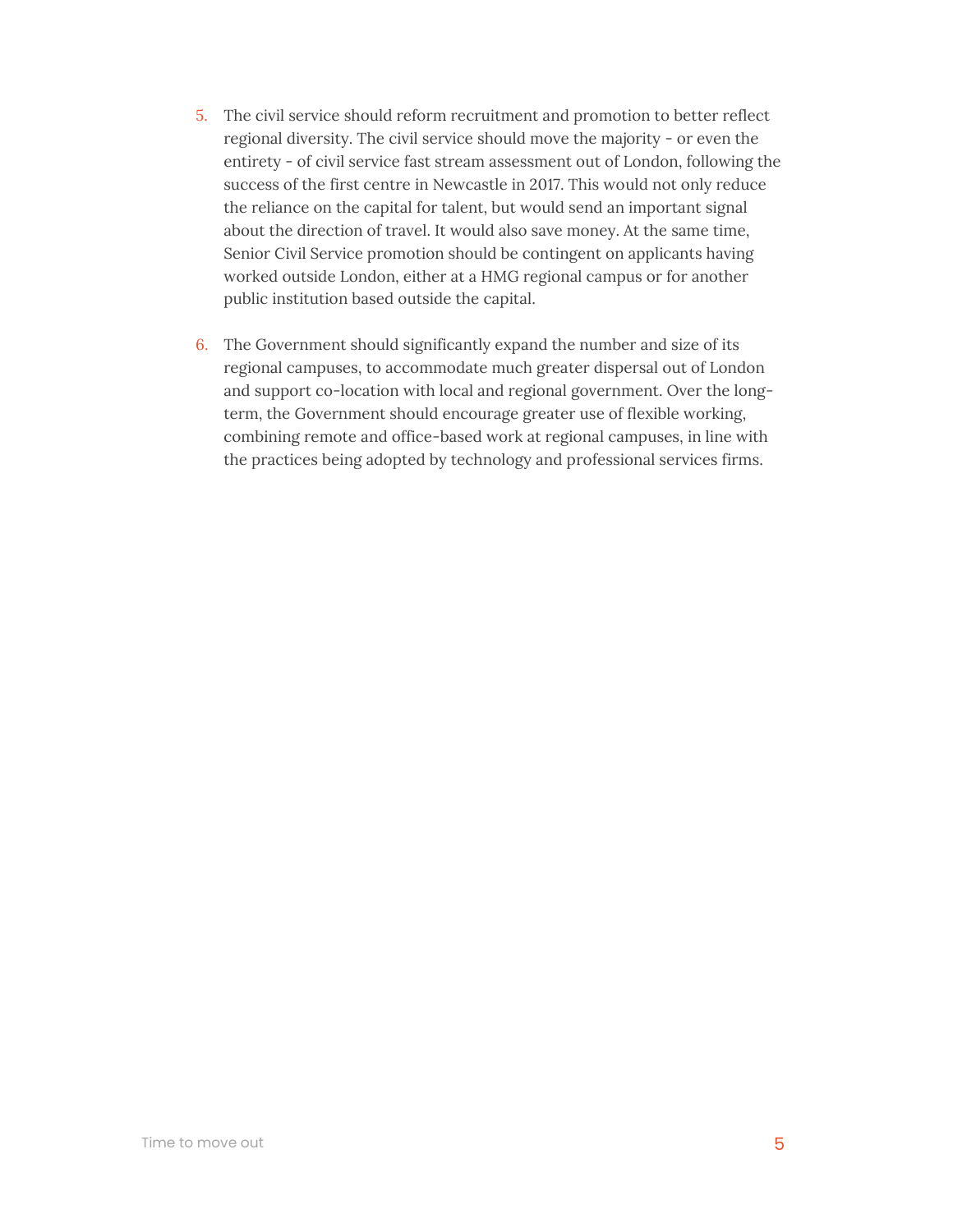## A losing battle?

### The history of civil service dispersal

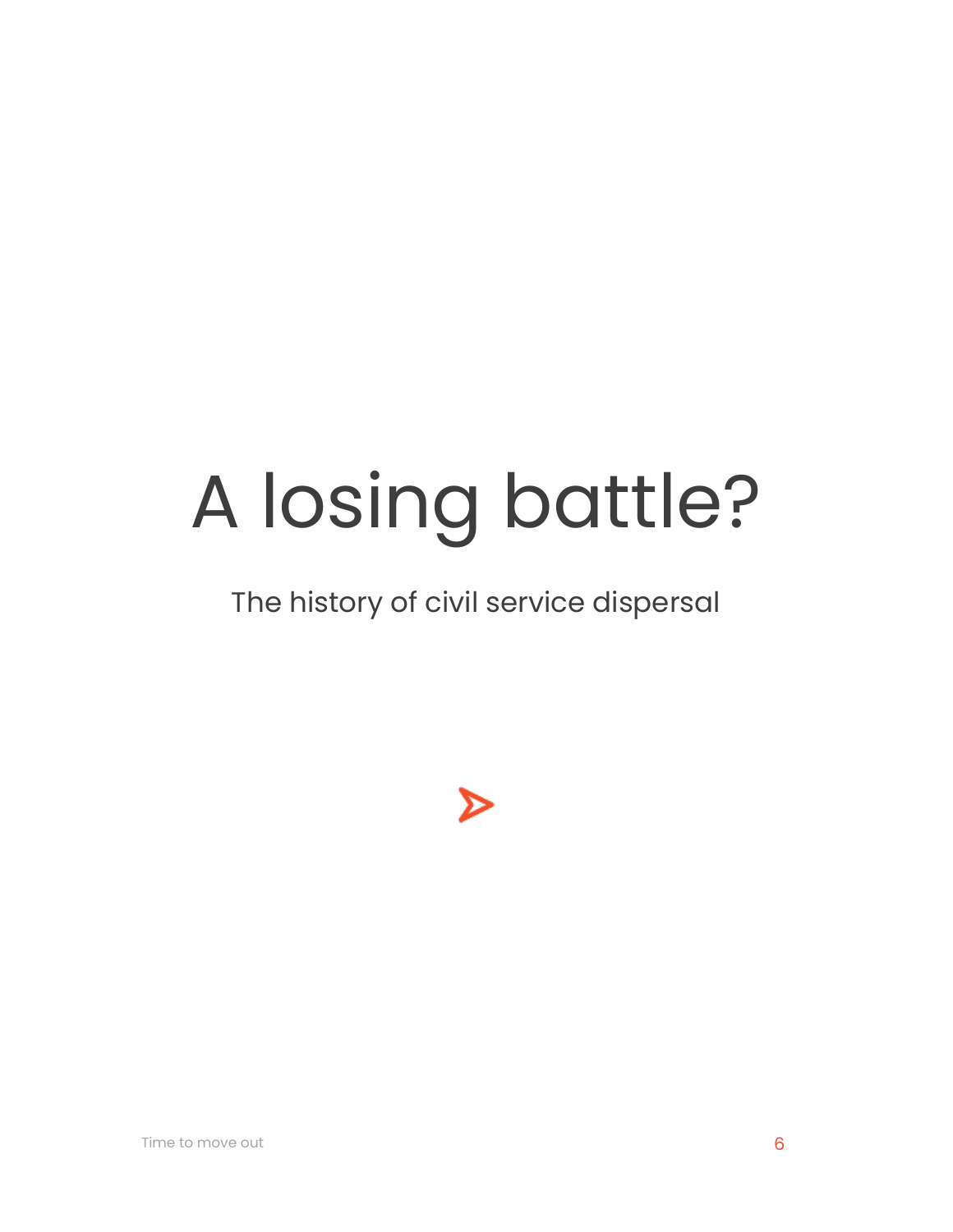On Monday 4 September 1939, the day the Second World War broke out, three trains left Paddington station destined for Bath in the South West, Harrogate in Yorkshire, and Southport on Merseyside. They were each carrying 600 civil servants, under contingency plans in the event of a possible German invasion. It was the first time that Whitehall departments had given serious consideration to governing Britain from its regions, rather than from a single postcode in Westminster. When the war ended, one of the signs of normality returning was the sight of civil servants coming back to London.<sup>1</sup>

But a precedent had been set. As Kenneth Baker put it in 1973, "dispersal of central Government work is a uniquely 20th century concept. The whole thinking right up through the great Victorian administrative reforms was essentially based upon the centralist philosophy." <sup>1</sup> In the post-war period, every government given long enough in power - Macmillan in 1962, Heath in 1972, Thatcher in 1988, Blair in 2004 - has come to the conclusion that one of the most significant constraints on government efficiency and effectiveness is the concentration of decision-making in Whitehall. Yet as the Institute for Government has shown, efforts have often "fallen short of ministers' ambitions" and the civil service has repeatedly reverted to a centralised model.<sup>2</sup>

#### Rebalancing the post-war economy in the 1960s

In 1962, Harold Macmillan asked Sir Gilbert Flemming, a former Permanent Secretary at the Department for Education, to consider how to disperse Government offices from London to other parts of the United Kingdom. The rationale of the review was similar to that today: economic rebalancing and, to some degree, government efficiency. In Parliamentary debates on the issue, one MP justified relocation on the basis that "of the 750,000 new jobs created since 1951 more than half have been in the London area."<sup>3</sup> Others argued that dispersal would reduce pressure on land, increase government efficiency and address unemployment and hardship in lagging regions.<sup>4</sup>

The subsequent 1963 Flemming Review identified 57,000 roles that could move and recommended the dispersal of 18,000 jobs initially, including the National Savings Bank to Glasgow, the Mint to Llantrisant, the Savings Certificates Division to Durham and part of the Department of Education and Science to Darlington. The Government also set up the Location of Offices Bureau, which subsequently oversaw the movement of a large number of clerical and administrative jobs out of London. Despite a change of government in 1964, these plans were largely enacted, with around 22,500 roles successfully dispersed by 1972 - of which 70% went to assisted areas - and 9,490 new posts created outside London.<sup>5</sup>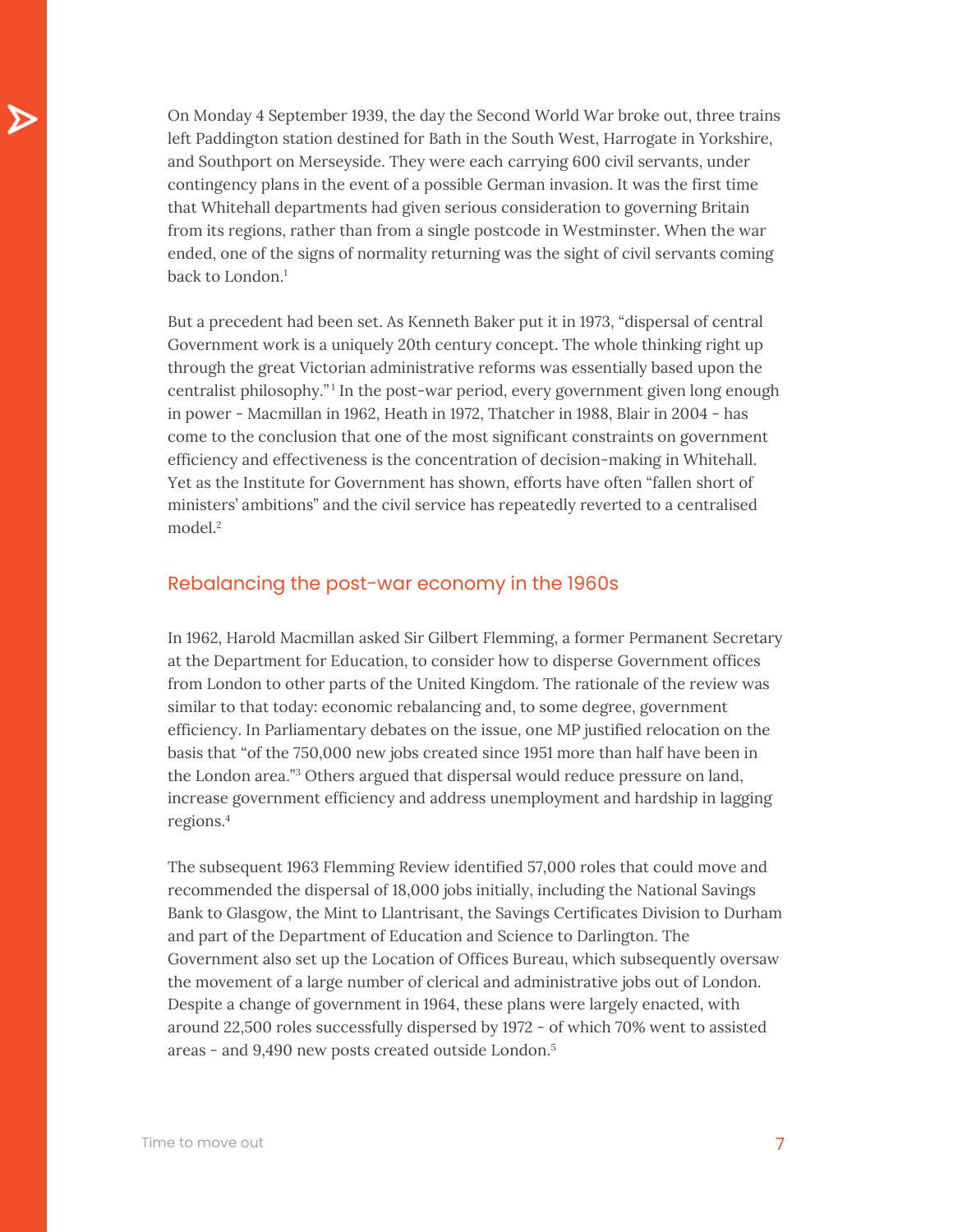#### The search for savings in the 1970s and 1980s

In 1973, the Heath Government asked Sir Henry Hardman, another former Permanent Secretary, to carry out a further review of posts in 50 government organisations. Out of 80,000 London posts examined, Hardman recommended the dispersal of around 31,000 - 40% - to different regions. The review made clear that the dominant financial benefit of dispersal was the cheaper market value of office space outside London and the South East.<sup>1</sup> The Lord Provost of Glasgow and the North of England Development Corporation wanted significantly more than 40% moved out of London while the TUC and CBI objected to moving the Manpower Services Commission to Liverpool (because it was too far from their London-based offices).<sup>1</sup> In the end, only around 10,000 jobs were moved as a result of Hardman's review<sup>5</sup>

In 1988, under the Next Steps Initiative that established new Whitehall agencies such as Companies House and the Intellectual Property Office, Margaret Thatcher's efficiency adviser, Sir Robin Ibbs concluded that the civil service should be separated into a London-based policy core and a series of regional operational offices to manage different aspects of the state. The rationale for this move was primarily about efficiency: the Government wanted to control administrative costs and make delivery more business-like. But it led to some dispersal: around 19,000 posts were relocated or established outside the South East by 1993.<sup>6</sup>

#### Aligning the civil service with devolution and public service reform in the 2000s

In 2004, Gordon Brown and John Prescott asked Sir Michael Lyons, a former local government executive, to review the pattern of government around the United Kingdom. Lyons identified around 20,000 posts which could be dispersed from London to support the Government's objectives of reforming public services, tackling regional economic disparity, boosting national competitiveness, and devolving power - and generate savings of more than £2 billion over 15 years. This included the relocation of the Office for National Statistics to Newport from 2007. By March 2010, the program had ostensibly relocated more than 25,000 civil service jobs out of London.<sup>5</sup> However this was during a period of considerable civil service growth.

In March 2010, the Government published a follow up to the Lyons Review by Ian Smith, the former chief executive of Reed Elsevier. It concluded that "there remains considerable scope for further relocation and a continuing rebalancing of government activity between London in particular and the rest of the country."<sup>7</sup> The review recommended relocating a further 15,000 civil service jobs from London in the next five years, to generate savings of at least £160 million per annum, or £1.1 billion over the decade.<sup>7</sup>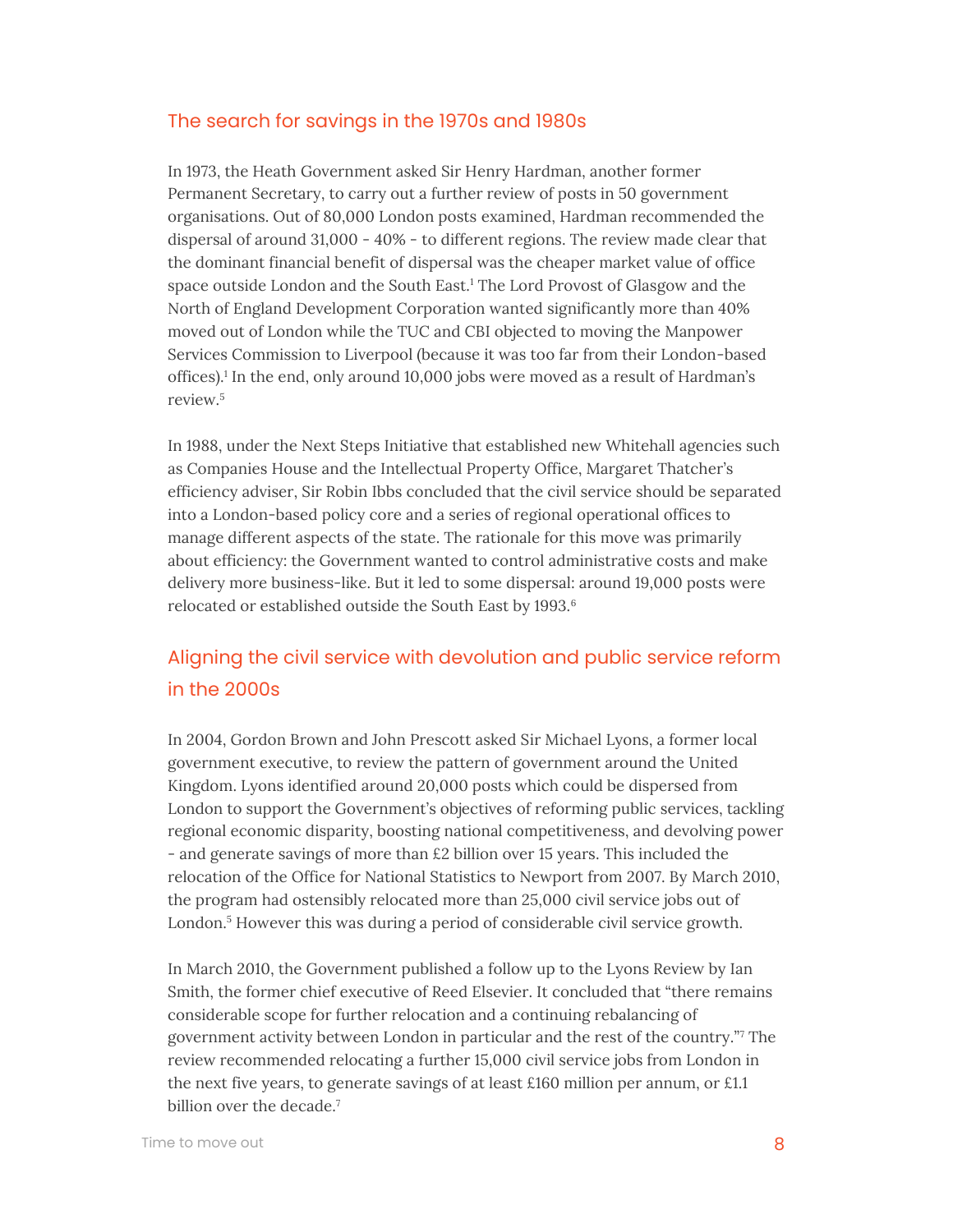#### Civil service consolidation in the 2010s

The last decade has been a period of consolidation rather than decentralisation. Between the 2010 election and the 2016 Spending Review, the civil service shrunk in size by 18%. But while this did lead to relocation, civil servants often did not move very far. The Department for Communities moved from its Eland Place offices in Victoria down the road to 2 Marsham Street, which it now shares with the Home Office, while the Department for International Development moved from opposite Buckingham Palace to Whitehall. This consolidation delivered real gains - around £1.4 billion in capital receipts and annual revenue savings of £625 million - but it was achieved by reducing floorspace by 20% rather than by relocating government to elsewhere in the country.<sup>7</sup> <sup>8</sup>

#### Moving out to level up – 2018 to today

This is the historical backdrop to the current Government's attempts to redress the geographical balance of the civil. What is distinctive about this most recent phase of government dispersal - at least since the 1960s - is its focus on using government relocation to support regional and to make the civil service more representative of the country it governs.

These dual objectives are visible from recent ministerial speeches and documents. In the 2018 Government Estate Strategy, for example, the civil service explicitly pledged to "use our estate and the location of our Civil Service to help boost local growth" and "use public sector jobs to support the development of at least three new specialist clusters, in cities with great transport and academic links", by moving thousands of civil servants and dozens of departments out of London.<sup>9</sup> This was followed up by the Chancellor of the Exchequer, Rishi Sunak, in his 2021 Budget, in which he argued that "our future economy demands a different economic geography. If we are serious about wanting to level up, that starts with the institutions of economic power", and, putting his money where his mouth is, announced that HM Treasury would establish a new economic campus in Darlington. And in July 2020, the then Chancellor of the Duchy of Lancaster, Michael Gove, proclaimed the benefits of a more dispersed decision-making culture in his Ditchley Lecture, arguing:

*"We can, literally, reduce the distance between Government and people by relocating Government decision-making centres to different parts of our United Kingdom. And in doing so we should be striving to reflect the full diversity of our United Kingdom…* 

*… And why are so many of those charged with developing our tax and welfare policies still based in London? Wouldn't it be better for those*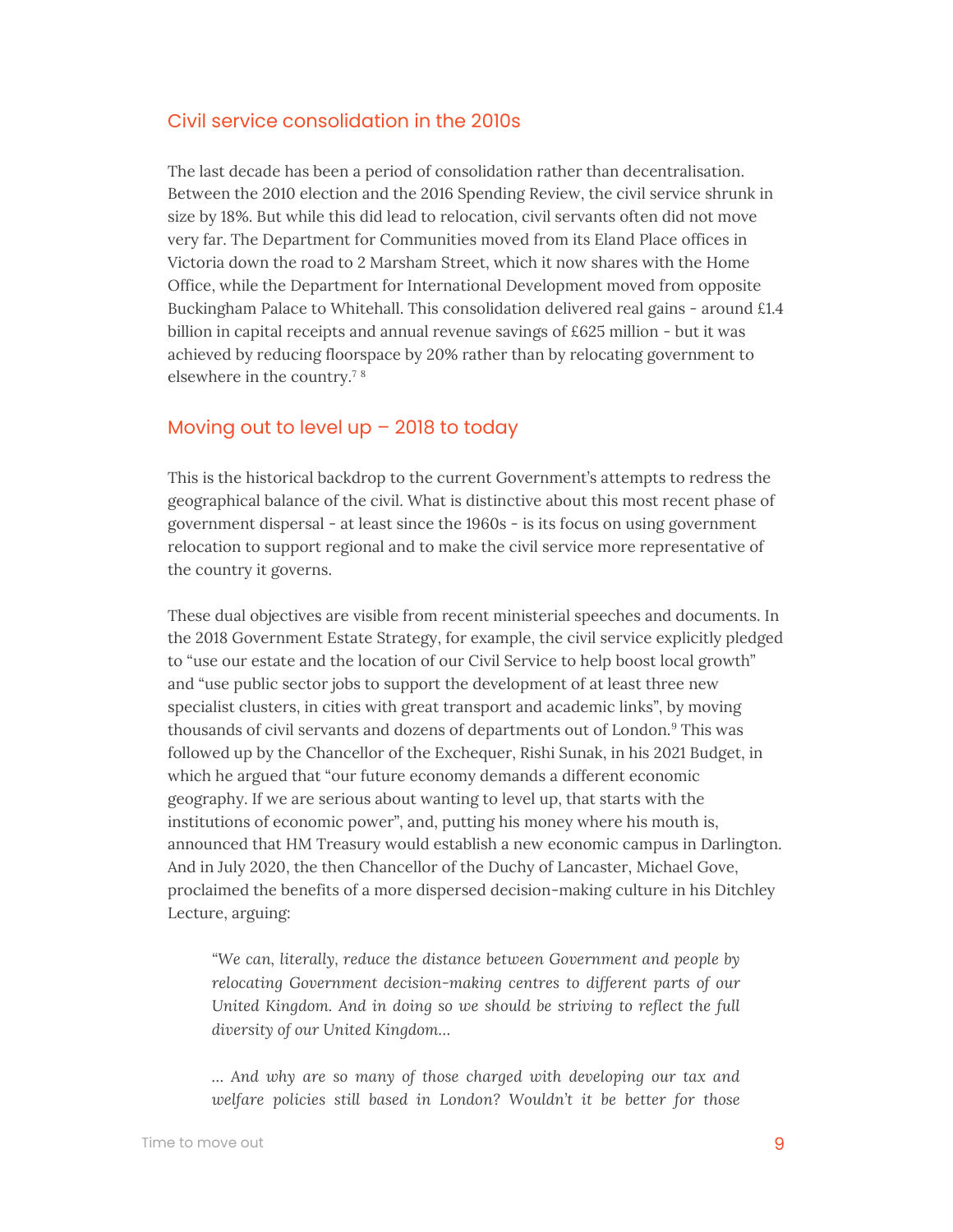*deciding how taxpayers' money is spent to be living and working alongside those citizens across the country, from Mansfield to Middlesbrough to Merthyr Tydfil, for whom every pound in tax is a significant inroad into their income?"*

The Levelling Up White Paper further highlighted the 'large distance between the officials who design policy nationally and those who are affected by them locally.' Commitments on relocation in the white paper formed a key element of the 'reshaping central government decision making' element of the 'systems reform' chapter, alongside proposals on missions, devolution, and data.

This economic and cultural priority marks a departure from previous relocations driven largely for reasons of efficiency and rationalisation, and places a considerable premium on civil service relocation as an ingredient of the Government's "levelling up" agenda. But how far is this motivation well placed? And how successful has the Government proved so far at shifting the balance of civil service out of London? Those questions are the subject of the following chapters.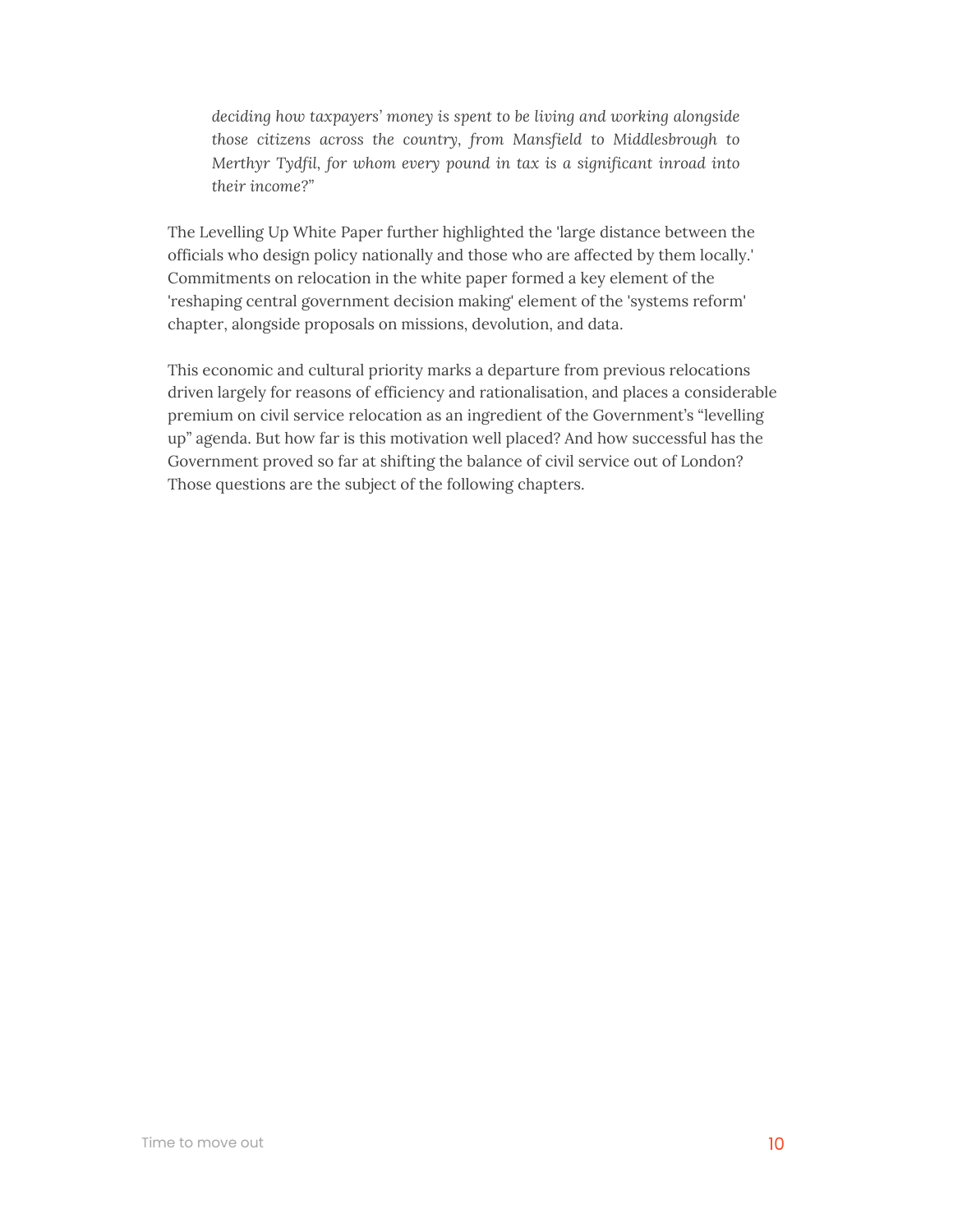## Civilising the service

The case for civil service relocation

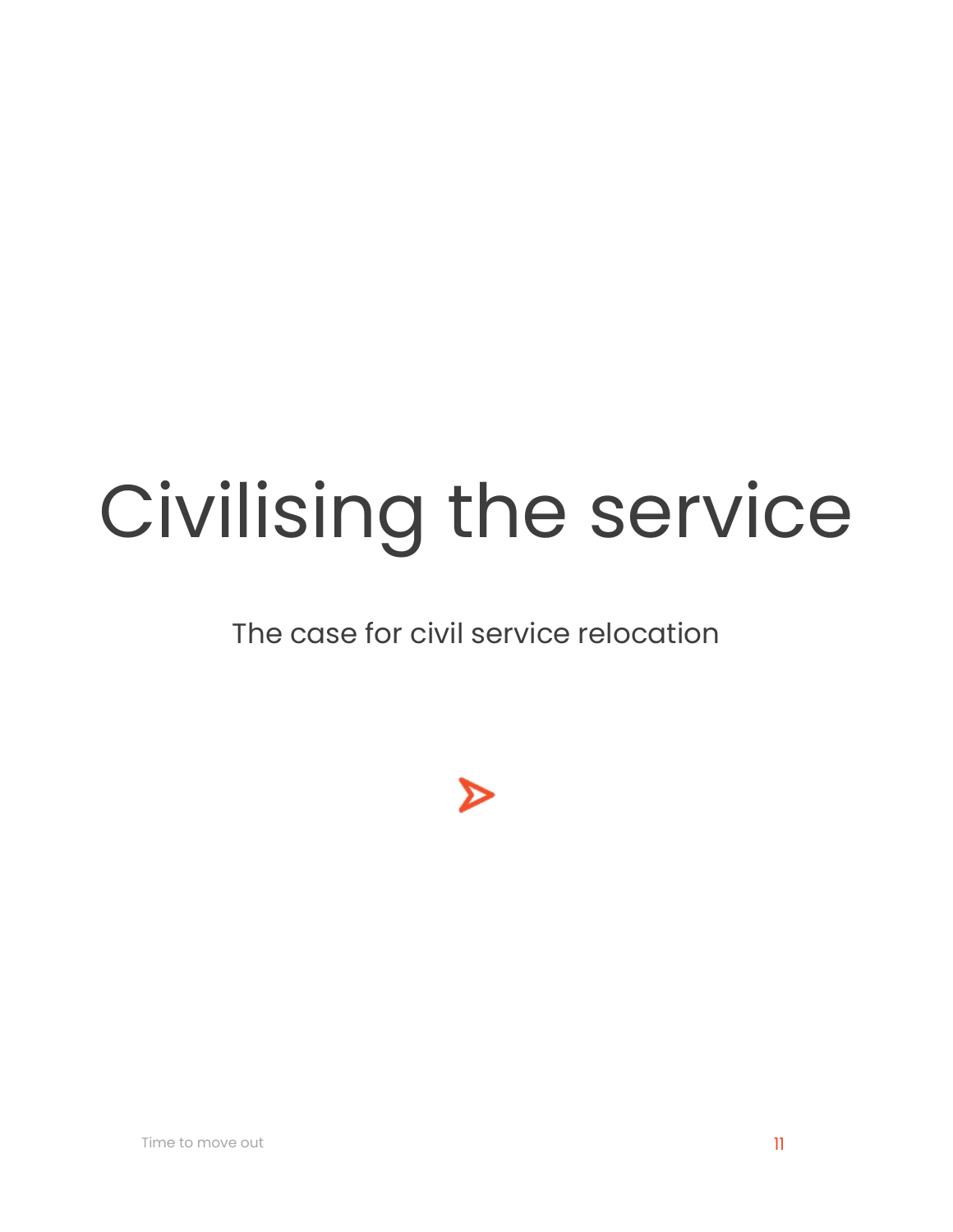The Chancellor's Budget 2021 decision to locate Treasury North in Darlington divided policy opinion. Some argued that it would fail - either because the experience of previous relocations implied a high upfront cost and limited downstream economic benefits, or because a small town like Darlington would struggle to supply the skills and experience needed to staff the UK's economic ministry.<sup>10</sup> Others, particularly the Chancellor himself, supported the idea on the basis that a post-industrial town would benefit more than a city, and that regional economic policy would be improved from locating economic decision-makers in the town.

The Darlington debate is a microcosm of the much wider discussion about the economic effects of government relocations. In recent years, this debate has often been reduced to one decision in particular - the relocation of the Office for National Statistics to Newport in Wales in 2007, which led to 90% staff attrition and a perceived decline in the quality of official statistics. But how far is that experience emblematic of the wider impact of civil service relocations? And how far does the data support the claim that the ONS' relocation to Newport was a mistake?

This chapter explores the academic and statistical evidence about civil service relocation, and analyses what we know about the impact of the ONS relocation in 2007.

#### The efficiency argument

Historically, civil service relocations have been driven by efficiency. As Jefferson and Trainor (1996) note, both the 1963 Flemming and 1973 Hardman Reviews were "carefully planned to ensure the most efficient solution from the perspective of operating costs."<sup>11</sup> Successive reviews have given particular consideration to addressing wage and estate costs, and rationalising services which, due to limited interactions with Ministers or Parliament, could be better delivered outside the capital. This is one reason why the organisations relocated have included: the Ministry of Pensions and National Insurance to Newcastle and Blackpool, the Post Office's savings arm to Durham and Glasgow, the Manpower Services Commission to Sheffield, and the ONS and Patent Office to Newport.

The evidence for this argument has always been straightforward: it costs far more to locate civil servants in London than anywhere else in the country. In 2004, for example, the Lyons Review estimated that public sector wages are 26% higher in central London than the UK average and the average cost of a workstation in London was nearly twice as expensive as the rates outside London and the South East.<sup>12</sup> The follow-up Smith Review in 2010 noted that real estate costs in London were more than twice the average in the rest of the country and London comprised more than a quarter of estate costs despite only housing 16% of civil servants.<sup>13</sup>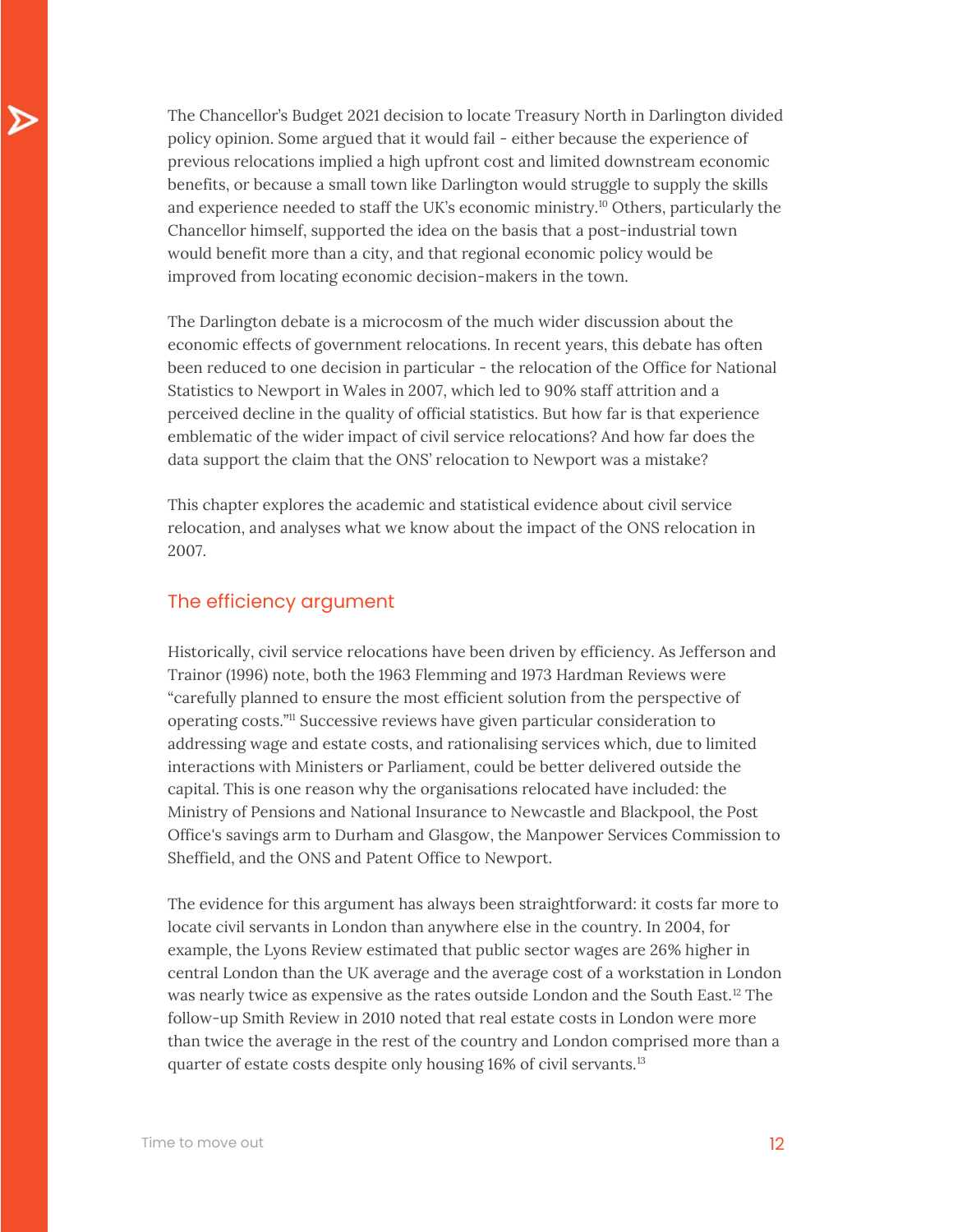These estimates are supported by previous experience of civil service relocation. In 1988 the Patent Office announced that they would relocate from London to a new building in Newport, Gwent to obtain savings on accommodation, staff and running costs. A review of the move in 1994 by the National Audit Office reported that the Patent Office achieved accommodation savings of £3.1 million per year and annual staff savings of £2.9 million.<sup>14</sup> These staff cost savings were twice as great as the Patent Office had hoped for. The local labour market proved to be both wider and deeper than anticipated, allowing more posts to be filled with local candidates and more quickly than forecast. The key factor in the significant staff cost reductions proved to be the material improvement in staff retention levels that the Patent Office experienced, with a sharp fall in recruitment and training costs. In 1987, the last full year in which the Patent Office was wholly based in London, staff turnover at service grades was 23%. In 1992-93, turnover for the equivalent grades for Patent Office staff in Newport was a (perhaps worryingly) low 4%.<sup>14</sup>

In 2003, the Met Office moved from their base in Bracknell to a new location in Exeter. Lord Newby's concerns about the relocation to Exeter sum up a lot of the reluctance to move government departments out of the South East: "My Lords, is not the truth that this decision will rip the heart out of a world-class body of climate expertise and threaten the chance of a proposed European meteorological office being created near Reading?"<sup>15</sup> But the relocation to Exeter proved successful. In total, 90% of staff moved to the new building, with the Met Office giving plenty of notice and helping staff and their families to find new homes in the area. In terms of impact, the relocation added an estimated £65 million to Devon's GDP each year and boosted the redevelopment of Exeter's city centre.<sup>16</sup>

Despite not being the primary driver of current relocation schemes, the same efficiency argument holds today. The Government Estates Strategy 2018 set out to deliver savings of £2.5 billion over 20 years by "delivering modern, fit-for-purpose accommodation across the whole of the UK."<sup>17</sup> This is particularly driven by estate costs, given departments' occupation of real estate in some of the most expensive postcodes in London. According to the Government's State of the Estate 2020 report, the average office cost per person is more than twice as high in London (£7,854) compared to regions outside London (£3,912). Office costs in the next most expensive region - Wales - are more than a third lower  $(E5,733)$  per person than in London.<sup>17</sup> This strongly aligns with broader measures of office costs, which suggest that the average workstation was nearly twice as expensive in London as in Nottingham, Sheffield, Preston and Leicester in 2020.18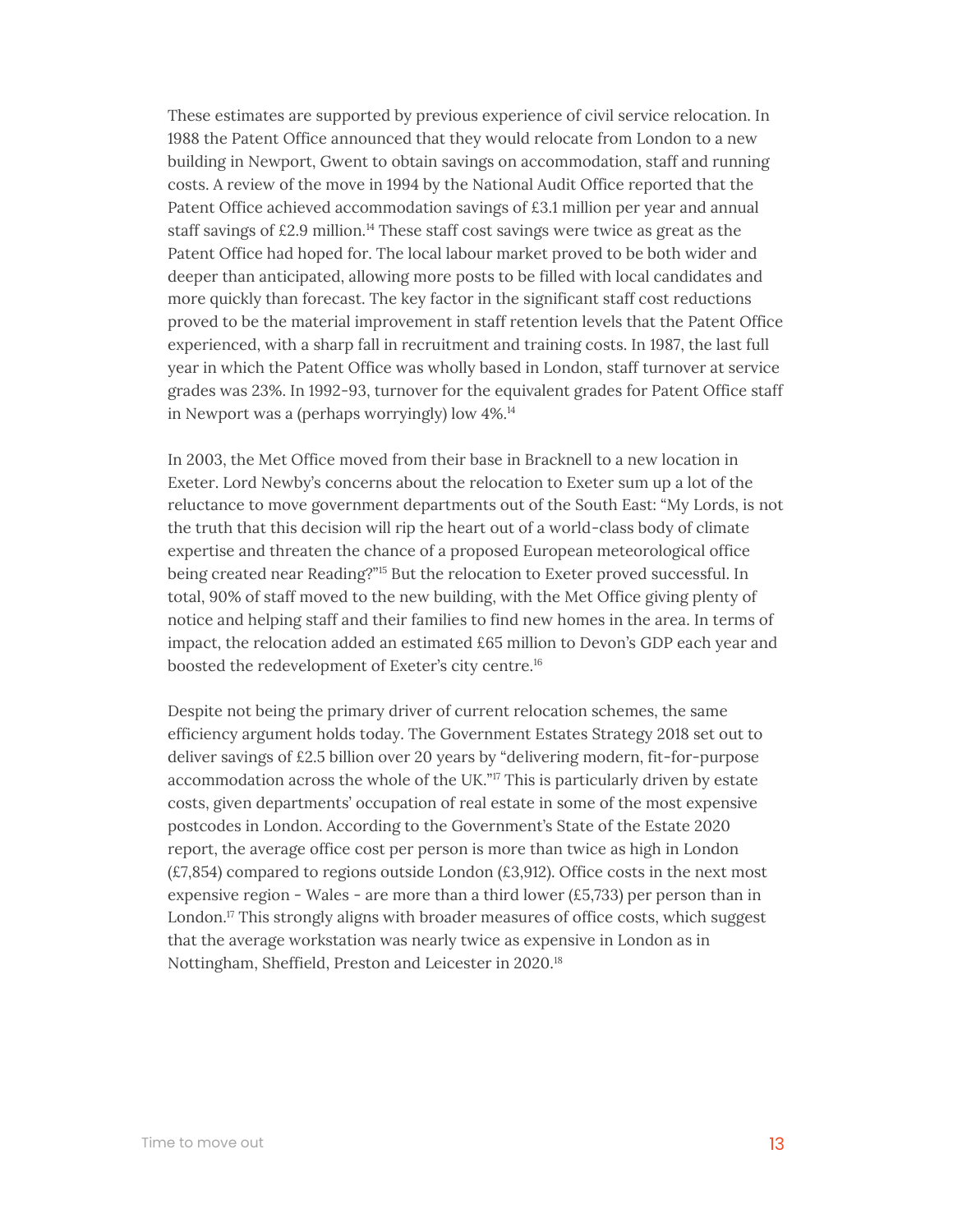#### **Table 1: Total office costs for a 20 year old building in selected UK locations, 2020**

| Location       | Net effective<br>rent per sq ft | Rates per sq<br>ft |         | Total per sq ft Cost per workstation<br>$(100 \text{ sq ft})$ |
|----------------|---------------------------------|--------------------|---------|---------------------------------------------------------------|
| Edinburgh      | £24.03                          | £7.82              | £71.19  | 7,119                                                         |
| <b>Bristol</b> | £27.47                          | £6.65              | £72,66  | 7,266                                                         |
| Birmingham     | £19.80                          | £8.93              | £67.07  | £6,707                                                        |
| Leeds          | £20.63                          | £8.45              | £66.69  | £6,669                                                        |
| Leicester      | £14.03                          | £5.17              | £56.68  | £5,668                                                        |
| London Midtown | £41.60                          | £19.20             | £103.91 | £10,391                                                       |
| Manchester     | £27.13                          | £8.35              | £73.65  | £7,365                                                        |
| Nottingham     | £16.09                          | £5.11              | £58.91  | £5,891                                                        |
| Preston        | £8.75                           | £3.65              | £49.59  | £4,959                                                        |
| Sheffield      | £15.02                          | £4.51              | £56.65  | £5,665                                                        |
| Warrington     | £14.00                          | £5.10              | £56.92  | £5,692                                                        |

#### *Source: Total Office Cost Survey (TOCS), 2020*

This is not to say that relocation does not have upfront costs. Typically the first few years of a relocation programme score as net expenditure as staff and office transition takes time and money. But in later years they typically generate substantial savings.

Some administrations have hesitated over this investment. In 1979, for example, the Thatcher Government believed that the costs outweighed the benefits, arguing that "the present programme would cost over £250 million during the remainder of the present public expenditure survey period to 1983-84, and we should be well into the 1990s before the benefits from dispersal began to offset the costs."<sup>19</sup> By the late 1980s, these benefits were deemed worthwhile.

#### The multiplier argument

The 1973 Hardman Review dismissed the idea that public sector jobs could have a multiplier effect.<sup>20</sup> But in the last two decades a limited academic literature has grown examining the multiplier effects of public sector relocations, in the UK and elsewhere and found some positive effects on local employment through additional demand for local goods and services, including retail and hospitality, and consultancy, legal and accountancy.<sup>21</sup> This has been estimated for a number of large projects and retrospectively analysed by successive studies, particularly those conducted by Henry Overman and Guilia Faggio of the LSE.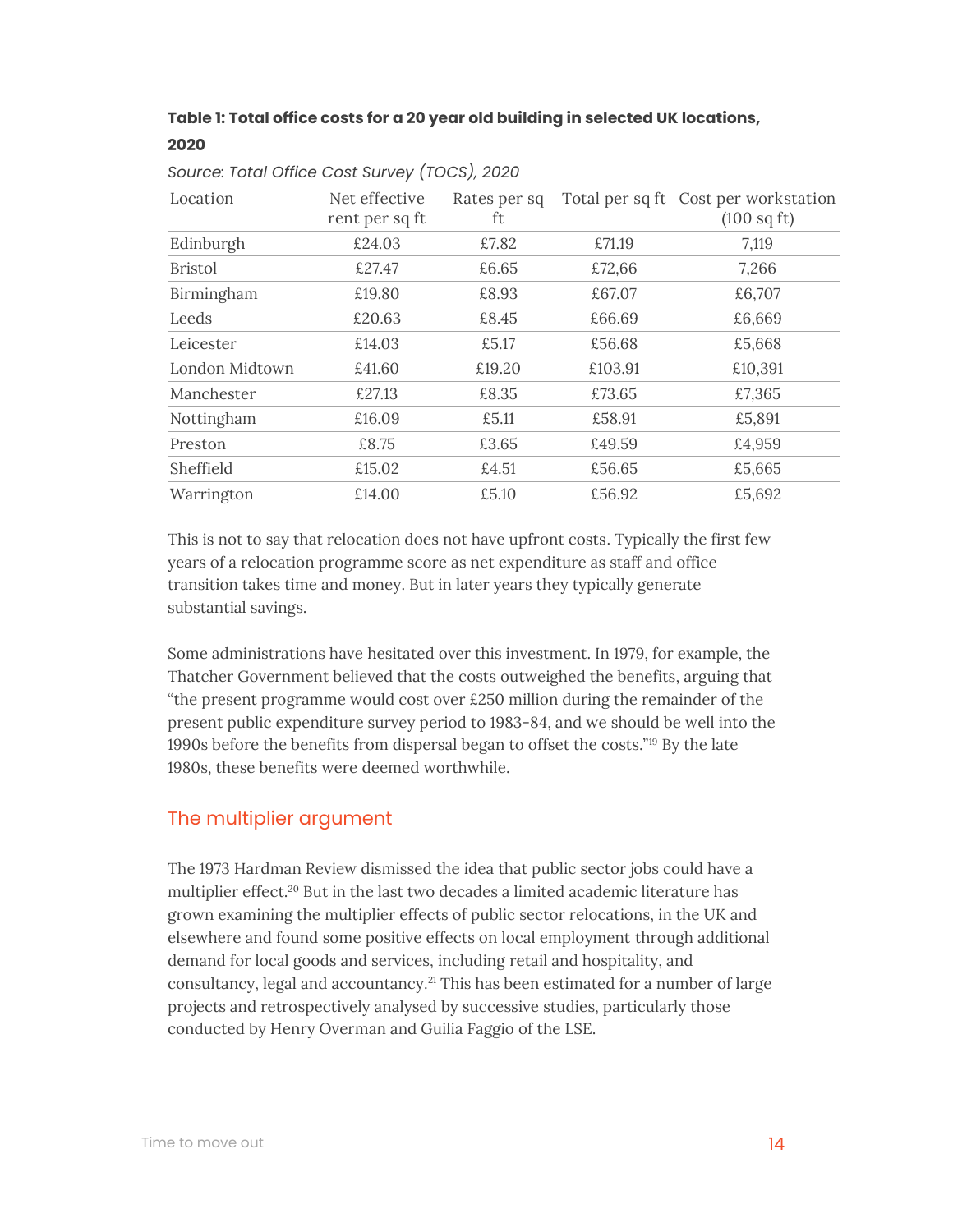Multiplier analysis identifies whether activity relocated to an area has an economic impact over and above the number of jobs directly related to the relocation, minus any jobs lost due to displacement or crowding out. A multiplier value of 1 indicates there was no impact on top of the dispersed activity, i.e. a neutral economic boost, excluding effects not captured by the analysis (e.g. productivity or skills enhancement). A multiplier value of 1.5 indicates that for every two jobs relocated to an area an extra job is created, while a multiplier value of 1.2 suggests that a new job is created for every five relocated jobs.

The evidence from successive public sector relocations in the UK suggests that moving civil servants and departments out of Whitehall has positive multiplier effects, although there can be displacement of existing private sector workers, which is exacerbated when the destination location has a tight labour market.

- In 1988, Ashcroft et al. conducted an evaluation of the impact of the relocation of the Overseas Development Administration to East Kilbride for the University of Strathclyde. Despite identifying high relocation costs, the study found that the move would break even within six years of the move and estimated long-term multipliers on local employment of 1.14-1.27.<sup>22</sup>
- In 2004, the Lyons Review commissioned Experian to evaluate the multiplier effects from relocations in the 1980s and 1990s, including the relocation of the Patent Office from London to Newport in the early 1990s, and moving the Department for Health and Social Security (DHSS) to Leeds in 1991. The review stressed the importance of destination locations in driving local multipliers: the short-run multiplier of 1.4 for moving DHSS head office to Leeds and 1.2 for moving the Patent Office to Newport,<sup>23</sup> which fell to 1.3 and 1.0 respectively when displacement (from inflationary pressure on wages, causing employers to cut back staff) was taken into account.<sup>24</sup>
- In 2010, the Department for Business, Innovation and Skills (BIS) published a discussion paper exploring the impact of public sector employment on private sector jobs from 2003-2008. It found that the effect was highly contingent on local labour market conditions: "where competition for labour is intense, growth in public sector jobs can limit private sector jobs growth."<sup>25</sup> A 2014 study by Henry Overman and Giulia Faggio used this data to estimate the effects of public sector employment, finding that increases in public sector employment have a small but statistically insignificant positive effect on overall private sector employment.<sup>26</sup>
- In 2015, Guilia Faggio evaluated the civil service dispersal under the Lyons Review.<sup>27</sup> This study found that the arrival of 10 civil service jobs led to 5.5 local jobs being created in the private sector. Notably, Faggio also identifies compositional effects from relocation: civil service relocation increased the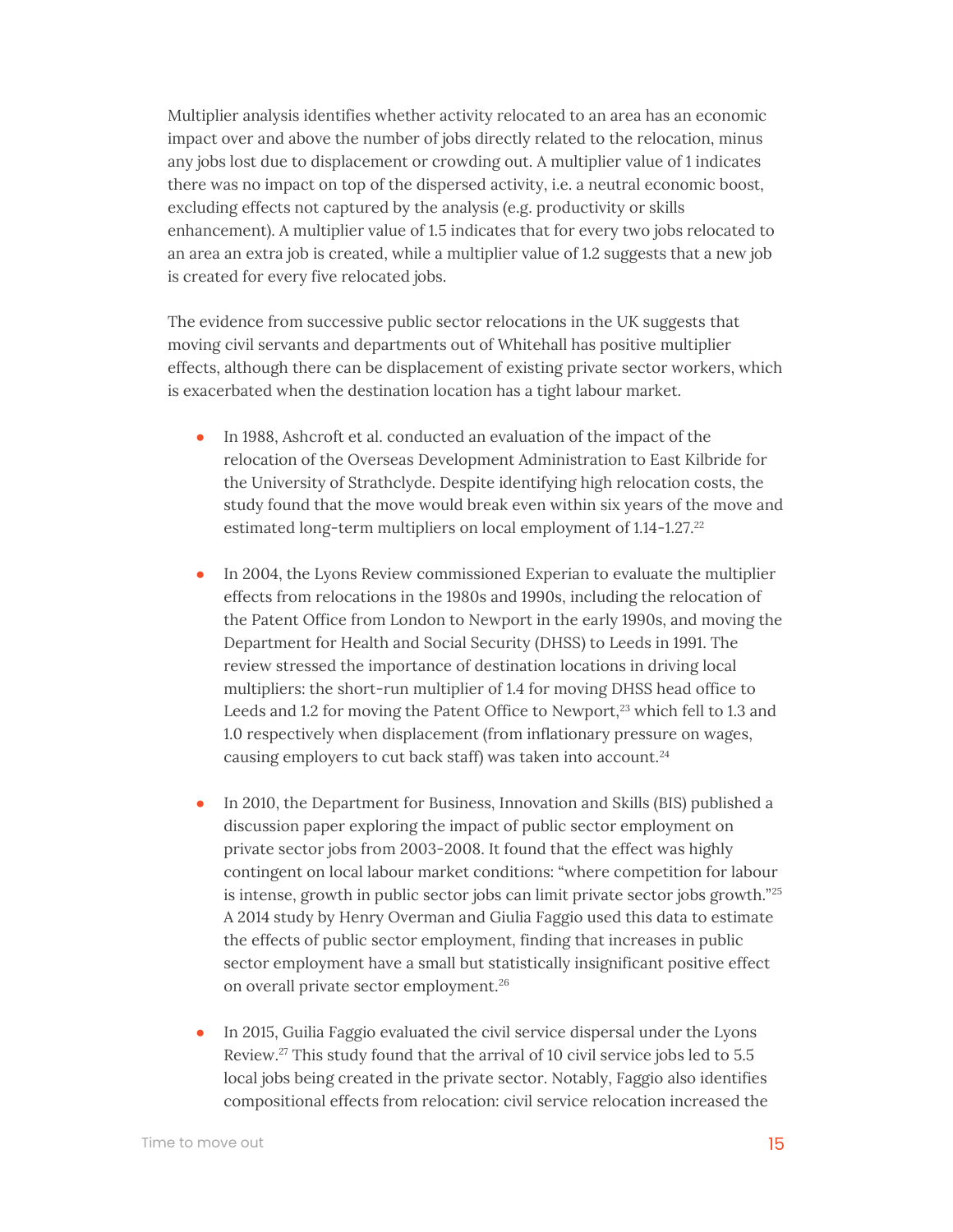provision of locally-produced services but negatively affected manufacturing. Effects were highly localised, with no spillover effects at all 2km or more outside the relocation site and some displacement of service employers to surrounding areas.

#### **Table 2: Multiplier effects of different public sector relocations**

*Sources: Lyons (2004), Well Placed to Deliver?<sup>28</sup>; Faggio (2015), Relocation of Public Sector Workers: Evaluating a Place-based Policy <sup>29</sup>*

| Public sector body                          | Relocated to  | Year of study | Multiplier |
|---------------------------------------------|---------------|---------------|------------|
| Office for National Statistics              | Newport       | 1995          | 1.5        |
| Overseas Development<br>Administration      | East Kilbride | 1988          | 1.25       |
| Patent Office                               | Newport       | 2003          |            |
| Department of Health and Social<br>Security | Leeds         | 2003          | 1.3        |
| <b>Lyons Review</b>                         | Various       | 2015          | 1.55       |

The evidence therefore suggests that civil service relocation could generate additional private sector activity, although the effects are relatively small compared to other interventions (see, for example, Moretti<sup>30</sup>) and are dependent on both the functions moved and the characteristics of the destination location (both in terms of the composition of local industry and competition for labour).

This is consistent with international evidence. For example, Faggio et al (2018) study the impact of public sector jobs moving back to Berlin after reunification. The authors find that: "the arrival of 100 public sector jobs into one of the 190 Berlin postcode areas generates about 55 additional jobs in the private sector. There is also evidence of spillovers: the inflow of 100 public sector jobs triggers job creation (36 new jobs) in areas neighbouring the relocation site. These effects come through service sector jobs, while manufacturing employment is not influenced at all."31

An experimental study by Becker et al (2020) evaluates the impact of the decision to make Bonn the capital of West Germany after the Second World War. Using a novel synthetic control method, the authors find that - relative to a control group of cities - Bonn experienced a large increase in public sector employment but only small increases in the private sector, "with each additional public sector job destroying around 0.2 jobs in industry and creating just over one additional job in other parts of the private sector."32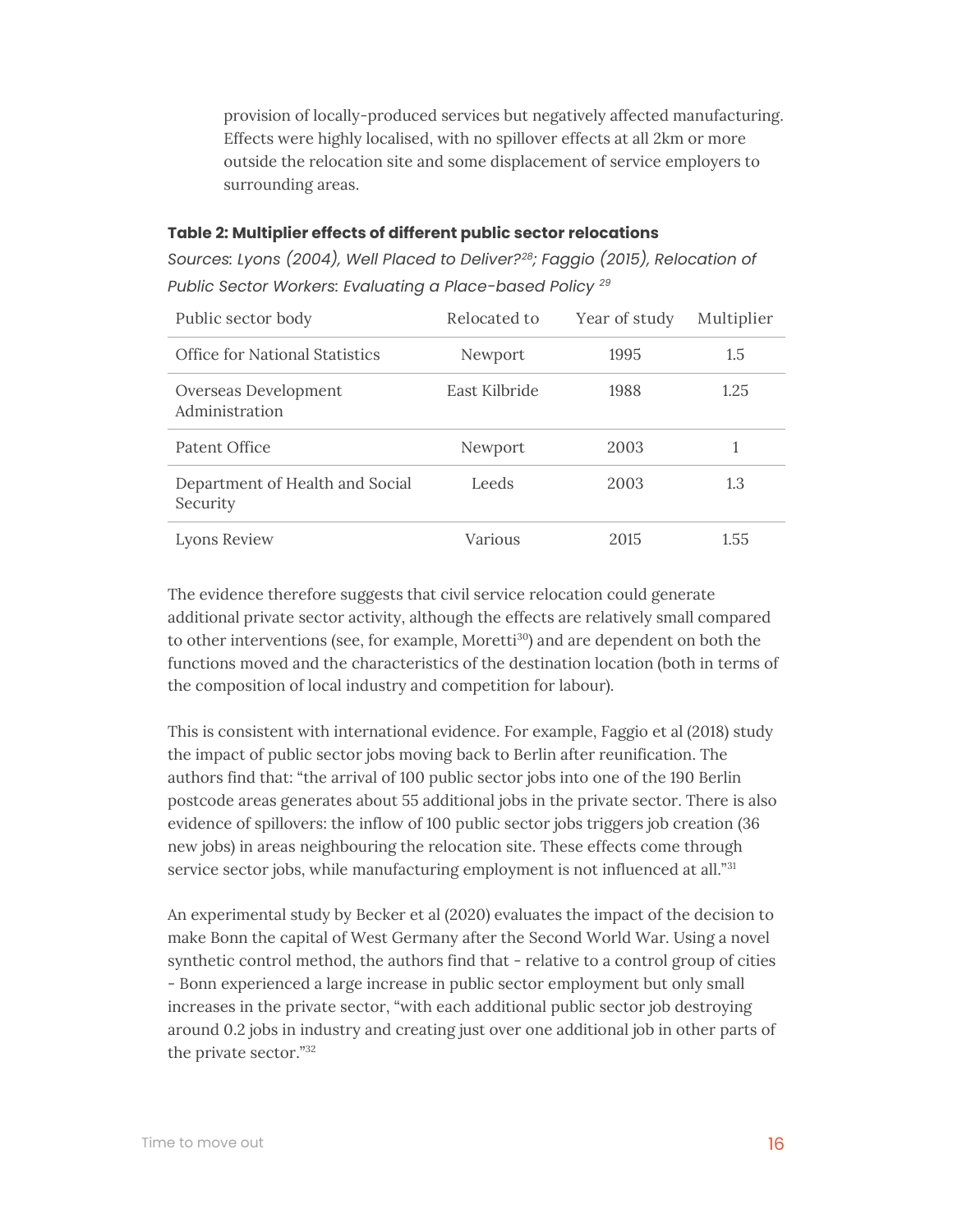Jofre-Monseny et al (2016) examine the expansion of public sector employment in Spanish cities. They find that one additional public sector job creates about 1.3 jobs in the private sector. But this comes through new workers moving to the city from elsewhere, rather than helping people who were originally unemployed to find work. Increasing public employment by 50% only reduces unemployment from 0.156 to 0.150 $33$ 

#### The cultural argument

The final argument for civil service relocation is about culture: that the concentration of civil servants in one part of the country may mean that government decision-makers struggle to understand or represent the needs of other parts of the UK, and that policy may be - knowingly or not - biased towards the place where that officials work and live. This argument has become increasingly pronounced in the last few years. Michael Gove made the point in his Ditchley Lecture. His opposite number Lisa Nandy argued persuasively that the post-Brexit political settlement is predicated on the emergence of "two Englands" – cosmopolitan areas of growth (including London) and others in backwater areas of decline – which have "increasingly different outlooks and priorities".<sup>34</sup>

It is certainly the case that people in London have somewhat different cultural and economic values than people elsewhere in the UK. For example, more than one in five "metropolitan liberal" voters (as defined by Onward's study of the 2019 election) are based in London, despite this group comprising only 6% of the UK population.<sup>35</sup> And people in London are far more likely (in fact the only region) to believe the country is moving in the right direction, both economically and culturally, as shown in Figure 1 below.<sup>36</sup> This broad pattern is reflected in surveys about the civil service. According to YouGov's biannual tracker of confidence in the civil service, net confidence has remained around 10 percentage points higher in London than in the North or the Midlands over the last two years, with net confidence in the North net negative over the entire period.37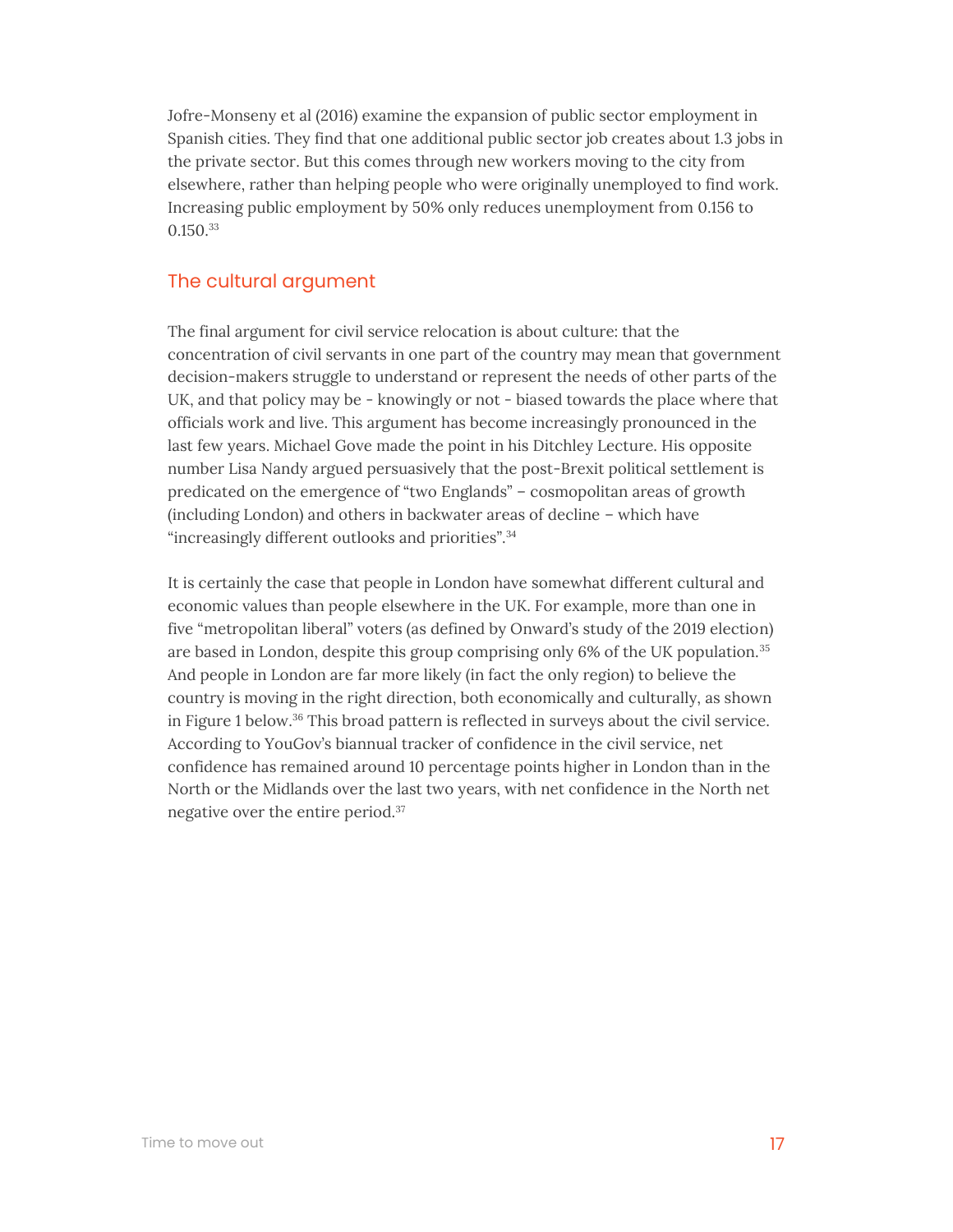#### **Figure 1: Regional affinity with the direction of the country, social and economic axes**



*Source: Onward (2019), Politics of Belonging*

Although rarely the primary driver, cultural factors were also an important backdrop to previous relocation efforts. In 2004, the Lyons Review argued that "too often, government appears to citizens outside London and the South East as remote, inaccessible and unresponsive to the diversity of the different regions and areas", citing a civil servant who told the review: "…of course everything is London-centric. It is a continual struggle to ensure that the regional perspective is heard and incorporated into policy making."<sup>38</sup> Lyons went on to argue the wider benefits of relocation for changing working culture in the civil service: "new locations can provide the spur for new ways of working: adopting better business practices, processes and technology, and reforming organisational culture. The best relocations seem to have been pursued as part of a broader reform and reengineering effort."<sup>39</sup>

The experience of government relocations in recent years reinforces this insight. In recent years, Homes England (previously the Homes and Community Agency) has moved large numbers of staff out of London, including to its Coventry Headquarters. Last year, it's Chair told a Parliamentary Select Committee of the benefits of such dispersal:

Net support for "On economic issues, the country has moved further away from my own views" (%)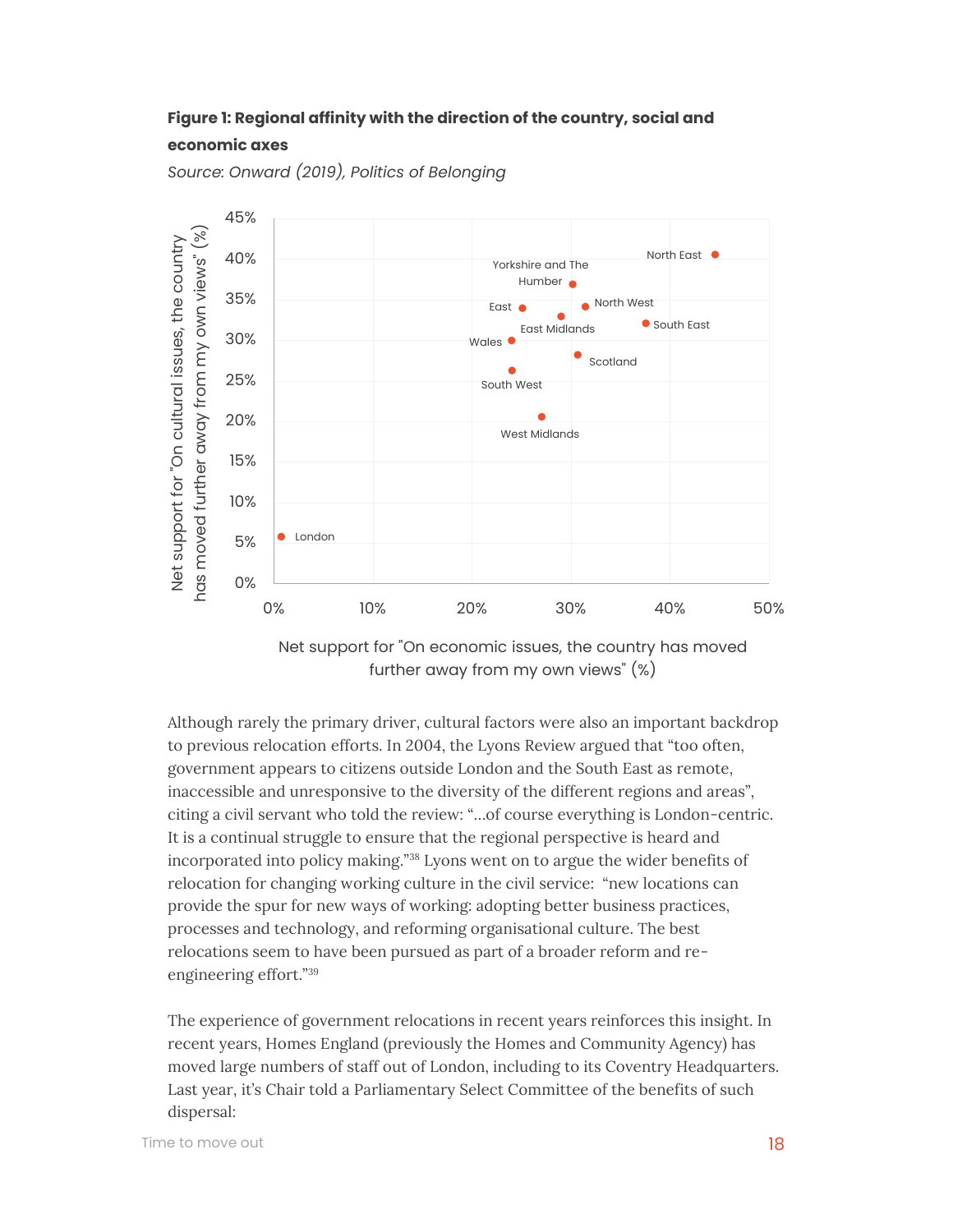*"We have 1,400 people, of whom only 25% are in London; 75% are spread throughout the country with offices in Newcastle, Manchester, Coventry, Liverpool, Bristol and so on. As I go round the country, including the day I met you in Sheffield, there is a real sense that there are Homes England troopers, who are boots on the ground, who know the local council, the officers, the councillors, the local housing associations, the local builders and the local landowners, so that we can act as a catalyst. Beyond the money we hand out, we can also help convene and pull people together."*

Evidence suggests that similar benefits have been experienced as a result of other moves, with relocated public institutions serving to 'convene and pull people together'. For example, the BBC's move to Salford appears to have been a catalyst for media agglomeration in the MediaCity area, with KPMG estimating that the number of digital or creative businesses grew by  $70\%$  in Salford between 2010 and 2019<sup>40</sup> although previous work by the Centre for Cities suggests that some of these had been displaced from the wider Greater Manchester region.<sup>41</sup>

It is intuitive that regional collaboration is simply much harder to achieve with government functions located in London. We know from the wider innovation literature, especially the work of Enrico Moretti, that location matters greatly to innovation, creating serendipitous meetings and opportunities for collaboration that are harder to create at distance. This should hold for the public sector too: as one of the authors of this paper has put it before, "the rise in remote working creates an opportunity to create new public sector remote working hubs in core cities for local, regional, and national government staff – creating opportunities for the chance encounters which are so important to innovation."<sup>42</sup>

Realising the cultural benefits of relocations requires policy teams moving out of London as well as operational functions. One of the benefits of delivery teams being dispersed, as observed above by the Chair of Homes England, is the more nuanced understanding they have of the lived experiences of the communities they support. The impact of this insight is greatly amplified if relocated public servants are taking the key decisions to design and develop policy, as opposed to just delivering it. Assumptions baked into policy in all areas, from housing to welfare, could be reshaped if dispersed civil servants apply a greater appreciation of how people's lives differ across the country, based on their own experiences and observations working at regional campuses.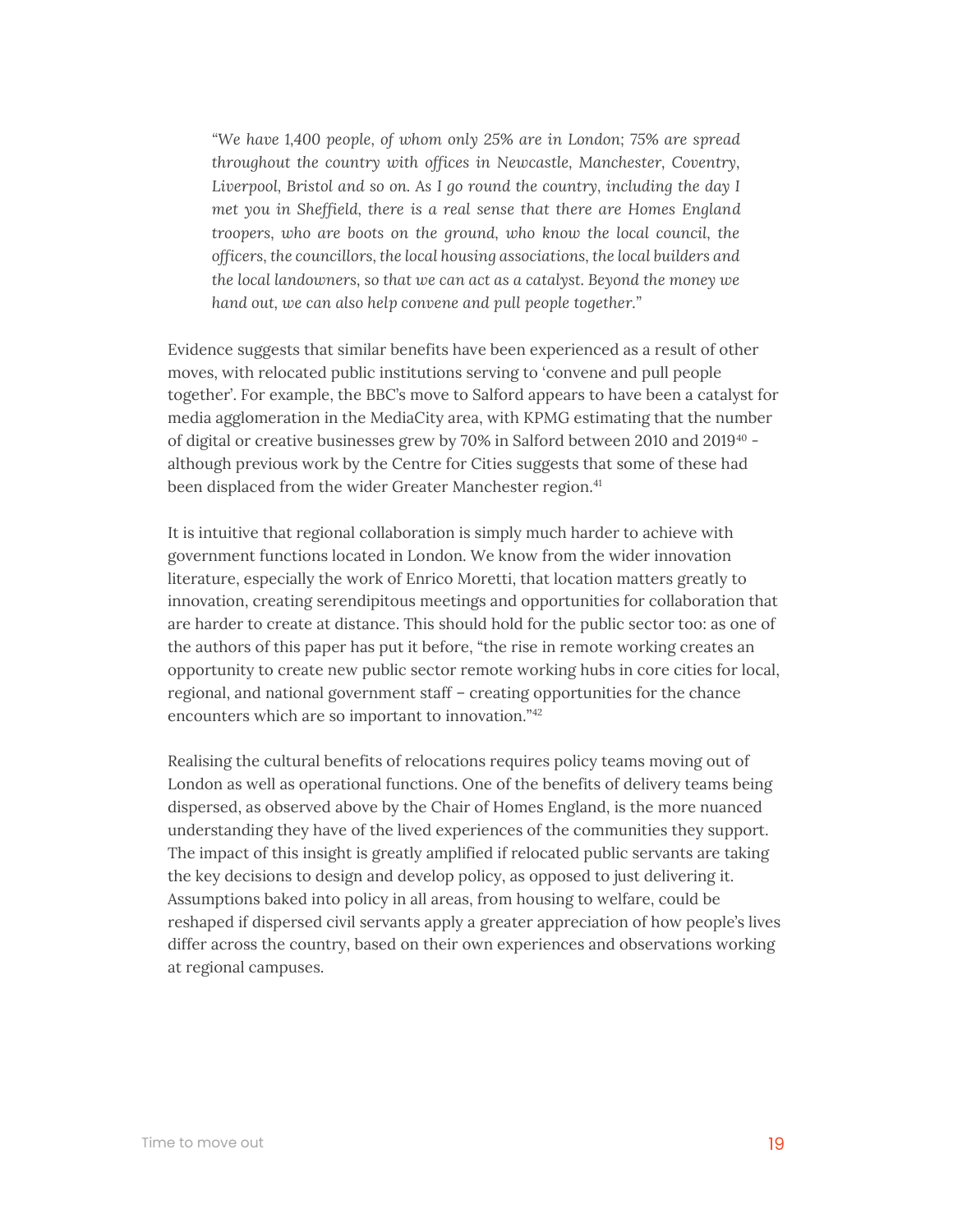#### The argument over the ONS move to Newport

The Office for National Statistics moved its headquarters from London to Newport in Wales between 2005 and 2010. This came after discussion with the Lyons Review, in which the ONS proposed a reduction in head office staff from 1,000 to 400, keeping only staff with regular contact with ministers, and transferring all other activity to Newport, Bristol and Cardiff, and moving out of Titchfield.<sup>43</sup> Ultimately, the ONS decided to stay in Titchfield but transfer the majority of roles (850 roles) to Newport, with just 50 staff remaining in London.

Over the course of the relocation only 101 staff opted to move to either Newport or Titchfield, of whom seven were Senior Civil Servants, equating to nearly 90% attrition of the ONS workforce in a few years. Sir Charlie Bean identified this subsequent loss of analytical capacity as one of the chief causes of a perceived decline in the quality of national statistics in his 2016 review.<sup>44</sup> The review, which called for the ONS to move some roles back to London, is often used to justify keeping civil servants in Whitehall and the risks of moving staff to locations outside major UK cities.

But we should ask: is Newport genuinely the cautionary tale it is often assumed to be? There are three reasons why ministers might reasonably conclude that the ONS is in fact a signal that they should go further in relocating civil servants around the country.

First, while the 90% attrition experienced at the ONS was significant, it is not surprising or unusual for a geographic relocation to lead to high levels of churn. Employees are understandably unwilling to uproot their families and lives. The BBC is a case in point. When the corporation moved its headquarters to Salford in Manchester, 58% of middle managers refused to move and several high profile presenters left in 2021 when different teams and divisions were moved to various other UK cities.<sup>45</sup>

A more serious charge would be that the ONS had been unable to recruit experienced staff in their new location. But the evidence for this appears scarce. Between 2006 and 2010, the number of ONS staff employed in Newport grew steadily from around 1,300 to around 1,700, and when National Accounts was moved to the ONS in Newport in 2009, Sir Charlie Bean concluded that "many staff with relevant expertise moved to fill vacancies left by those who did not relocate".<sup>46</sup> This is consistent with earlier reviews. The Lyons review found that relocating public bodies "benefitted from improved labour markets outside the South East. At more junior grades particularly, there was a good supply of able staff. This drove up service quality; reduced turnover and associated recruitment and training costs; and facilitated the introduction of new working practices and new cultures."<sup>47</sup>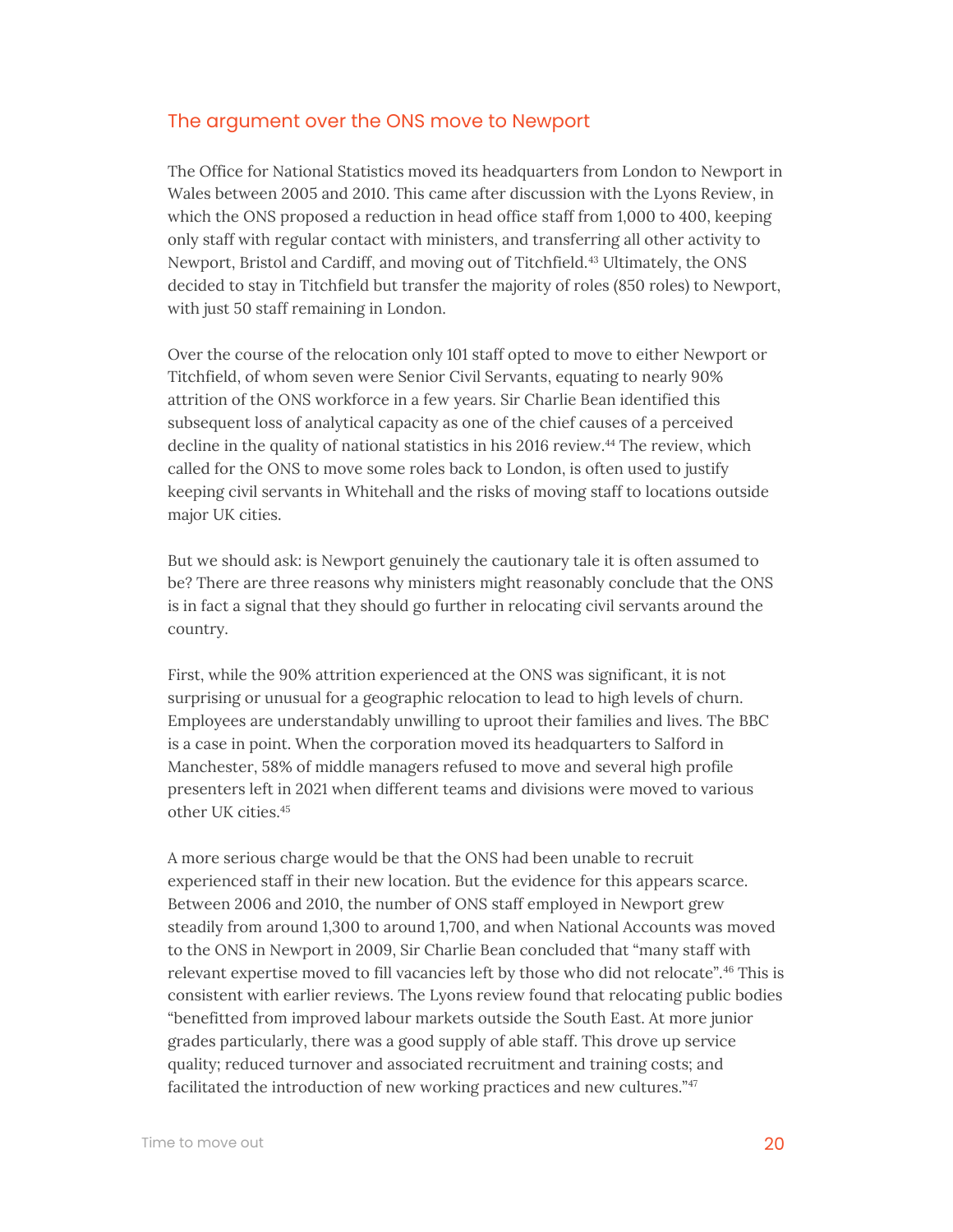Second, it is not necessarily true that relocation reduces organisational performance. For example, when the National Audit Office conducted a post-relocation survey of the Patent Office's key working contacts in 1994, they found that response times and quality of service delivered were both perceived to have improved, partly due to the use of telephone and email and the introduction of a standardised method of dealing with the Patent Office. While this perception is not the case for the ONS - Sir Charlie Bean's review concluded that the loss of expertise from the Newport move is "widely believed to have had a significant adverse impact" on UK statistics, mostly as a result of a number of embarrassing statistical errors during the period in question<sup>48</sup> successive evaluations suggest that quality may have, in fact, improved.

Since 2014, the ONS has commissioned a series of National Statistics Quality Reviews to examine accuracy, timeliness and authority, covering FDI, labour market, consumer price and other statistics - all of which broadly concluded that ONS statistics are of good quality, and broadly comparable to equivalent statistics in other countries.<sup>49</sup> In 2017/18, 99.8% of statistical releases were free from major errors and 98% were released within the 9:30 deadline.<sup>50</sup> Between 2014 and 2018, the share of members of the public who agreed that ONS statistics are free from political interference rose from 66% to 73%; in 2018, 88% of people said they trusted the ONS, making it more trusted than the civil service or Bank of England. In addition, the notoriously hard-to-navigate ONS website - famously deemed "almost unusable" by Professor Diane Coyle - was decommissioned in 2016 and replaced with a new and greatly improved website to showcase the full range of statistics and give users more ability to customise and visualise data online.<sup>51</sup> The Economist recently argued that during the coronavirus pandemic 'number-crunchers at the Office for National Statistics rose to the challenge' and performed well in relation to international peers.<sup>52</sup>

Third, analysis of BRES data by Onward suggests that the decision to locate the ONS in Newport may have led to considerable increases in knowledge-intensive industries in the area. As the Centre for Cities have pointed out, Newport is a large town without a pre-existing specialism in knowledge-based industries. In 2006, just 12% of jobs in Newport were knowledge-based, ranking 47th out of 62 cities.<sup>53</sup> However in recent years there has been a considerable increase in knowledgeintensive jobs in the city, with numbers rising at a similar rate to city centres like Leeds, Newcastle, Edinburgh and Cardiff - and in some cases even faster. While only suggestive, it is notable that Newport has emerged as a growing knowledge hub in the wake of the ONS move.

As shown in Table 3 below, Newport experienced an 18.2% increase in knowledgeintensive workers between 2009-15, considerably higher than the equivalent increase in Birmingham or Sheffield. In fact, Newport attracted more knowledge workers in absolute terms than Edinburgh or Cardiff over the same period. And this increase has been sustained: in the most recent four-year period of BRES data (2015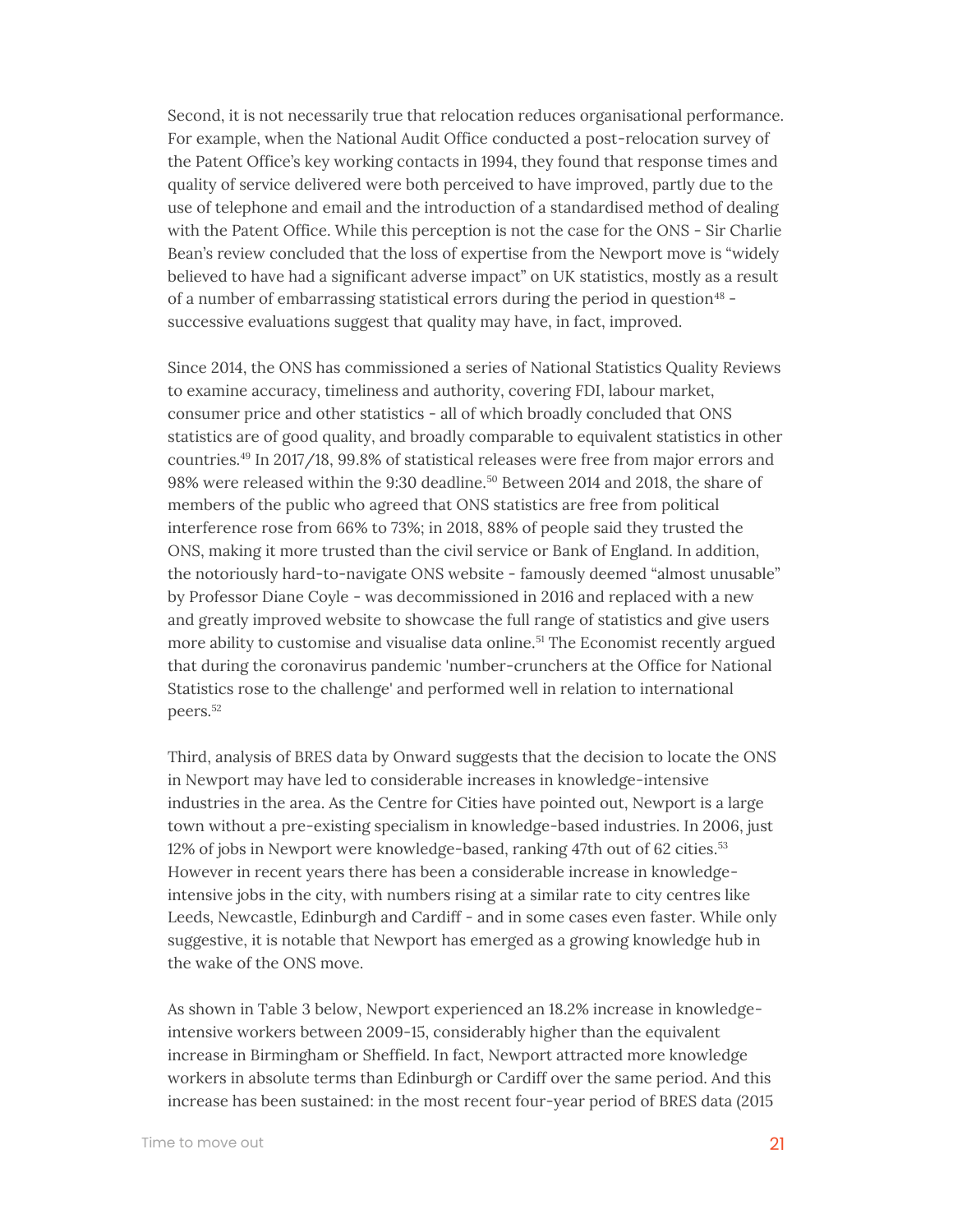to 2019) Newport recorded a further 13% increase, a larger proportional rise than any of the cities we compared it to, including Leeds, Newcastle, Sheffield, Birmingham and Oxford (the last of which saw a 7% fall in knowledge-intensive jobs).

#### **Table 3: Comparing the growth in knowledge-intensive jobs in Newport with other cities**

|            | 2009-2015          |                      |                    | 2015-2019            |
|------------|--------------------|----------------------|--------------------|----------------------|
| Location   | Absolute<br>change | Percentage<br>change | Absolute<br>change | Percentage<br>change |
| Newport    | 1870               | 18.2%                | 1575               | 13.0%                |
| Leeds      | 19250              | 21.4%                | 12650              | 11.4%                |
| Oxford     | 4465               | 25.8%                | $-1585$            | $-7.3%$              |
| Newcastle  | $-2975$            | $-7.5%$              | 2025               | 5.4%                 |
| Sheffield  | 1700               | 4.1%                 | 4600               | 10.6%                |
| Birmingham | 12775              | 13.5%                | 5500               | 5.1%                 |
| Edinburgh  | 550                | 0.6%                 | 8550               | 9.5%                 |
| Cardiff    | 1425               | 3.7%                 | 4925               | 11.7%                |
| Swansea    | $-1730$            | $-11.3%$             | 95                 | 0.7%                 |

*Source: Business Register and Employment Survey, 2009-19*

*Note: The open access BRES available from Nomis creates a break in the data in 2015, which is why we show change in knowledge-based jobs over two separate periods.*

These three reasons suggest that the ONS move to Newport may not have been the abject failure that it is often been described as, and reinforce the case for further relocation. The fact that other relocations, including the Patent Office move to Newport previously and the Lyons Review dispersal since, have led to increased private sector activity and improved cost and performance, add further credibility to this case.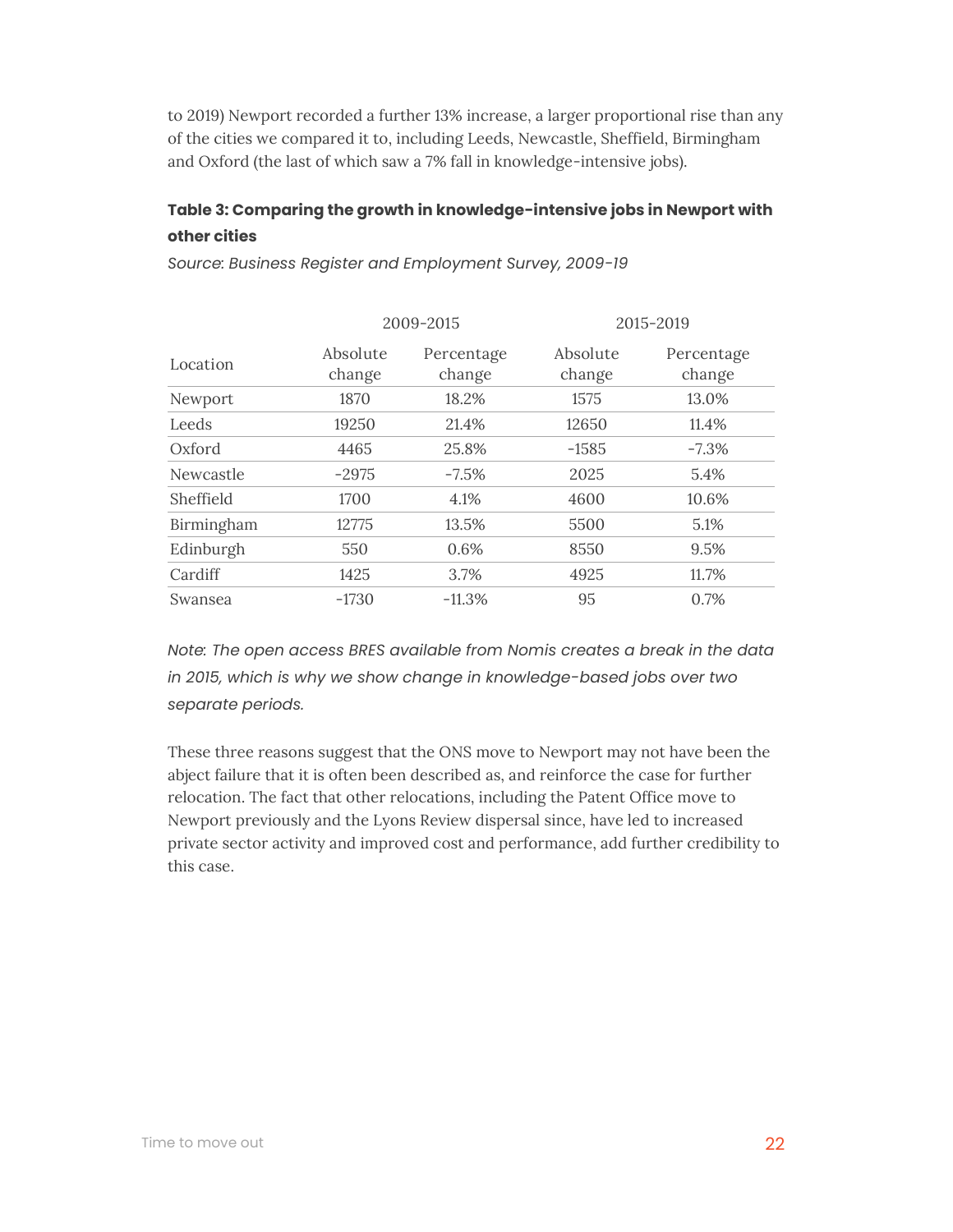## Relocation today

### The Government's commitments and progress

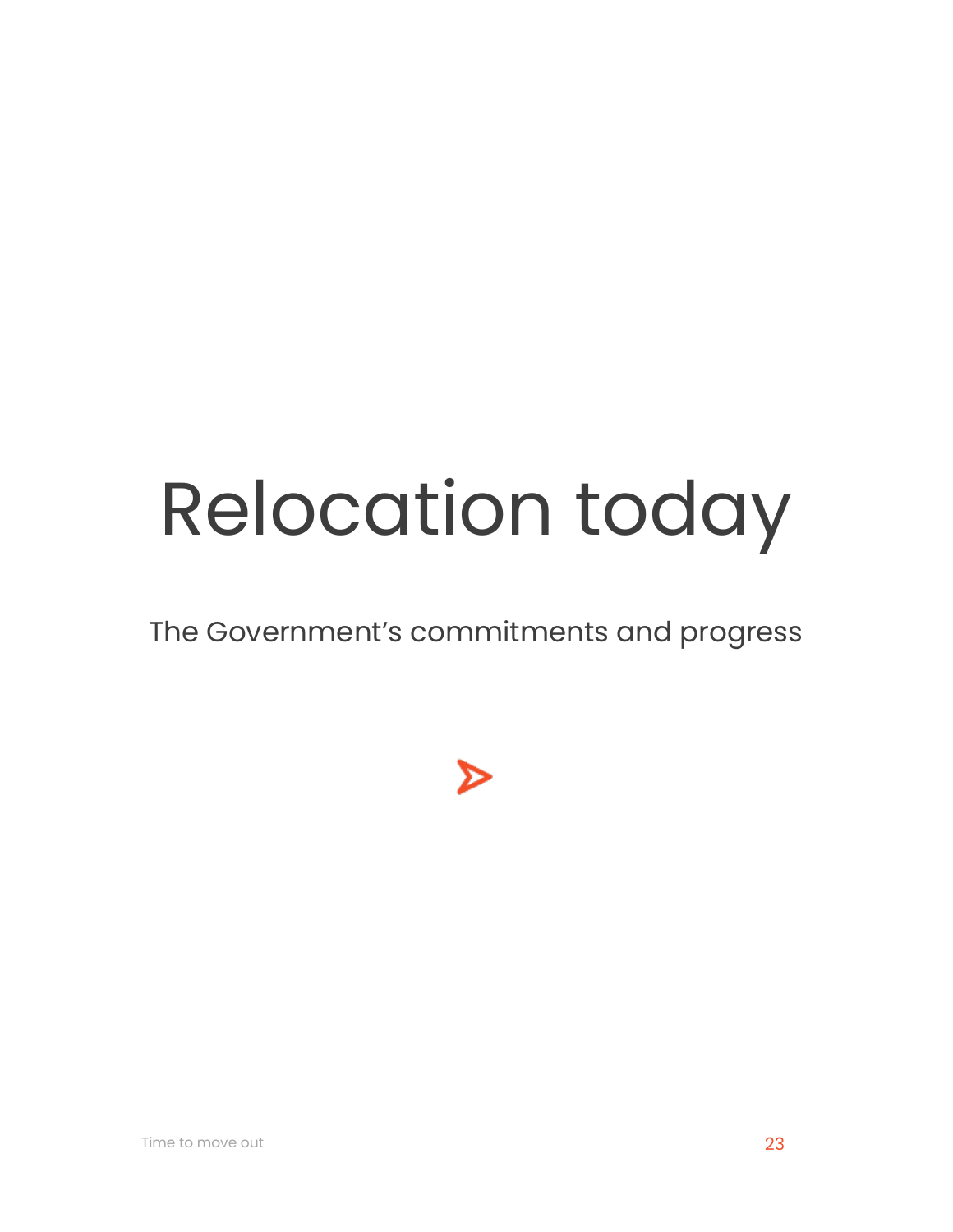The Government has made repeated commitments to move large numbers of civil servants out of London and to increase the civil service's presence in other regions of the UK. The rationale for this is twofold. First, to ensure the civil service is representative of, and visible in, all parts of the UK. Second, to reduce the overhead and estate costs associated with housing large numbers of civil servants in London.

In 2018, the Cabinet Office published the *Government Estates Strategy*, which included the commitment to "locate up to a thousand public sector jobs out of London and the surrounding area" by the end of the Parliament (i.e. 2021) "as a first step of a major, long-term programme which will move many organisations and thousands of jobs, including a full range of professions and senior grades" by 2030.<sup>54</sup>

Following the 2019 election, the Prime Minister made this commitment a key element of his Levelling Up vision, pledging to "move departments of state ministers, private offices and all  $-$  to great northern cities and regions that represent the future of this country."<sup>55</sup> The 2021 *Plan for Growth* outlined further that "We are relocating 22,000 Civil Service roles out of London and the South East by 2030 through the Places for Growth programme, bringing policy-makers closer to the communities they serve."<sup>56</sup> This included a new economic campus in Darlington and Queen Elizabeth House, the newly opened UK Edinburgh Hub.

The Levelling Up White Paper brought together the commitments made as part of the Places for Growth programme, including commitments to 2025 for all departments and to 2030 for some departments, along with SCS breakdowns for some departments, as shown in Table 4.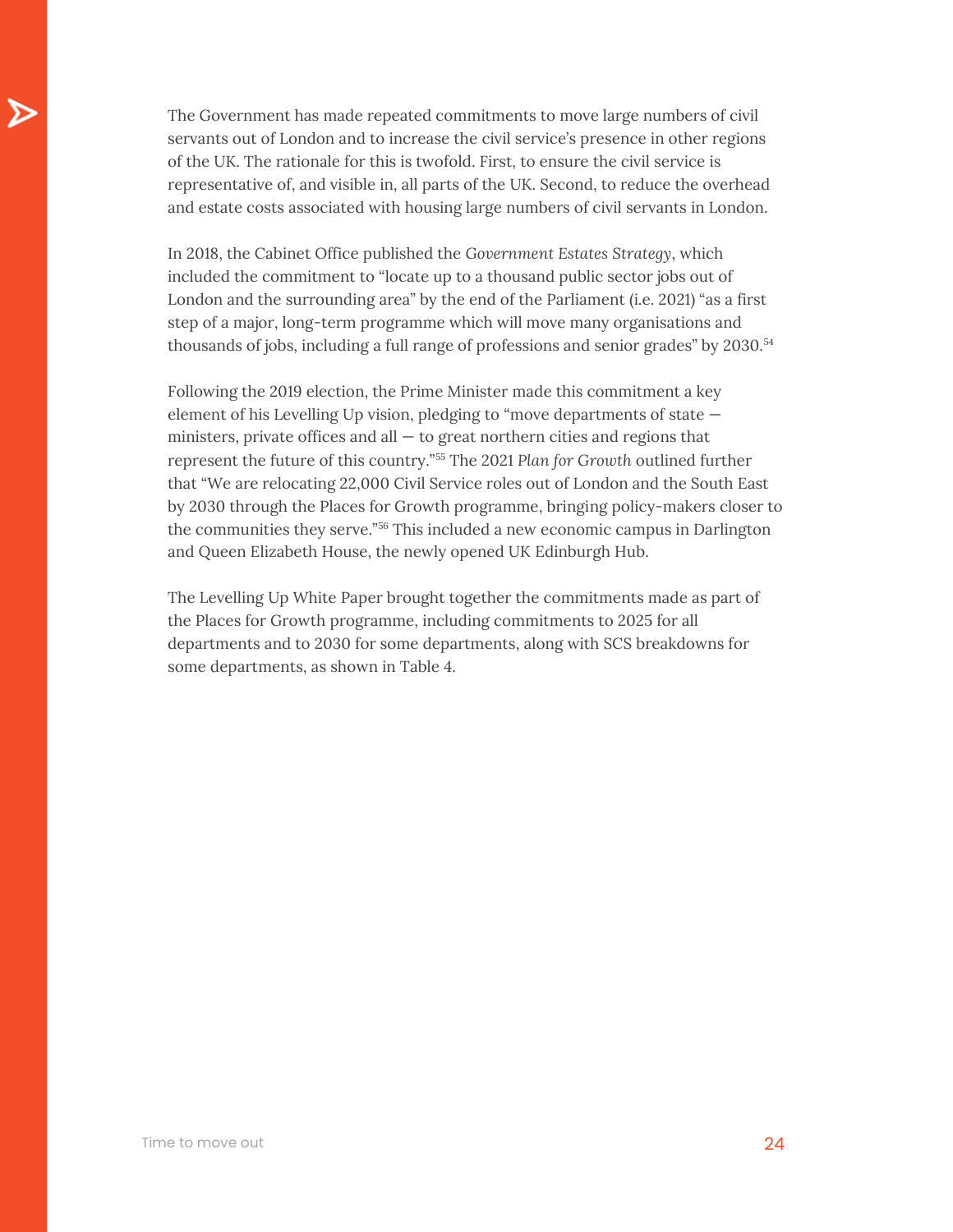#### **Table 4: Places for Growth: Number of roles moving outside London by 2025 and 2030**

*Source: DLUHC (2022), Levelling Up White Paper*

| Department Number of | roles by<br>2025              | Number of<br>additional<br>roles by 2030 | Number of SCS<br>roles by 2025<br>(forecast) | Main targeted locations for growth                                                                                                                                                                                                                                                                                                                                        |
|----------------------|-------------------------------|------------------------------------------|----------------------------------------------|---------------------------------------------------------------------------------------------------------------------------------------------------------------------------------------------------------------------------------------------------------------------------------------------------------------------------------------------------------------------------|
| <b>BEIS</b>          | 1,350                         | 500                                      | 87                                           | Salford, Birmingham, Cardif, Darlington, Belfast,<br>Edinburgh and Aberdeen                                                                                                                                                                                                                                                                                               |
| CO                   | 1,742                         | <b>TBC</b>                               | 69                                           | Glasgow and York, with small growth in Cardif,<br>Belfast and Edinburgh                                                                                                                                                                                                                                                                                                   |
| <b>DCMS</b>          | 701                           | TBC                                      | 31                                           | Manchester, Darlington, Edinburgh, Cardif, Belfast                                                                                                                                                                                                                                                                                                                        |
| <b>DEFRA</b>         | 550                           | 550                                      | 18                                           | York, Tyneside, Bristol, Cardif and Edinburgh                                                                                                                                                                                                                                                                                                                             |
| <b>DfE</b>           | 551                           | 400                                      | 35                                           | Shefeld, Coventry, Manchester, Darlington, Bristol<br>and Nottingham                                                                                                                                                                                                                                                                                                      |
| DfT                  | 688                           | 562                                      | 41                                           | Leeds, Birmingham and Edinburgh                                                                                                                                                                                                                                                                                                                                           |
| <b>DHSC</b>          | 380                           | TBC                                      | TBC                                          | Leeds, Burnley, Runcorn, Reading, Edinburgh and<br>exploring potential growth at 16 former Public<br>Health England sites including Newcastle, Shefeld,<br>Nottingham and Cambridge                                                                                                                                                                                       |
| DIT                  | 581                           | 193                                      | 28                                           | Darlington, Edinburgh, Cardif and Belfast                                                                                                                                                                                                                                                                                                                                 |
| <b>DWP</b>           | 400 (185<br>DWP; 215<br>MaPS) | TBC                                      | 13                                           | Leeds, Shefeld, Tyneside, Blackpool, Manchester,<br>Glasgow, Birmingham and Treforest                                                                                                                                                                                                                                                                                     |
| <b>DLUHC</b>         | 917                           | TBC                                      | 30                                           | Wolverhampton, Darlington, Manchester,<br>Coventry, Leeds, Birmingham, Bristol, Edinburgh,<br>Tyneside, Liverpool, Belfast and Cardif                                                                                                                                                                                                                                     |
| <b>FCDO</b>          | 500                           | 2,000                                    | <b>TBC</b>                                   | East Kilbride                                                                                                                                                                                                                                                                                                                                                             |
| <b>HMRC</b>          | 500                           | TBC                                      | TBC                                          | Manchester, Liverpool, Edinburgh, Cardif,<br>Tyneside, Leeds, Nottingham, Birmingham and<br><b>Bristol</b>                                                                                                                                                                                                                                                                |
| <b>HMT</b>           | 300                           | TBC                                      | 20                                           | Darlington                                                                                                                                                                                                                                                                                                                                                                |
| HO                   | 1,950                         | TBC                                      | 80                                           | Stoke-on-Trent, Manchester, Shefeld, Liverpool,<br>Birmingham, Cardif, Bristol, Durham,<br>Peterborough, Leeds, Glasgow and Edinburgh                                                                                                                                                                                                                                     |
| <b>MOD</b>           | 960                           | TBC                                      | 6                                            | Edinburgh, Glasgow, Portsmouth, Cambridgeshire<br>and Wiltshire                                                                                                                                                                                                                                                                                                           |
| MoJ                  | 1,205                         | 800                                      | 61                                           | National model with one larger hub per region of<br>England and Wales (Justice Collaboration Centres)<br>supported by a network of smaller offices (Justice<br>Satellite Offices). Hub locations identified in<br>Leeds, Nottingham, South Tyneside, Liverpool,<br>Cardiff, Brighton and Ipswich. Commitment to<br>grow 500 roles across Wales office network by<br>2030. |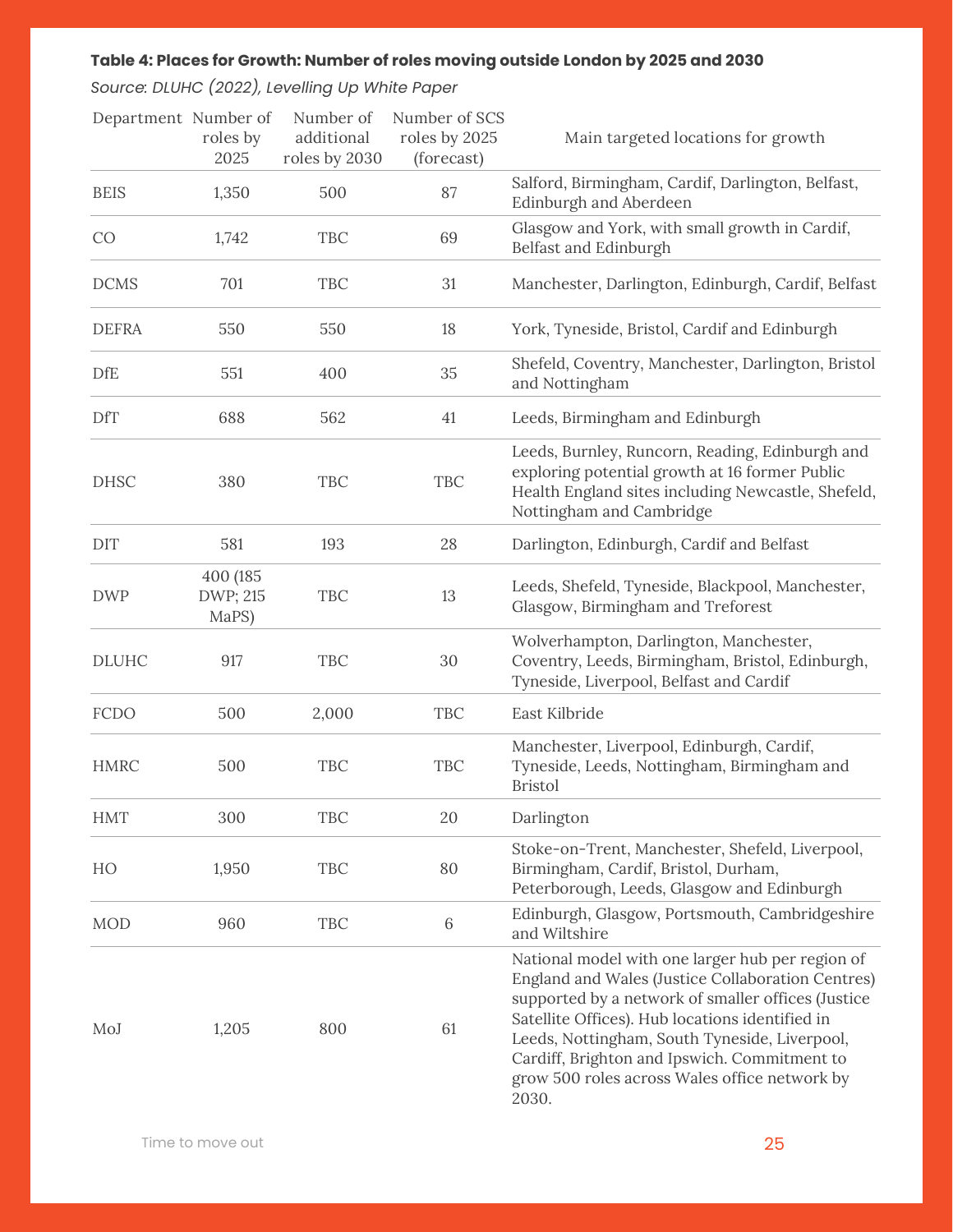#### Despite announcements, there has been limited progress to date

Despite these commitments, and ministers' clear desire to shift the geographic balance of decision-making in government, the civil service has in fact become *more*  London-centric in the last three years. Given the commitments made above, the statistics are startling. In the three years between March 2018 and March 2021:

- The number of civil servants grew by 54,740 overall, driven by rising public spending, Brexit and the pandemic. A disproportionate share of this growth - 34% - has been in London, compared to 23% in the North of England, 10% in the Midlands and 34% elsewhere. As a result, the share of civil servants based in London increased between 2018 and 2021, from 19% to 21% of all civil servants.
- A majority of departments recruited primarily from London over this period. But this is particularly true for economic departments whose relocation might have the strongest economic effect: of the additional staff recruited by BEIS, the Department for Digital, Culture, Media and Sport (DCMS) and HM Treasury respectively between 2018 and 2021, 93%, 92% and 97% were located in London. A number of private sector-facing public bodies have not hired any civil servants outside London since 2018, including the Serious Fraud Office, UK Space Agency and National Infrastructure Commission.
- BEIS, has become more dependent on London-based staff in the last three years, with 92% of civil servants now located in London, compared to 91% in 2018. DCMS and HM Treasury have become marginally less London-centric in proportional terms. However, 96% of DCMS civil servants and 97% of HM Treasury civil servants were still based in London respectively in April 2021.
- Operational departments such as the Home Office and DWP recruited mostly outside London, with just 23% and 27% of new recruits being located in London respectively. While much lower than other departments, the DWP's recruitment pattern is still disproportionately based in London compared to its existing staff footprint, where only 10% were London-based and 90% were based in other regions.
- The government departments that have successfully reduced reliance on London-based staff between 2018 and 2021 are the Department for Education, whose workforce was 51% London-based in 2018 and is now only 38% London-based, and the Department for International Trade, which has seen London headcount fall from 96% to 86% of its workforce.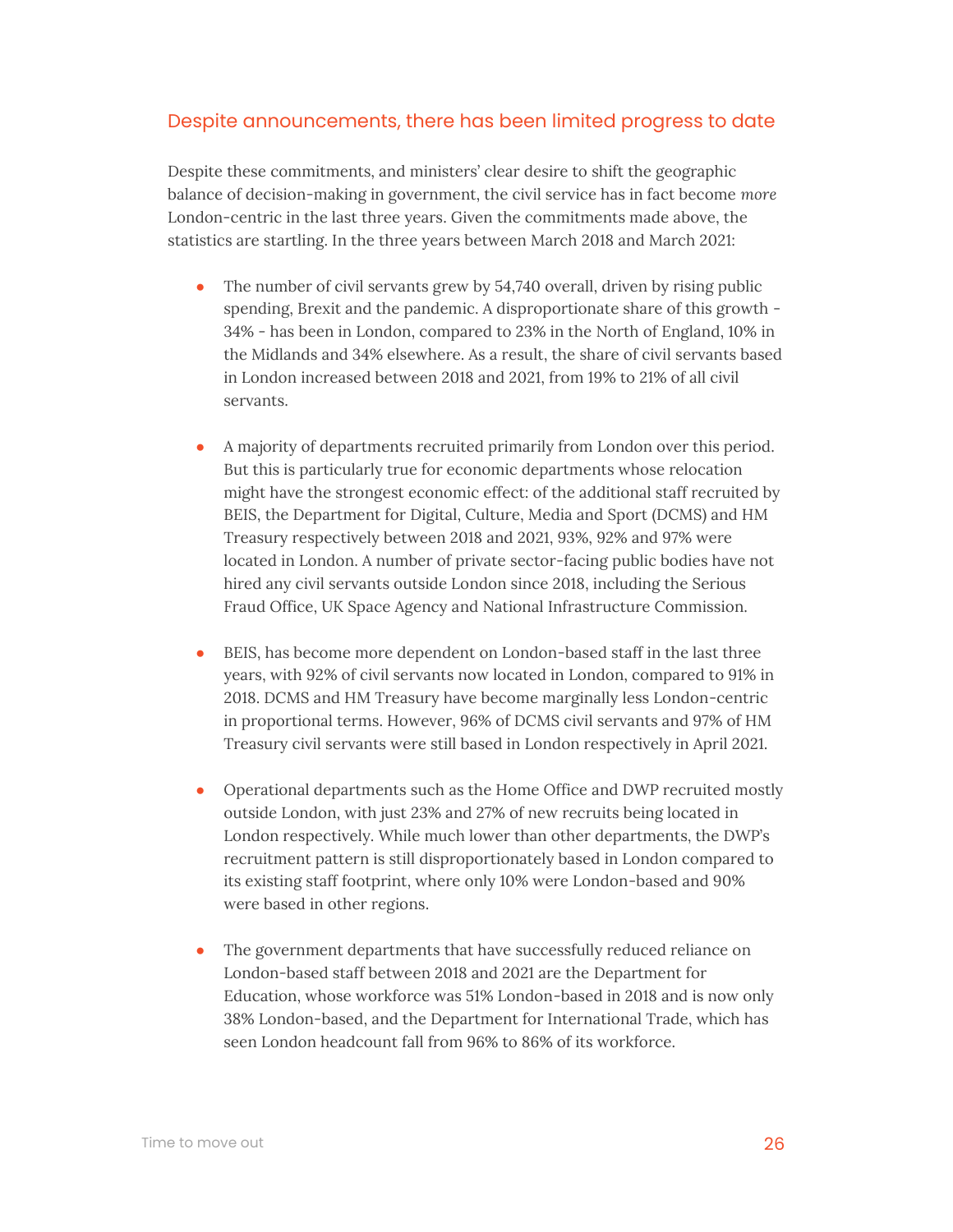#### **Figure 2: Share of civil service growth, 2018-21, by region and department** *Source: Civil Service Statistics (2018-21)*

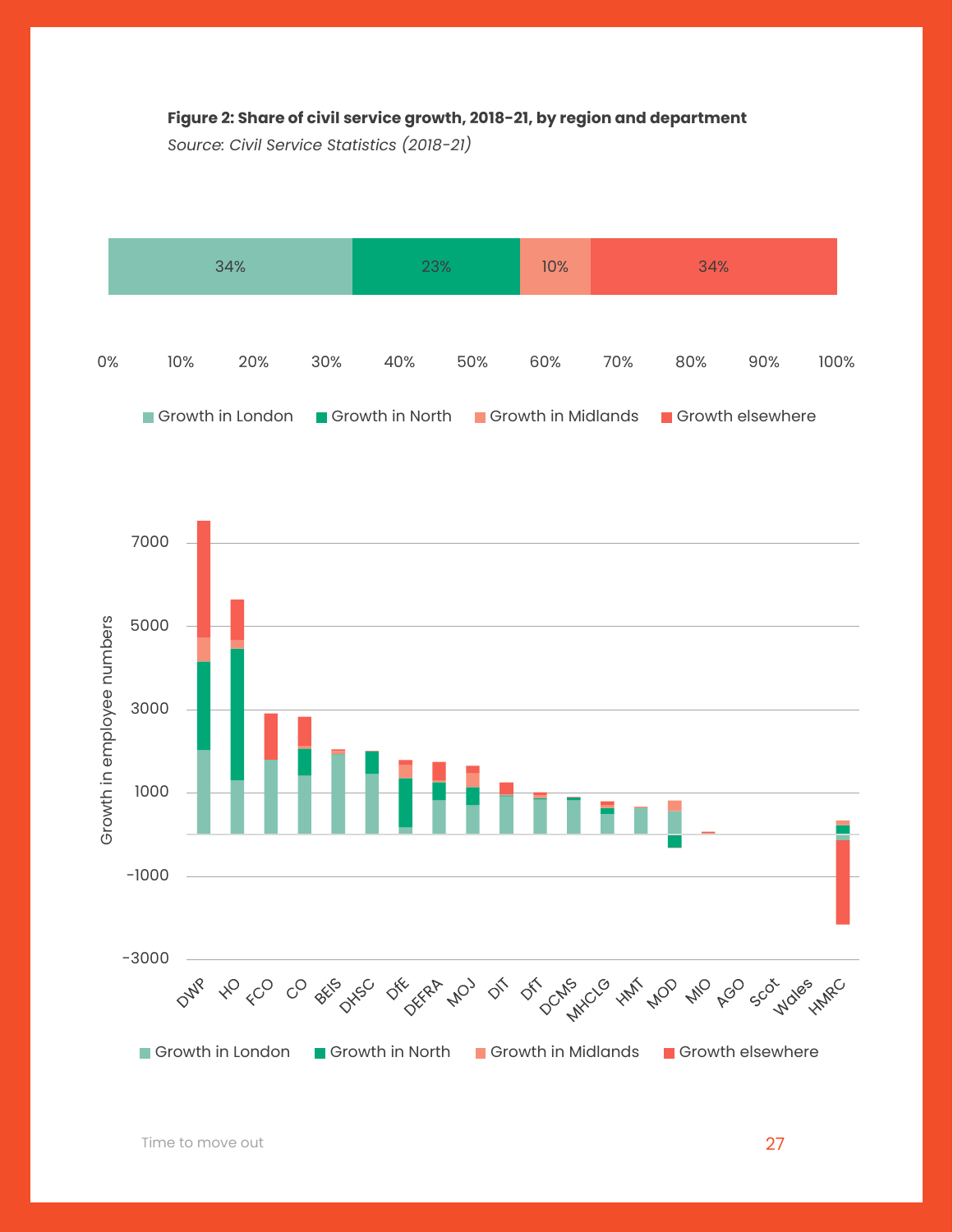#### **Figure 3: Share of civil servants in London in 2018 versus change, 2018-21, by department**



*Source: Civil Service Statistics 2018-21*

This is not particular to this government; it follows a longer run pattern. Looking at the changing location of civil servants since the Civil Service Statistics were first published in 2006, we can see that, despite the efforts of the Lyons Review, the last 15 years have largely been an exercise in centralisation. London has seen civil service headcount increase by 50% over that timescale, more than four times the rate of growth of any other region. Most other regions currently have a lower headcount than they did in 2006, and those that have lost civil servants are generally the least prosperous regions.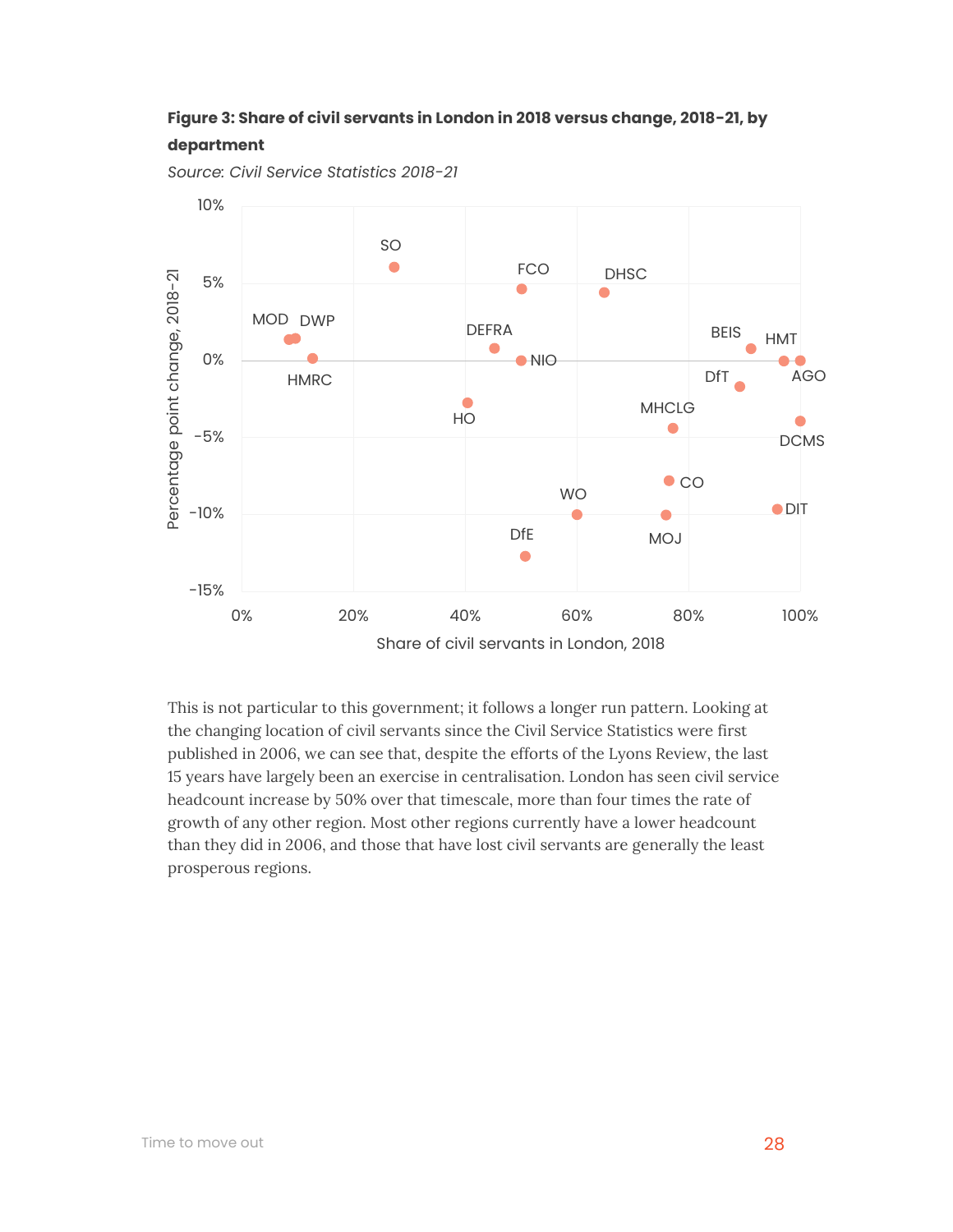#### **Figure 4: Total change in civil service employees, 2006-21**

*Source: Civil Service Statistics, 2006-21*

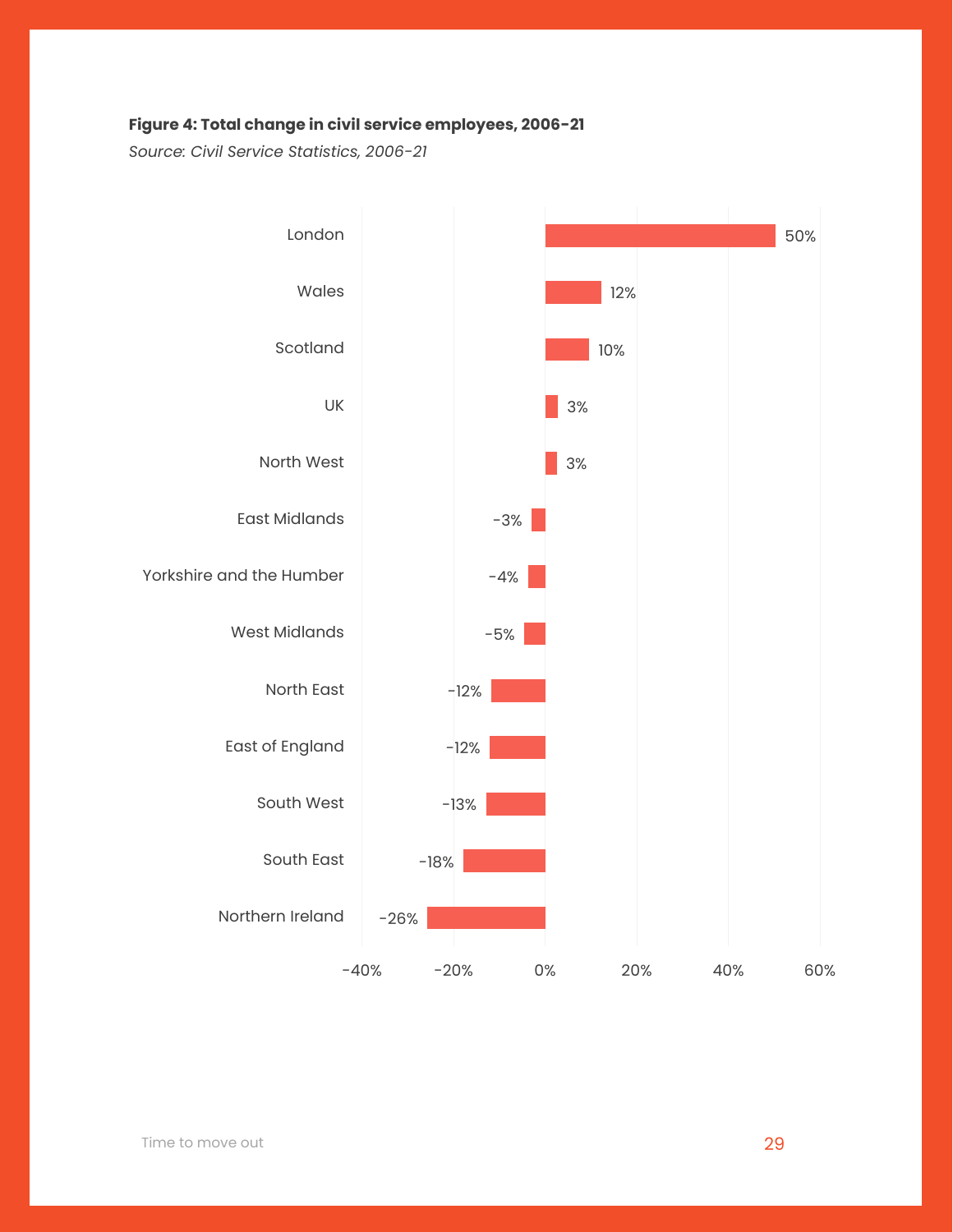#### The civil service is now more centralised in London than at any point since the 1970s

As a result, the civil service is nearly as centralised today in London as it was in 1976, before the successive dispersal policies explored in previous chapters. In 1976, 23.1% of civil servants were employed in London; in 2021, the corresponding figure is 21.5%.

This is not merely a product of London's population, which has increased faster than in other places in recent decades. London today has the third highest rate of civil servants per 1,000 population (14.1) and the third highest rate of civil servants per 1,000 employees (22.9) of any region in the UK, behind only the sparsely populated regions of the North East and South West.

This is mostly because of the changes that have occurred in the last two decades. Between 1976 and 1997, London lost nearly half of its civil servants in absolute terms (49%) - largely as a result of the efficiencies and privatisations of the 1980s and 1990s. But between 1997 and 2021, numbers rose again by a fifth (17.7%) from 86,600 to 102,000 full-time equivalent civil servants. Other regions also benefited during this period: the civil service more than doubled in size in the North East and by 78% in Yorkshire.

This contrasts to regions such as the West Midlands and East Midlands, where civil service headcount may have reduced more slowly between 1976-1997, but numbers have continued to fall between 1997 and 2021. In the East Midlands, for example, the civil service shrunk by a fifth between 1976-1997, and then halved again between 1997 and 2021. In absolute terms, 15,300 more civil servants were employed in London this year compared to in 1997, while the East Midlands has lost 20,300 civil servants over the same period. The South West and the South East have lost 5,500 and 20,400 posts respectively.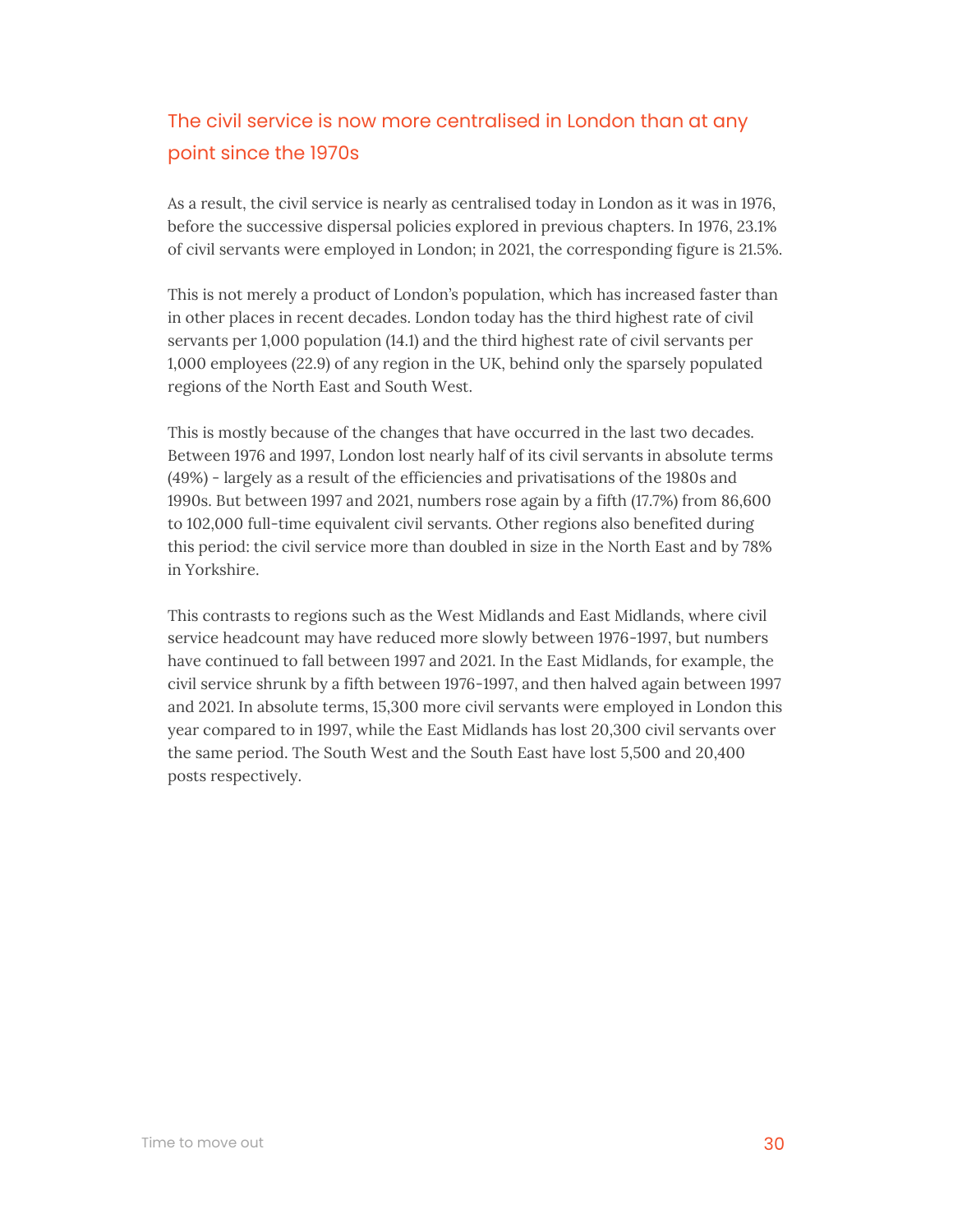#### **Table 5: Civil service employment by region, 1976-2021**

*Source: University College London*

| Region               | 1976  | 1997 | 2002 | 2021  | Change,<br>1997-2021 | % change,<br>1997-2021 |
|----------------------|-------|------|------|-------|----------------------|------------------------|
| North East           | 19.8  | 13.5 | 17.0 | 30.6  | 17.1                 | 126.7%                 |
| Yorkshire and Humber | 38.6  | 20.6 | 20.6 | 36.6  | 16.0                 | 77.7%                  |
| Wales                | 39.5  | 26.5 | 30.0 | 36.1  | 9.6                  | 36.2%                  |
| London               | 170.7 | 86.6 | 86.8 | 101.9 | 15.3                 | 17.7%                  |
| Scotland             | 71.2  | 45.8 | 46.2 | 47.6  | 1.8                  | 3.9%                   |
| West Midlands        | 36.2  | 31.1 | 31.9 | 30.5  | $-0.6$               | $-1.9\%$               |
| South West           | 84.8  | 50.7 | 48.2 | 45.2  | $-5.5$               | $-10.8%$               |
| North West           | 72.5  | 56.9 | 65.0 | 59.3  | 2.4                  | 4.2%                   |
| East of England      | 36.7  | 24.1 | 28.8 | 22.6  | $-1.5$               | $-6.2%$                |
| South East           | 117.4 | 62.2 | 57.3 | 41.8  | $-20.4$              | $-32.8%$               |
| East Midlands        | 51.9  | 41.7 | 40.4 | 21.4  | $-20.3$              | $-48.7%$               |

**Civil service employment (thousands)**

#### **Table 6: Regional distribution of civil servants (full-time equivalent) in relation to employment and population in England, 2021**

*Source: Civil Service Statistics 2020, NOMIS data*

|                      | Civil servants per | Civil servants per 1,000       |
|----------------------|--------------------|--------------------------------|
| Region               | 1,000 employees    | working age (16-64) population |
| North East           | 37.0               | 15.3                           |
| South West           | 24.3               | 11.5                           |
| London               | 22.9               | 14.1                           |
| North West           | 22.4               | 11.0                           |
| Yorkshire and Humber | 19.9               | 9.2                            |
| West Midlands        | 15.1               | 7.1                            |
| East Midlands        | 13.4               | 6.1                            |
| South East           | 12.9               | 6.4                            |
| Eastern              | 10.5               | 5.0                            |
| England              | 18.9               | 9.4                            |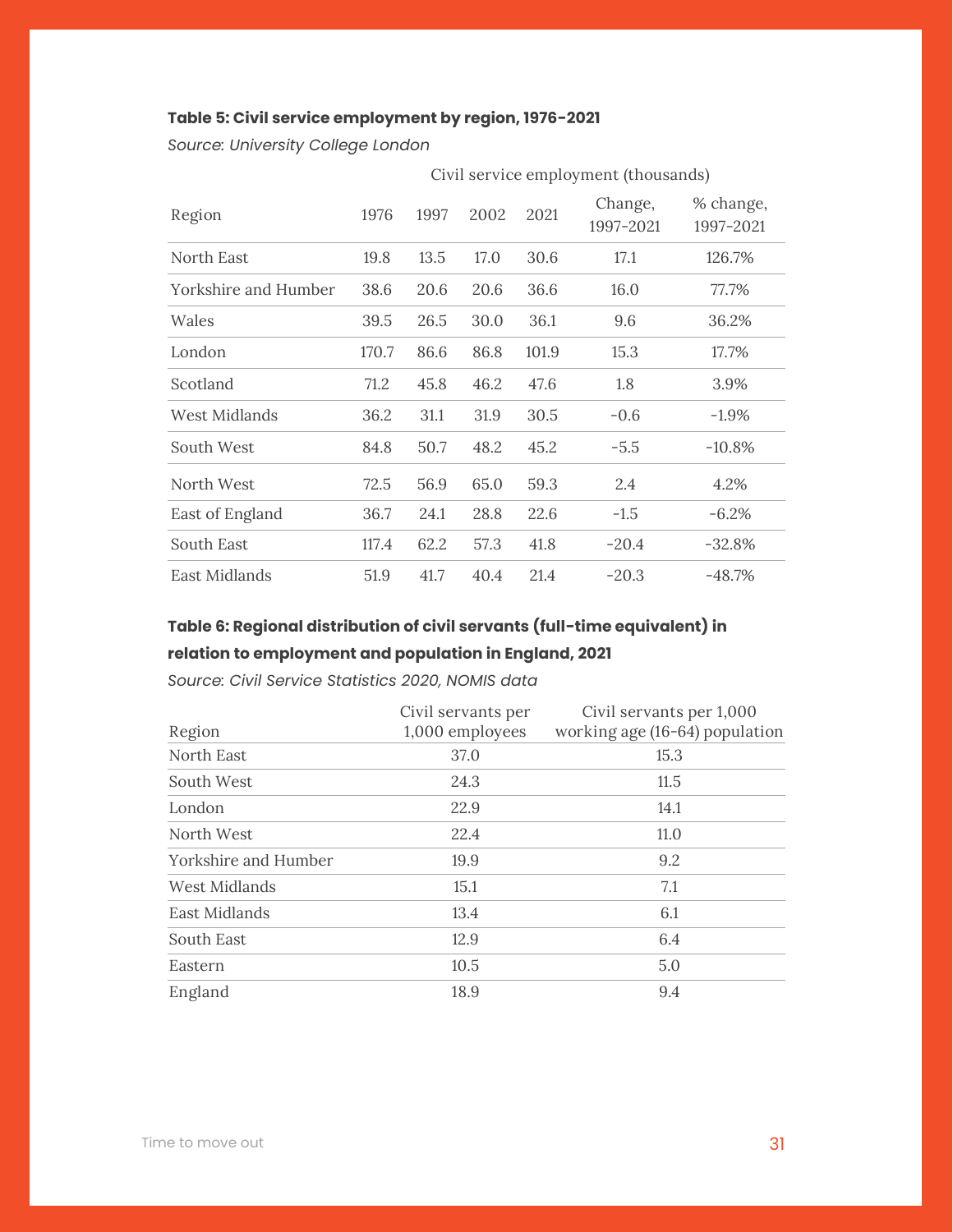#### Leadership starts at the top

The growing number of civil servants in London is most acute for one group of mandarins in particular: the Senior Civil Service (SCS). The SCS has always been London-centric - on account of the perceived importance of proximity to ministers and exposure to Parliament - but it is becoming more so. This is likely to be one of the most important reasons why the civil service as a whole is becoming more concentrated; not unreasonably, if their superiors are in London, junior officials want to be too.

The numbers are striking. In 2021, around one in 20 (4.6%) of civil servants in London were in the Senior Civil Service and 32% were Grade 7 or above. This is a substantial increase compared to 15 years ago. In 2006, 3% of civil servants in London were SCS and 17% were Grade 7 or above. This appears to be as a result of general civil service grade inflation as much as anything else. All regions have experienced net growth in senior officials, with civil servants above Grade 7 tripling as a share of civil servants in the North East and quintupling in Northern Ireland - albeit both from a low base. But London's senior grades have risen fastest, as shown in Figure 5 below.

The result is a civil service that mirrors the UK economy: heavily lopsided towards London. In 2006, just 14% of civil servants and 57% of Senior Civil Service officials worked in London. In 2021, 21% of civil servants now work in London overall and 64.5% of Senior Civil Servants do. Among Grade 6s and 7s, London's share has risen five percentage points from 39% to 44% over the same period.

Moreover, much of this change has happened in the last six years. In 2015, 60% of the Senior Civil Service and only 41% of Grade 7 and 6 officials were located in London, suggesting that three fifths of the relative growth in the SCS in London and half of G6/7 growth since 2006 occurred in the last five years.

It would be understandable for the civil service to grow considerably after 2015, when public spending restraint started to ease and new demands in the form of Brexit and, most recently, the pandemic bore additional pressure on Britain's state architecture. It is much less understandable - particularly in light of the Brexit vote itself - why an increasing share of that activity needs to be conducted in London.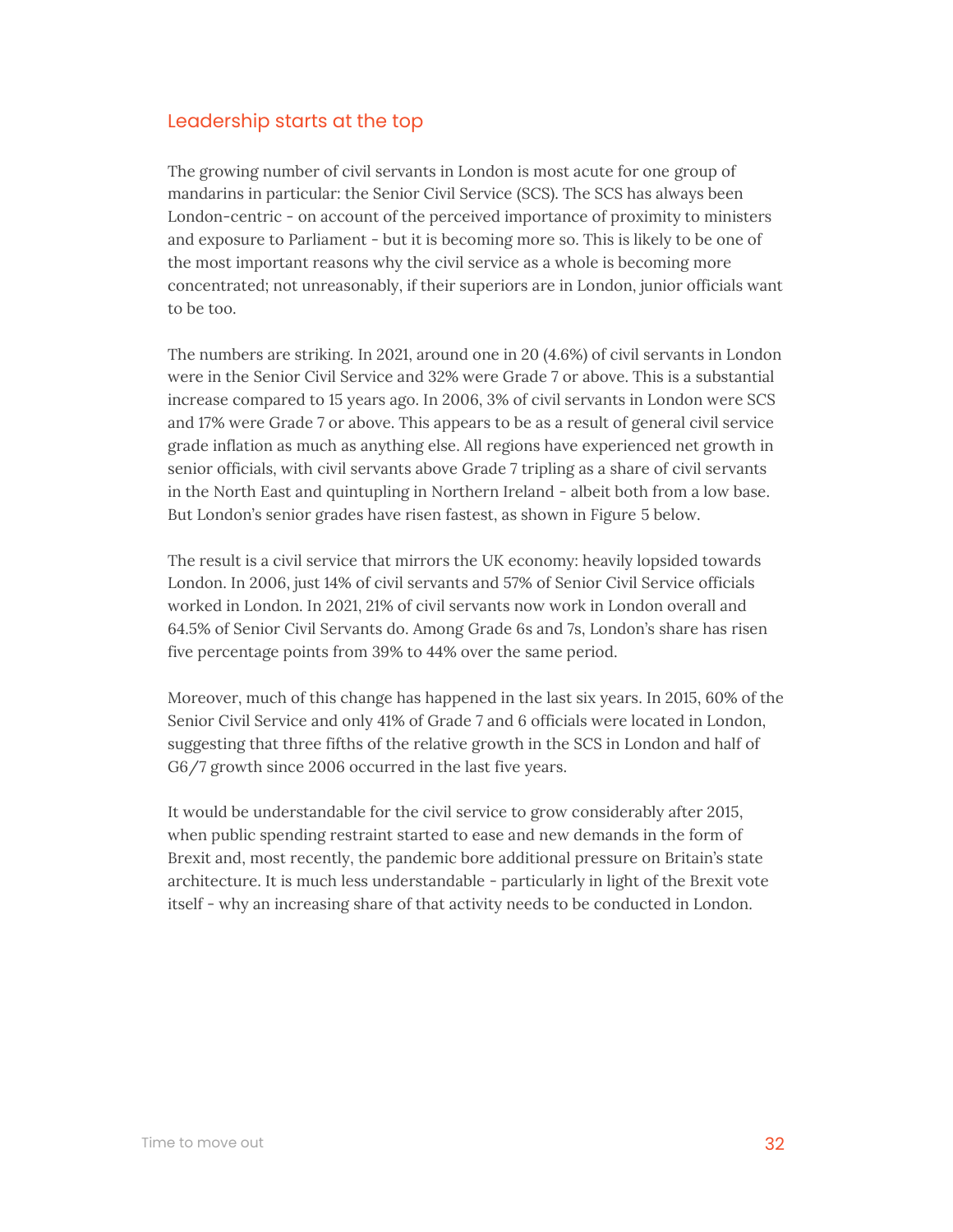

#### **Figure 5: Senior grades as a share of civil service, by region, 2006-21**

*Source: Civil Service Statistics 2006-21*

#### But this is also a function of how the civil service recruits

The fast stream is the entry point for the UK civil service. It is a highly competitive and prestigious scheme with a success rate of just 2%. Successful applicants typically enjoy accelerated promotion and exposure to different parts of government within a few short years. A large proportion of senior civil servants enter the civil service through the route, including Permanent Secretaries. The Fast Stream is also highly concentrated in London and the South East, limiting the ability for the civil service to represent and reflect the priorities of voters in all parts of the UK.

In 2021, 14,423 of the 52,833 applications to the civil service were from people living in London. This represents 27% of applications - up from 24% in 2020 and 26% in 2019. A further 7,639 (13%) were from the South East, i.e. around 40% of applicants to the civil service typically come from regions that represent 33% of the working age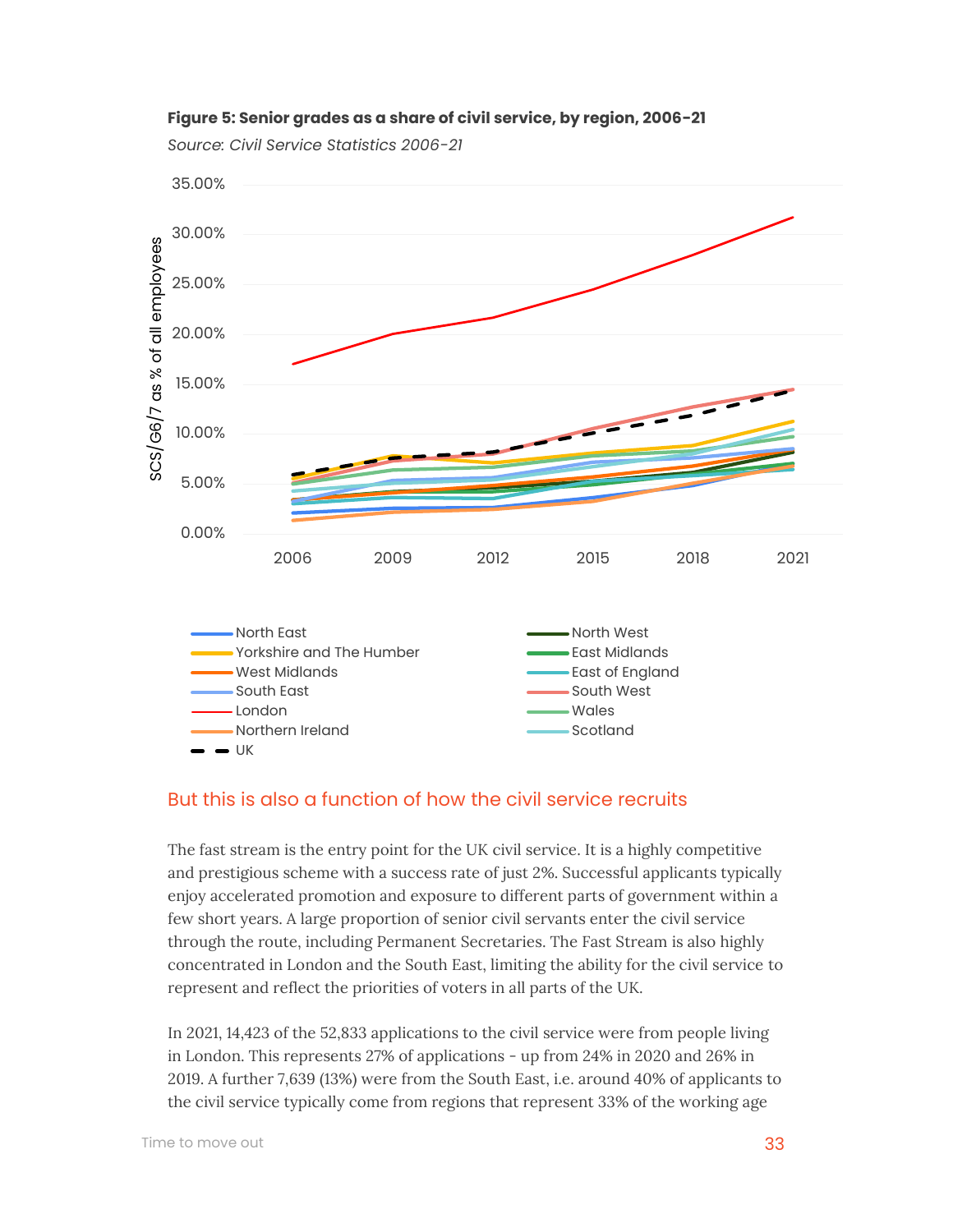population. In contrast, 10,130 applicants (19%) came from the three regions of the North of England, which together represent around 27% of the UK population.<sup>57</sup>

In addition, Londoners typically have a higher average success rate in the application process than applicants from other regions. In 2021, 295 applicants from London were recommended for approval, giving a success rate of 2% - higher than the UK average (1.8%). Poorer regions, including the North West (1.3%), Wales (1.3%), North East (1.8%), Yorkshire and Humber (1.7%) and East Midlands (1.7%), typically have the lowest success rates by region. London, the South East, the South West and the East of England have had the highest success rates in each of the last three years.

The combination of these two facts means that civil servants are increasingly drawn from some regions and not others. In 2021, nearly one in three (31%) of candidates recommended for approval were from London, more than the share from the North of England and Midlands collectively (28%) and twice the number from the North of England (16%). In each of the last cohorts since 2019, around half of applicants were drawn from London or the South East.

To its credit, the civil service has started to address this imbalance. In 2017, the Civil Service Fast Stream Annual Report made clear that: "to be capable of serving modern Britain, the Civil Service must be more like modern Britain." Steps to develop a "diverse talent pipeline" following a 2015 review included the creation of the civil service's first Fast Stream assessment centre in Newcastle, a half day, rather than one day, assessment centre and dropping numerical and verbal reasoning tests to diversify applications.<sup>58</sup>

These steps have successfully driven up female, BAME and disabled applicants. However they have failed to significantly increase geographic diversity in the civil service intake, with the number of applicants from the North of England actually falling 3% in absolute terms, from 10,487 in 2019 to 10,130 in 2021, and the number of candidates from the Midlands falling 8% in absolute terms from 6,907 to 6,325. Over the same period, the number of London-based candidates rose 11%, from 13,044 to 14,423 applications.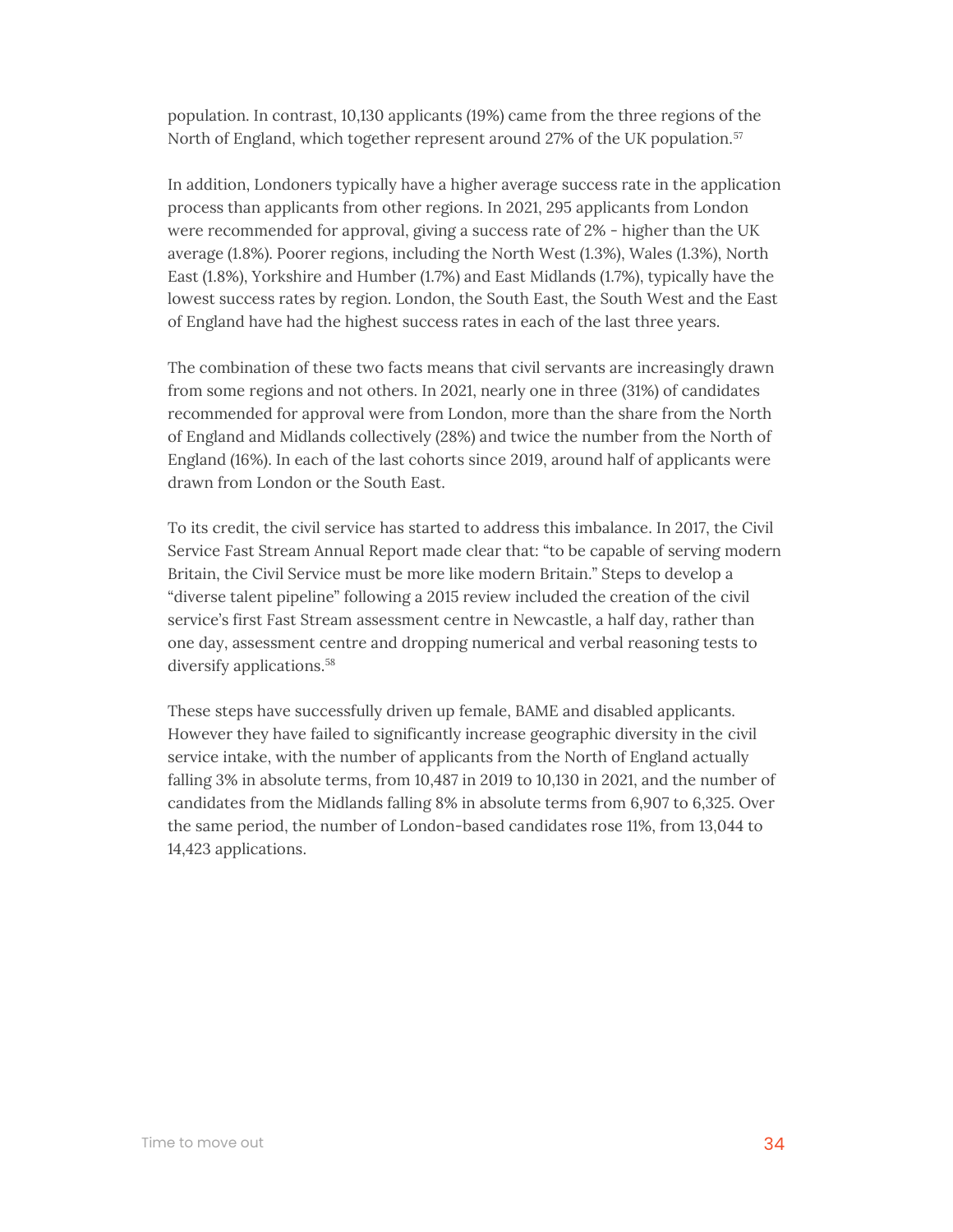**Figure 6: Share of applications to civil service fast stream, by region** *Source: Civil Service Fast Stream Statistics*

**Figure 7: Share of successful applications to civil service fast stream, by region** *Source: Civil Service Fast Stream Statistics*

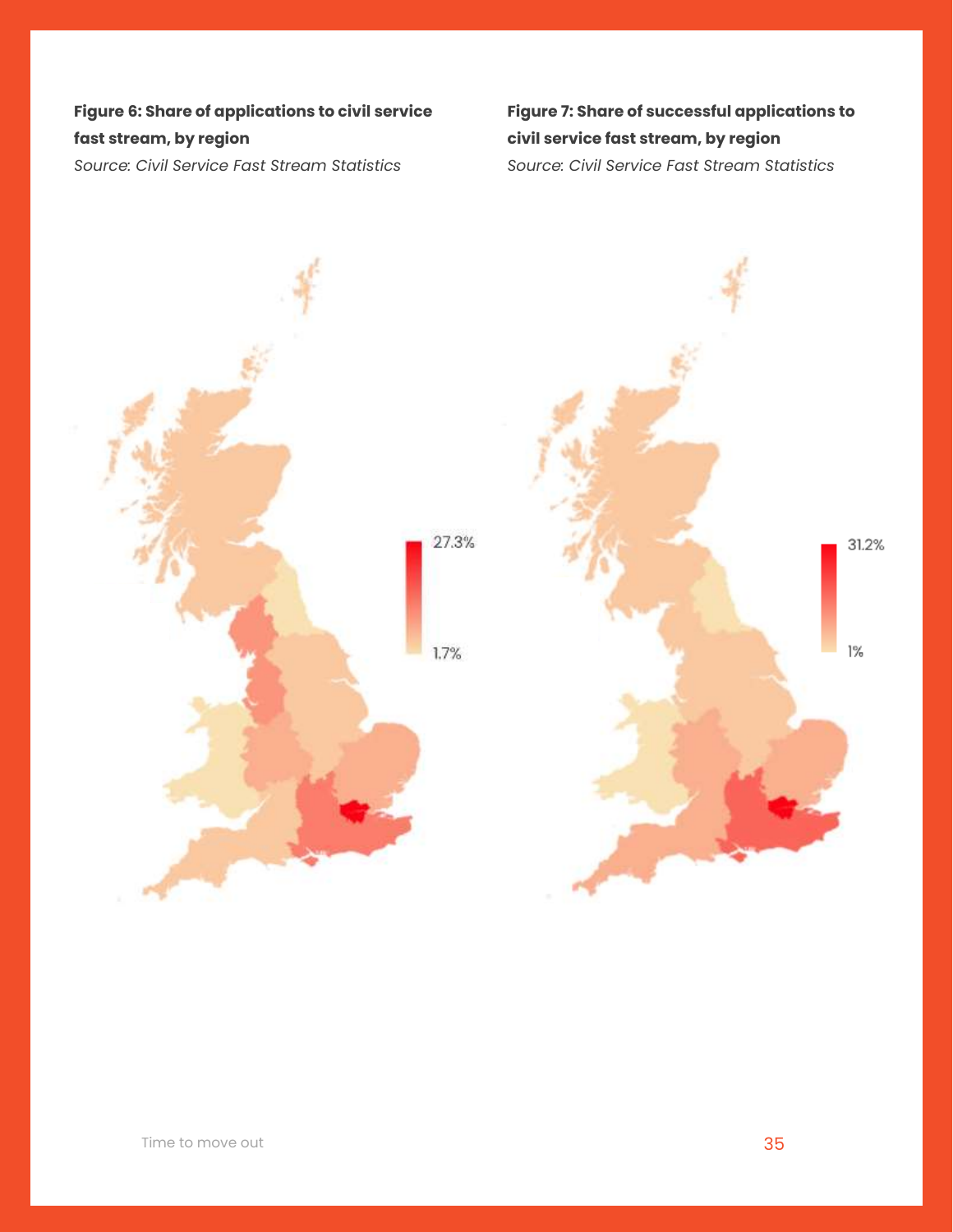#### This is starting to change, but extremely slowly

In the last six months, this has started to change. The Treasury has opened its new Darlington site, the Northern Economic Campus, and started recruiting locally. A number of other departments are starting to shift roles out of the capital. But progress is extremely slow. Looking at the 14 departments that responded to a series of Parliamentary Questions by Robert Largan MP on this topic in October, we find that:<sup>59</sup>

- In total, a net additional 633 roles were created in London in the six month period between March and September 2021, with 4,737 created outside London. Almost all (4,734) of these new roles outside London were created by two departments: the DWP and the Home Office, which are both already most dispersed and which are more operational in nature.
- The two key economic policy departments HM Treasury and BEIS both created substantially more roles in London than outside, with 288 and 31 additional recruits in London compared to 109 and 8 outside London, respectively. DCMS created more than twice the number of roles outside London (100) than within the capital in the same period.
- In departments that reduced their number of staff during this period, a large share of the attrition came outside London. For example, the Department for Education lost nearly 750 staff members in the last six months, of which more than two thirds were lost outside London. More than a third of the staff reduction at the International Department for Trade took place outside London.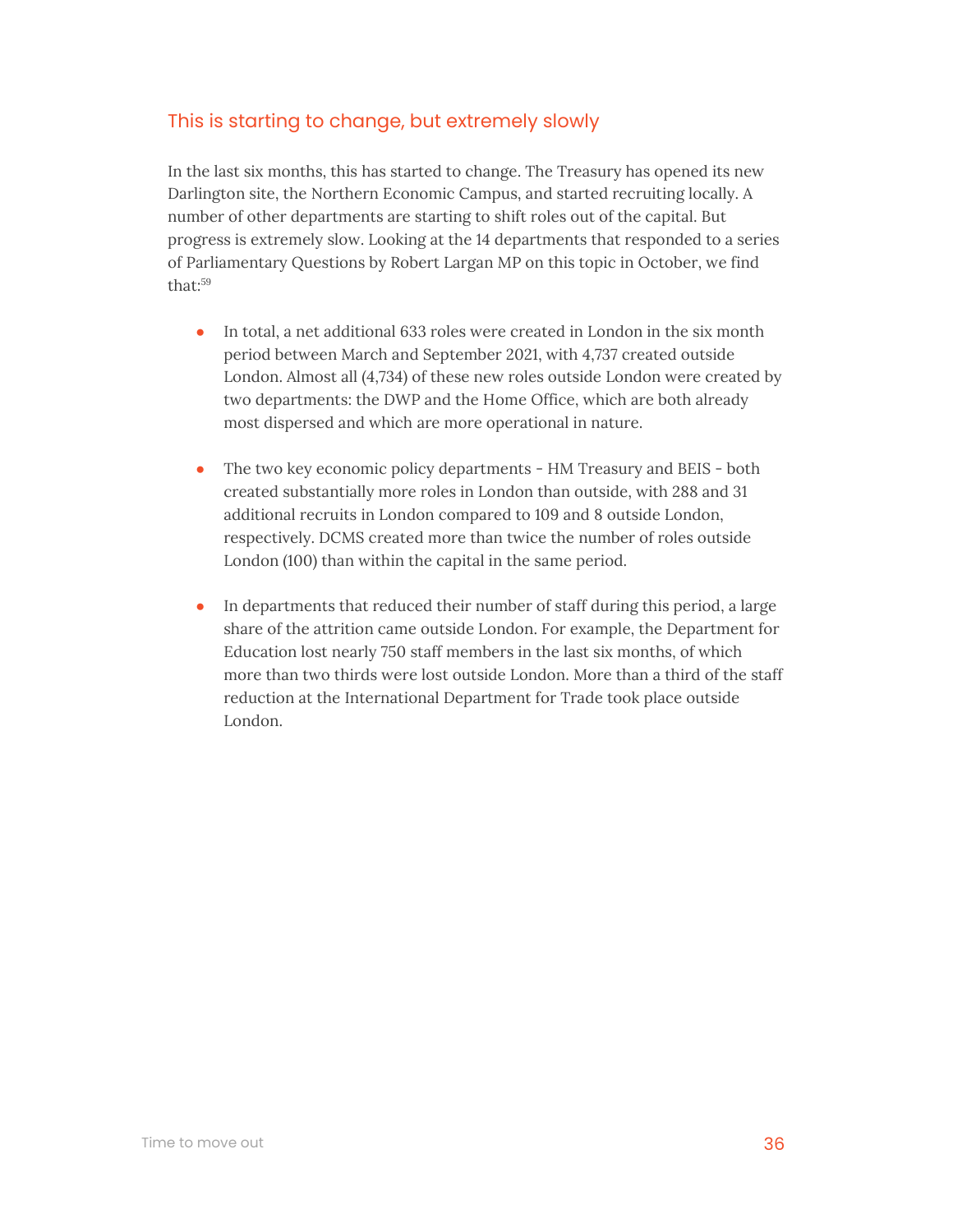#### **Table 7: Change in headcount, inside and outside London, by departments,**

#### **March-September 2021**

#### *Source: Parliamentary Questions*

| Department                                         | Change in<br>Headcount,<br>London | Change in<br>Headcount,<br>outside | % growth<br>in London | % growth<br>outside |
|----------------------------------------------------|-----------------------------------|------------------------------------|-----------------------|---------------------|
| <b>Attorney General's Office</b>                   | $-4$                              | $\Omega$                           | $-8.0\%$              | 0%                  |
| Business, Energy and<br><b>Industrial Strategy</b> | 288                               | 109                                | 6.0%                  | 26.0%               |
| Cabinet Office                                     | 10                                | 200                                | 0.2%                  | 9.0%                |
| Defence                                            | 46                                | 131                                | 1.1%                  | 0.3%                |
| Digital, Culture, Media and<br>Sport               | 42                                | 100                                | 2.5%                  | 154%                |
| Environment, Food and<br><b>Rural Affairs</b>      | 174                               | 67                                 | 7.0%                  | 1.9%                |
| Education                                          | $-196$                            | $-552$                             | $-7.5%$               | $-7.4%$             |
| <b>HM</b> Treasury                                 | 31                                | 8                                  | 1.6%                  | $-11.4%$            |
| Home Office                                        | $-77$                             | 1,264                              | $-0.6%$               | 6.1%                |
| <b>International Trade</b>                         | $-172$                            | $-102$                             | $-7.4%$               | $-47%$              |
| Northern Ireland                                   | 9                                 | -9                                 | 11.3%                 | $-10.0\%$           |
| Transport                                          | $\overline{4}$                    | 56                                 | 0.1%                  | 0.5%                |
| Wales                                              | $-2$                              | $-5$                               | $-7.7%$               | $-23.8%$            |
| <b>Work and Pensions</b>                           | 480                               | 3,470                              | 4.8%                  | 4.8%                |

If the Government is to meet their target by 2030 of relocating 22,000 roles outside of London and the South East, then this progress will need to accelerate. Meeting it would require 1.5% of civil servants in London and the South East to move out of those regions every year between now and 2030, as shown by Figure 8 below. Even then, the number of civil servants in London and the South East will remain higher than in 2018, when the Government Estates Strategy first called for a great dispersal of officials. In the next chapter we turn to our recommendations for how to accelerate progress, including more detailed reporting so that trajectories can be more accurately developed.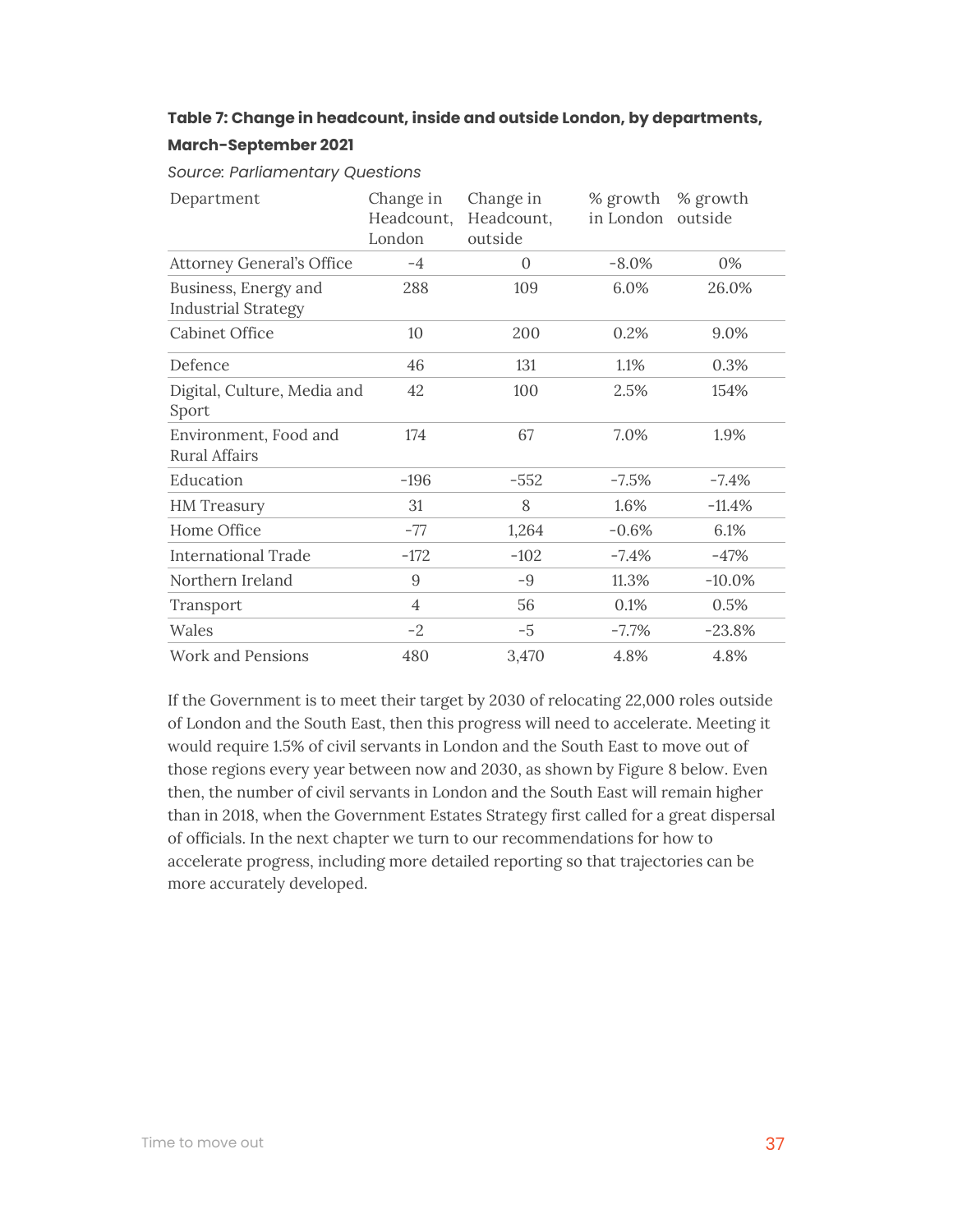#### **Figure 8: Trajectory to move 22,000 civil servants out of London and the South East to meet the 2030 target.**



*Source: Civil Service Statistics, Onward Analysis*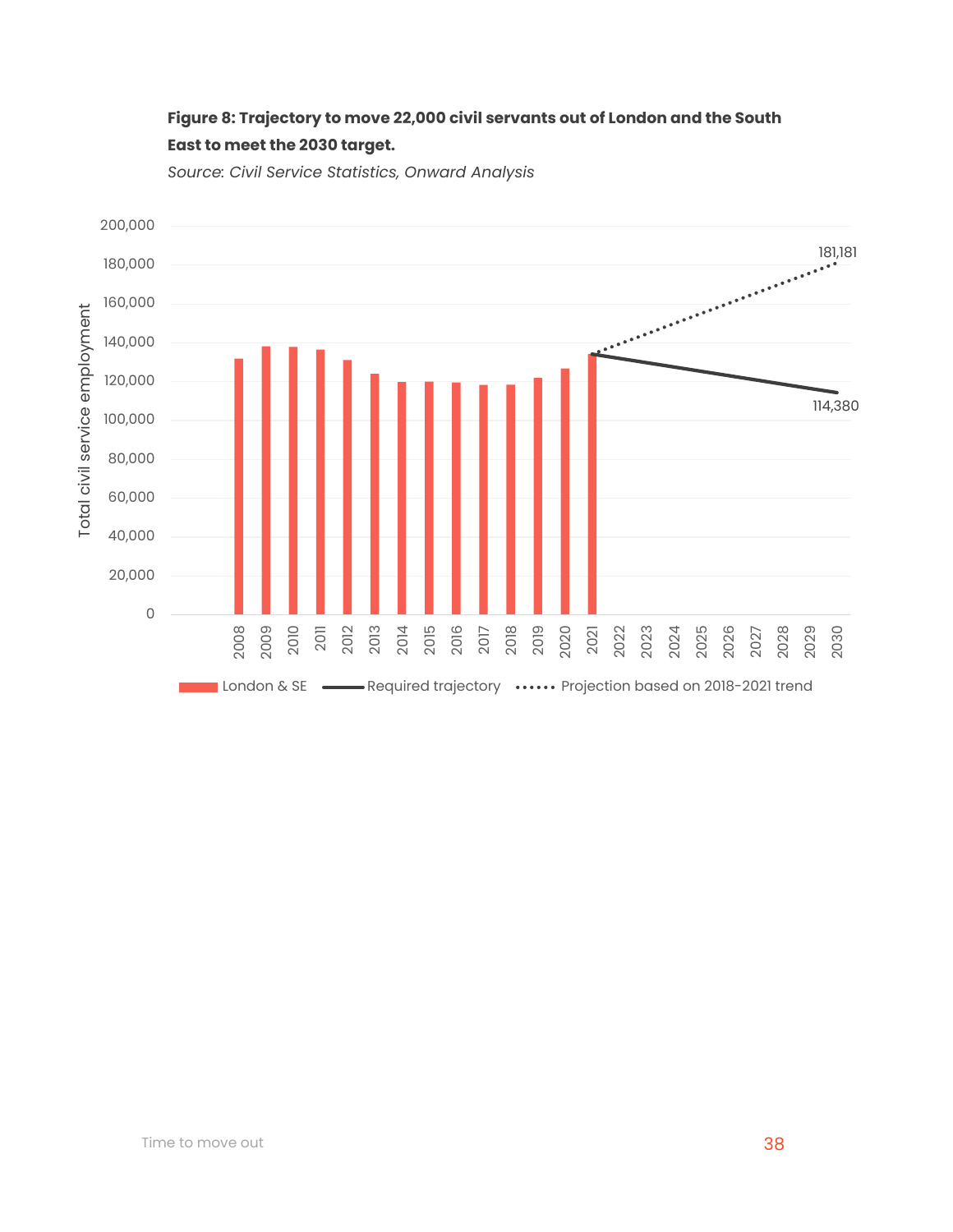## Moving On

### Making dispersal stick this time

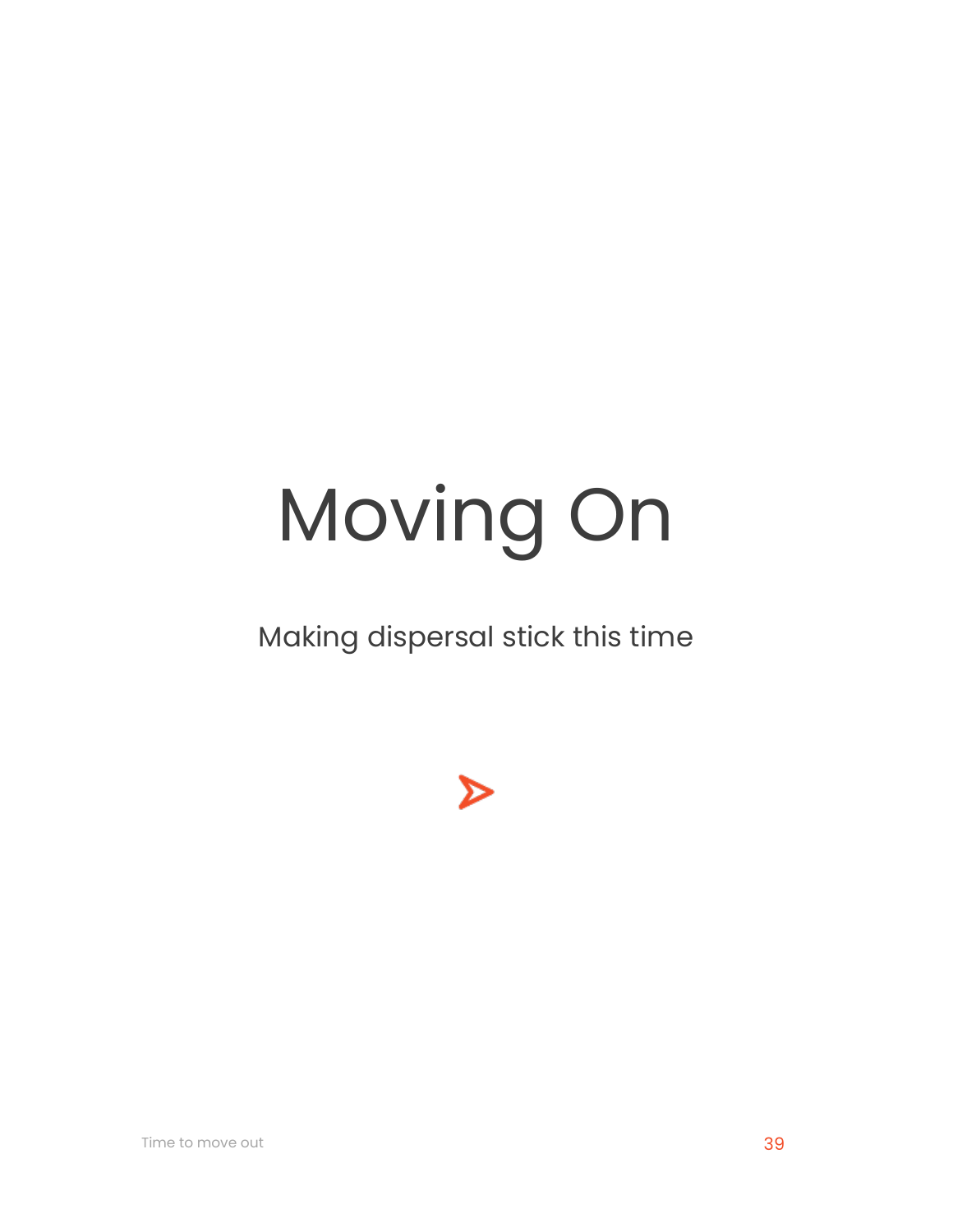History shows that civil service dispersal is frequently frustrated. Whatever progress some governments have made in relocating officials outside the M25 during the last fifty years, over time (and after elections) the civil service has generally drifted back towards Whitehall. If the Government is serious about shifting the centre of gravity of government it will need to go further - and be considerably more radical - than its predecessors. Where should it start?

#### Sending a signal to the market

It is striking the extent to which the most market-facing functions of government are also the most heavily concentrated in central London. There are many factors that affect interregional productivity gaps - human and fixed capital formation, R&D intensity and transport connectivity, to name a few - and therefore contribute to the UK's almost uniquely imbalanced economy. But it is not surprising that the UK suffers from the largest regional imbalances in the OECD when looking at the geography of economic decision-making and regulatory activity - the vast majority of which takes place within a few postcodes located a few miles from one another. If the Government is serious about levelling up, it will need to change this balance. For example, on 1 March 2021:

- 9,130 civil servants were employed by Her Majesty's Treasury, the Department for Digital, Culture, Media and Sport and the Department for Business, Energy and Industrial Strategy. A total of 8,570 (94%) of them worked from a single postcode in central Westminster.
- Around 5,000 regulatory officials employed by the Competition and Markets Authority and Financial Conduct Authority worked within a few miles of the Bank of England in the City.<sup>60</sup>
- More than 1,600 regulatory officials working for Ofgem and Ofcom, the two biggest market regulators, were based in offices located in either Canary Wharf or on Victoria Embankment, two of the most expensive and exclusive commercial postcodes in London. <sup>61</sup>

The Government has already set out to change this pattern, by establishing the Northern Economic Campus in Darlington. The Government expects the Darlington campus to house up to 750 civil servants when the move is complete in 2025, drawn from the Treasury, BEIS, DIT, ONS, DLUHC and DfE. The Chancellor and other ministers intend to work from the campus regularly and expect senior civil servants to too.<sup>62</sup> This is an important step: past civil service relocations have focused on operational activity and staff, leaving the most senior civil servants and policy decision-making in Whitehall. But it may not be sufficient to genuinely shift the balance of power in the economy, for three reasons.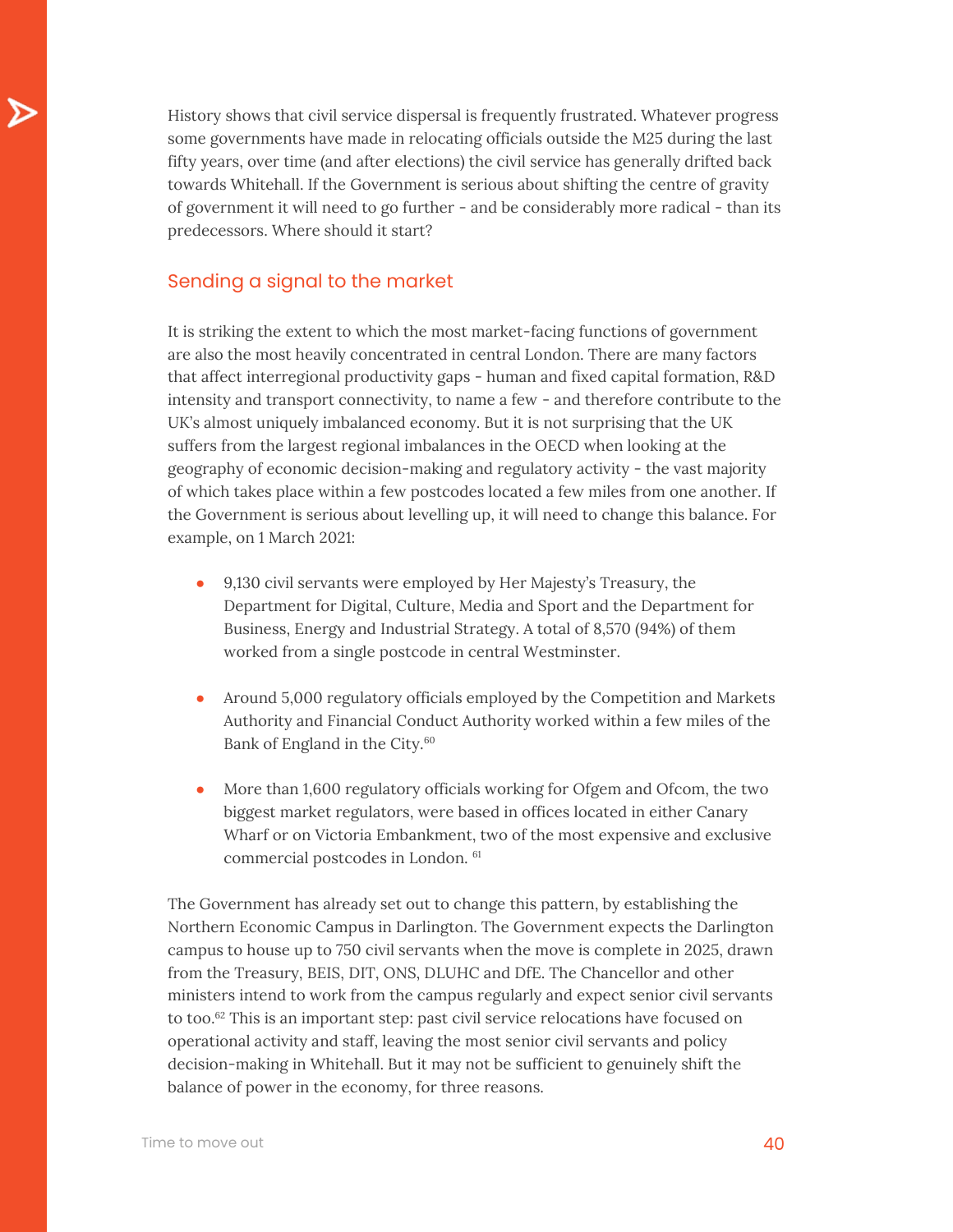First, both HM Treasury and BEIS are currently recruiting considerably more civil servants in London than outside, with both departments increasing headcount around three times faster within London than outside the capital over the six months to September. Both departments can therefore claim to be hiring far more people in less productive regions than ever before - and yet at the same time are becoming relatively more centralised in London.

Second, even if the Government succeeds in meeting its relocation targets for Darlington, the staff employed there will represent a tiny fraction of the staff employed by the participating departments. For instance, the 750 roles slated to be located at Darlington by 2025 represents less than 6% of civil servants *currently* employed in London by the five contributing departments, notwithstanding any further increases in headcount in London in the intervening years. The workforce of economic departments will remain highly centralised even under the Government's existing plans.

Third, the formal civil service represents just one part of the economic machinery of government, which also includes important commercial functions within Whitehall, independent regulators and market oversight bodies. These functions directly and indirectly support an enormous swath of private sector activity, through the signals they send to markets and investors and the commercial activity they are responsible for overseeing. It is therefore not unreasonable to expect the location of these functions to have a material effect on the resource decisions of major firms in affected markets. The following examples suggest that the location of government functions has an impact on wider economic activity:

- 1. The Government Digital Service (GDS) is responsible for managing the Government's ICT estate and improving citizens' digital interactions with government. GDS moved its headquarters to the edge of the City of London in early 2021, occupying 55,000 square foot on the top two floors of the Whitechapel Building.<sup>63</sup> It also occupies space in Bristol and Manchester but London remains its main office location for its 900 or so staff. The annual rent cost of £2.8 million is several orders of magnitude higher than the costs of equivalent space in regional cities with thriving technology industries, such as Leeds or Newcastle.<sup>64</sup>
- 2. UK Export Finance (UKEF) is responsible for helping British businesses to trade overseas by offering flexible finance and insurance solutions. UKEF is based in Horse Guards Parade in Whitehall, where it occupies an estimated 18,900 square feet of space from its parent department HM Treasury.<sup>65</sup> In 2020-21, 38% of businesses in the South of England benefited from UKEF trade finance or insurance, nearly twice as many as in the North of England  $(20%)$  and considerably higher than the Midlands  $(31%)$ .<sup>66</sup> Businesses in Scotland (4%), Wales (1%) and Northern Ireland (4%) barely benefit at all from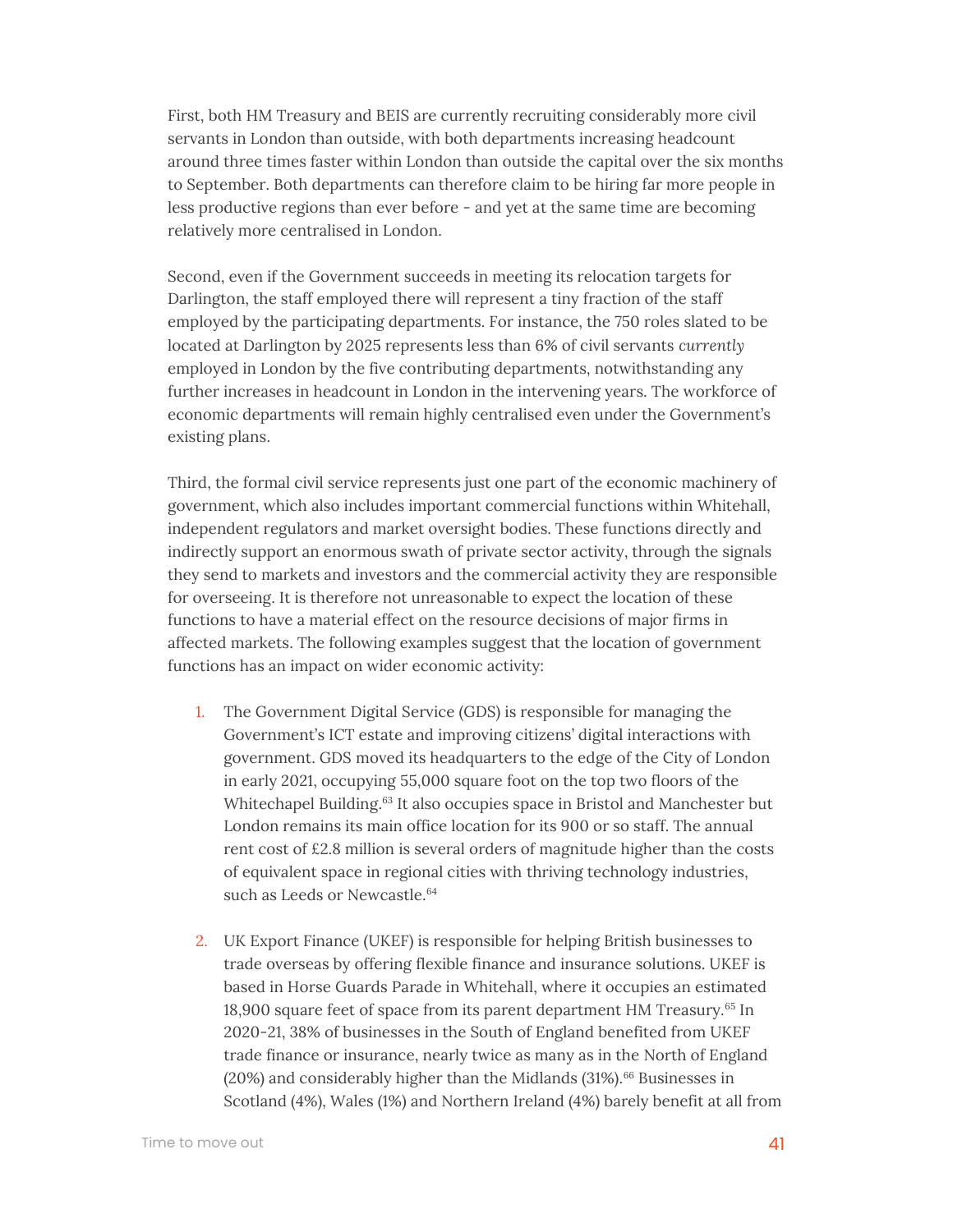UKEF services. In 2020-21, London represented 63% of the UK's trade in services surplus, importing £67.1 billion of services and exporting £136.4 billion of services  $67$ 

- 3. The Crown Commercial Service (CCS) is responsible for managing government procurement to create a single government customer for services and to deliver better value for money for the taxpayer. Since 2018, the CCS has had offices in the new civil service hub in South Colonnade in Canary Wharf, alongside officials from HMRC, the Ministry of Justice and other departments – in addition to a presence in Liverpool, Norwich, Newport and Birmingham.<sup>68</sup> It pays an estimated £3.5 million a year for the space. In 2020, data from Tussell, the data provider, suggests that 45% (£26 billion) of the annual £57 billion of central government contracts went to firms based in London, and 63% (£36 billion) went to firms located in the Greater South East. Of the suppliers that Tussell considered, suppliers in London and the South West received the greatest share of their income from central government (51% and 52%) between 2017 and 2020, compared to just 26% in the North West and 29% in the West Midlands.
- 4. The Advanced Research and Invention Agency (ARIA) is the Government's new agency to direct high-risk, high reward innovation, deploying an innovative programme manager-led funding model to deploy over £800 million in funding towards new research and development. The Government has been clear that ARIA will be a small organisation with few employees, so will occupy a small physical footprint. However the spillover effects of ARIA are likely to be significant.

There is also a good case for regulators to be spread more evenly around the United Kingdom. Two thirds of the financial services industry is based outside the capital, yet the vast majority of its regulator, the Financial Conduct Authority, $69$  is based from the former Olympic Park in Stratford, East London. Similarly, the Chief Executive of Ofcom, Melanie Dawes, recently warned that the BBC should move out of London to become less "London-centric",<sup>70</sup> despite Ofcom itself being based exclusively at a 160,000 square foot building on the bank of the Thames, at a cost of £4.9 million a year to the taxpayer. Given both the BBC and Channel 4 have moved much of their operations to Salford and Leeds respectively, there is a good argument that the regulator should be based elsewhere.

The Levelling Up White Paper sets out that the majority of Arms Length Bodies are being targeted for relocation and commits that no new ALBs will be based in London. If the Government is serious about shifting the culture of decision-making in government and using the civil service as an anchor for wider economic revival in lagging regions, there is a strong argument that it should widen the scope of its ambitions to key Government functions and regulators.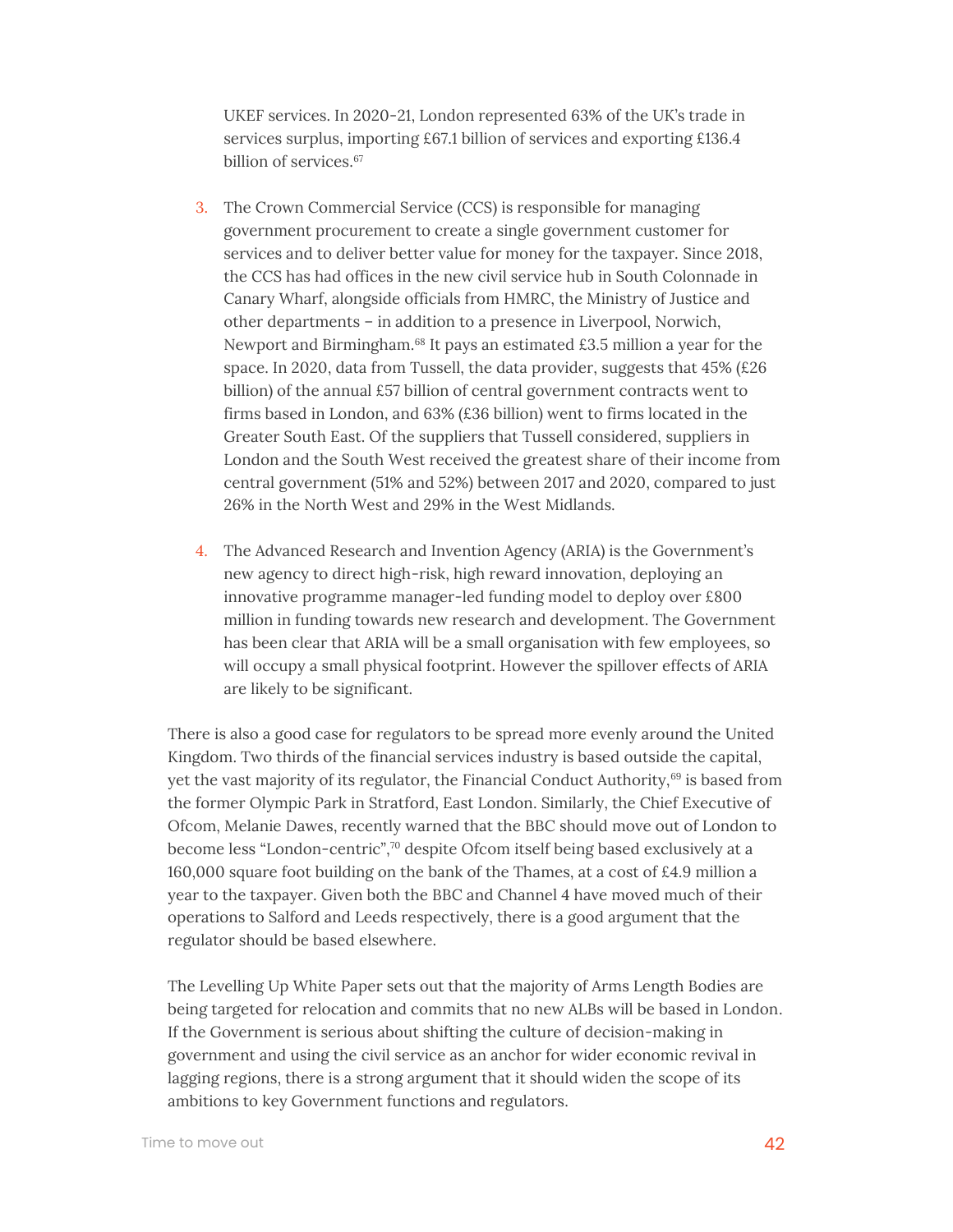#### **Recommendation 1**

Ministers should prioritise the relocation of Government's market-facing or commercial functions out of London over the Spending Review period, in line with wider ambitions for "levelling up".

This should explicitly include the Government Digital Service (GDS), Crown Commercial Service (CCS), UK Export Finance (UKEF), and the Advanced Research and Invention Agency (ARIA), all of which should be based outside London.

The Government should also independently review the location of public regulators, such as Ofcom, Ofgem, the Financial Conduct Authority and the Competitions and Markets Authority, in order to ensure they are best located to regulate the industries they represent and to ensure their workforce reflects the values and priorities of the UK as a whole.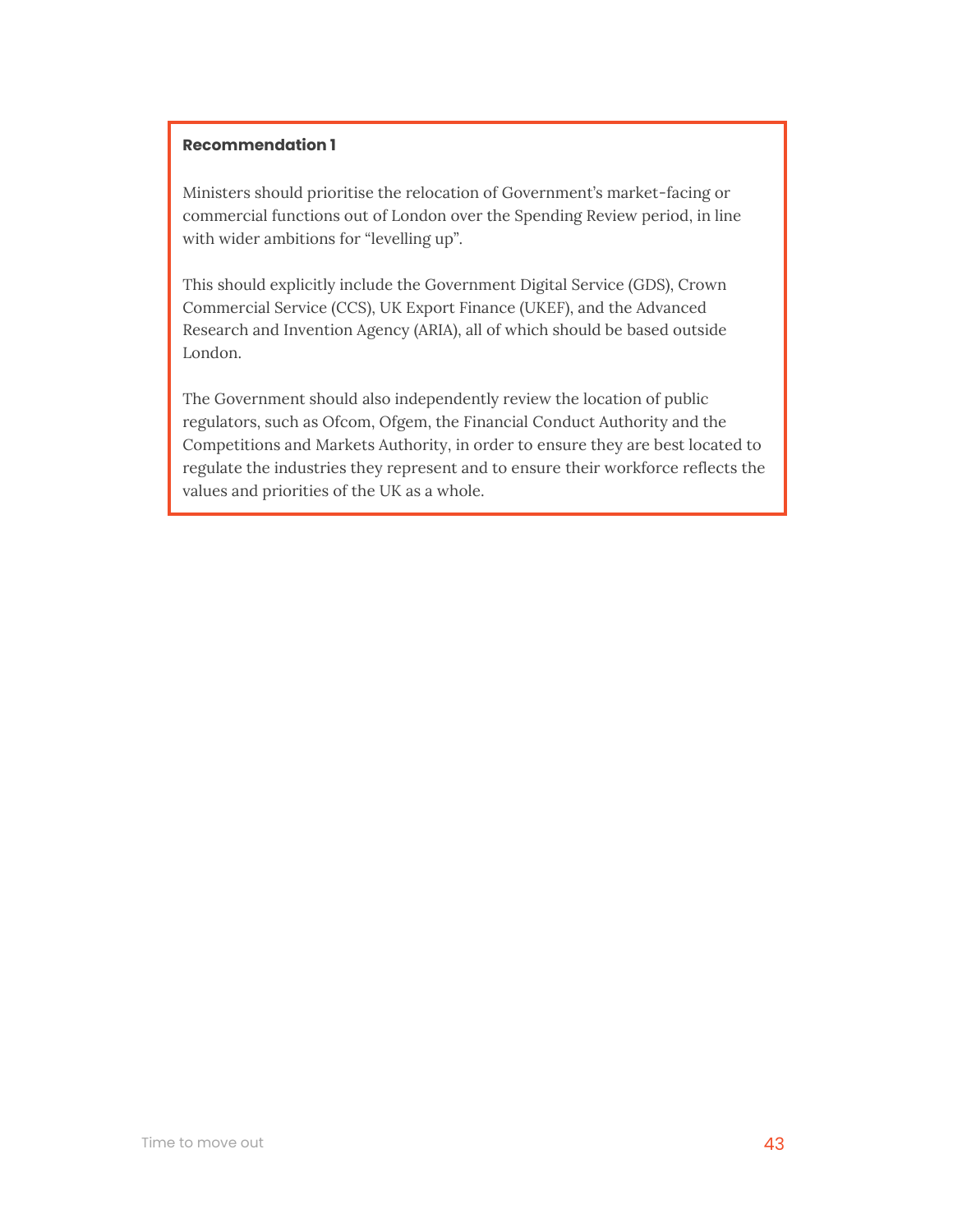#### **Table 8: Locations, staff and rent for selected government functions and regulators**

| Body                                           | Office locations                                                                                                                                                | Number of<br>staff (FTE) | Annual rent costs      |
|------------------------------------------------|-----------------------------------------------------------------------------------------------------------------------------------------------------------------|--------------------------|------------------------|
| Government economic functions                  |                                                                                                                                                                 |                          |                        |
| UK Research and Innovation $71$                | Victoria Embankment, London<br>Polaris House, Swindon<br>Stoke Gifford, Bristol                                                                                 | 7,803                    | £5.7m                  |
| Government Digital Service <sup>72</sup> 73 74 | Whitechapel Building, London                                                                                                                                    | 800                      | £2.8m<br>55,000 sq ft  |
| Crown Commercial Service <sup>75</sup>         | South Colonnade, Canary Wharf<br>Old Street Hall, Liverpool<br>Victoria Square House, Birmingham<br>St Andrews Business Park, Norwich<br>Concept House, Newport | 905                      | £3.5m                  |
| UK Export Finance <sup>76</sup>                | Horse Guards Road, Whitehall                                                                                                                                    | 400                      | 18,900 sq ft           |
| UK Space Agency                                | Polaris House, Swindon<br>Victoria Street, London                                                                                                               | 120<br>140               | £1.1m                  |
| Economic regulators                            |                                                                                                                                                                 |                          |                        |
| Financial Conduct Authority                    | Endeavour Square, Stratford, London                                                                                                                             | 4,194                    | £22.9m                 |
| Competition and Markets Authority              | 25 Cabot Square, City of London<br>Queen Elizabeth House, Edinburgh                                                                                             | 848                      | £9.1m                  |
| Market regulators                              |                                                                                                                                                                 |                          |                        |
| Ofgem $77$                                     | South Colonnade, Canary Wharf<br>Commonwealth House, Glasgow                                                                                                    | 670<br>510               | £2.8m                  |
| Ofwat <sup>78</sup>                            | Centre City Tower, Birmingham<br>Bloomsbury, Central London                                                                                                     | 180<br>70                | £1.35m                 |
| Ofcom <sup>79</sup>                            | Riverside House, Victoria Embankment                                                                                                                            | 1,031                    | £4.9m<br>160,000 sq ft |
| Ofqual <sup>80</sup>                           | Earlsdon Park, Coventry                                                                                                                                         | 260                      | £936,000               |
| Ofsted <sup>81</sup>                           | Petty France, Whitehall<br>Piccadilly Gate, Manchester<br>Other                                                                                                 | 450<br>500<br>830        | £13.8m                 |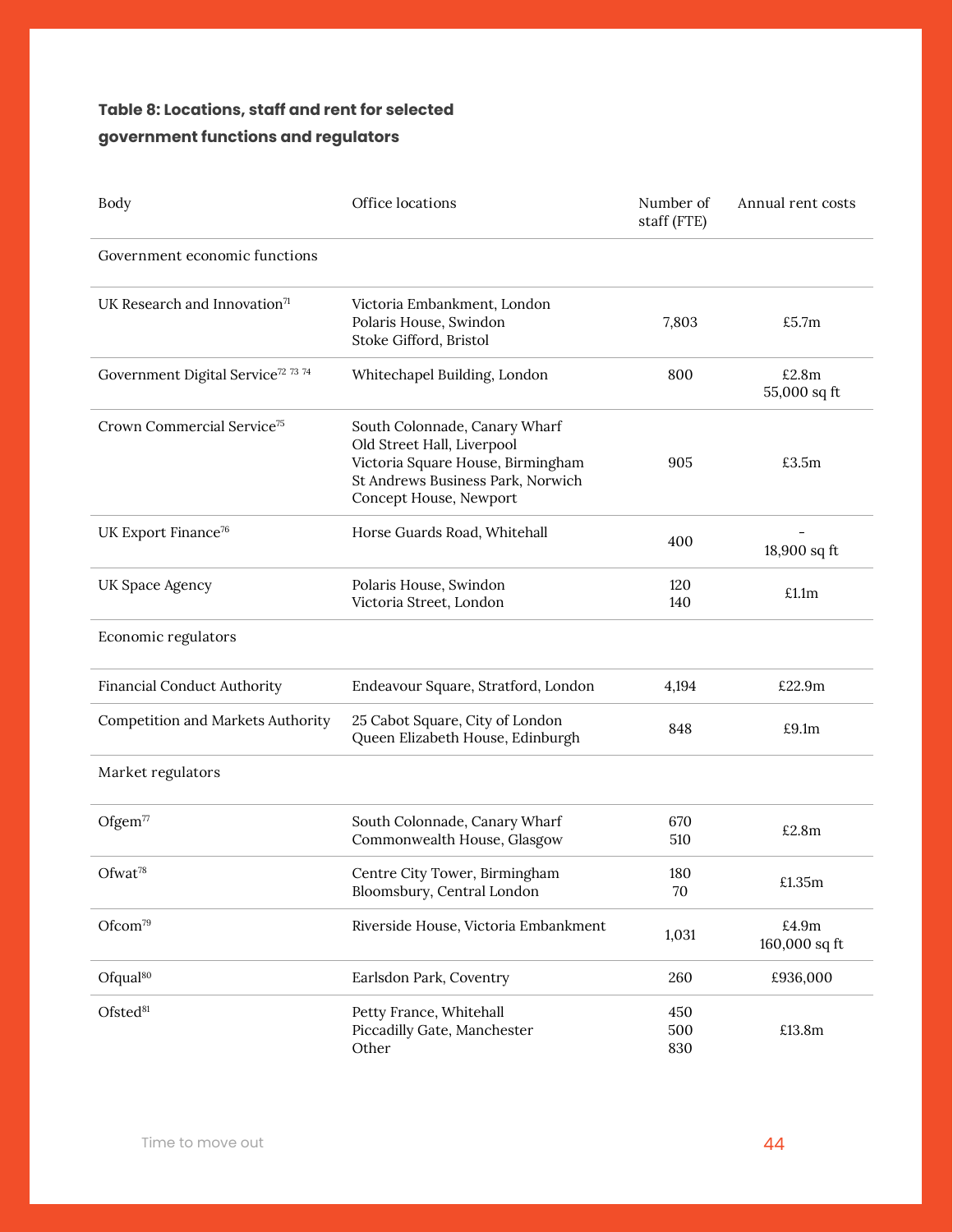#### Embedding a regional way of working among decision-makers

Over the course of the pandemic, a substantial number of civil servants have not worked from their normal offices due to working from home regulations. Departments have not published precise figures but we know that, in July 2020, the Whitehall-commissioned Leesman review of home working arrangements for civil servants surveyed nearly 26,000 officials across 19 government departments and agencies.<sup>82</sup> In a survey of 2,400 civil servants for the FDA Union, a total of 97% of civil servants wanted to retain flexible working post-pandemic.<sup>83</sup>

While the last few years have been extraordinary, it is therefore impossible to claim that large numbers of civil service roles can either not be practically done from locations outside Whitehall or that civil servants do not want to work in a more dispersed manner. The experience of the pandemic shows that government can function effectively from different parts of the country, aided by digital technology and flexible ways of working. The Government should be seeking to preserve these benefits as the UK emerges from the pandemic and rebuilds the economy.

Doing so will require leadership and planning. The history of civil dispersal in Chapter 2 shows that even the most successful efforts to shift the centre of gravity of government can falter under the weight of Whitehall inertia. At present, the Government's civil service dispersal efforts are led by the Places for Growth Programme in the Cabinet Office, working with the Office for Government Property and departments. While the strategy has achieved notable successes so far, not least the Treasury's Northern campus and the HMRC move to Newcastle, going substantially further will require a more active approach.

As part of the Government's levelling up ambitions, every department should be made accountable for their geographic footprint, and tasked with increasing regional headcount over the Spending Review period. The best way of achieving this would be through transparency, by mandating each department to publish projected breakdowns of staff and floorspace by region over the next four years, against which they could be judged - adding necessary detail to the 2025 targets set out in the Levelling Up White Paper. These should be published openly as league tables to create public accountability for progress. To support longer-term planning, the Government should set a public target for the share of staff and estates in London by 2030 - the long-term date to which the 2018 Estates Strategy is already aligned.

Where this target might be set will be a matter for debate. Merely taking the current average would not be achievable: although 21% of civil servants currently work in London, this average is brought down significantly by populous departments like the Ministry of Defence and Department for Work and Pensions, whose operational functions are largely based outside London. A more appropriate figure may be around two-thirds, which several policy departments, including DEFRA (46%), FCDO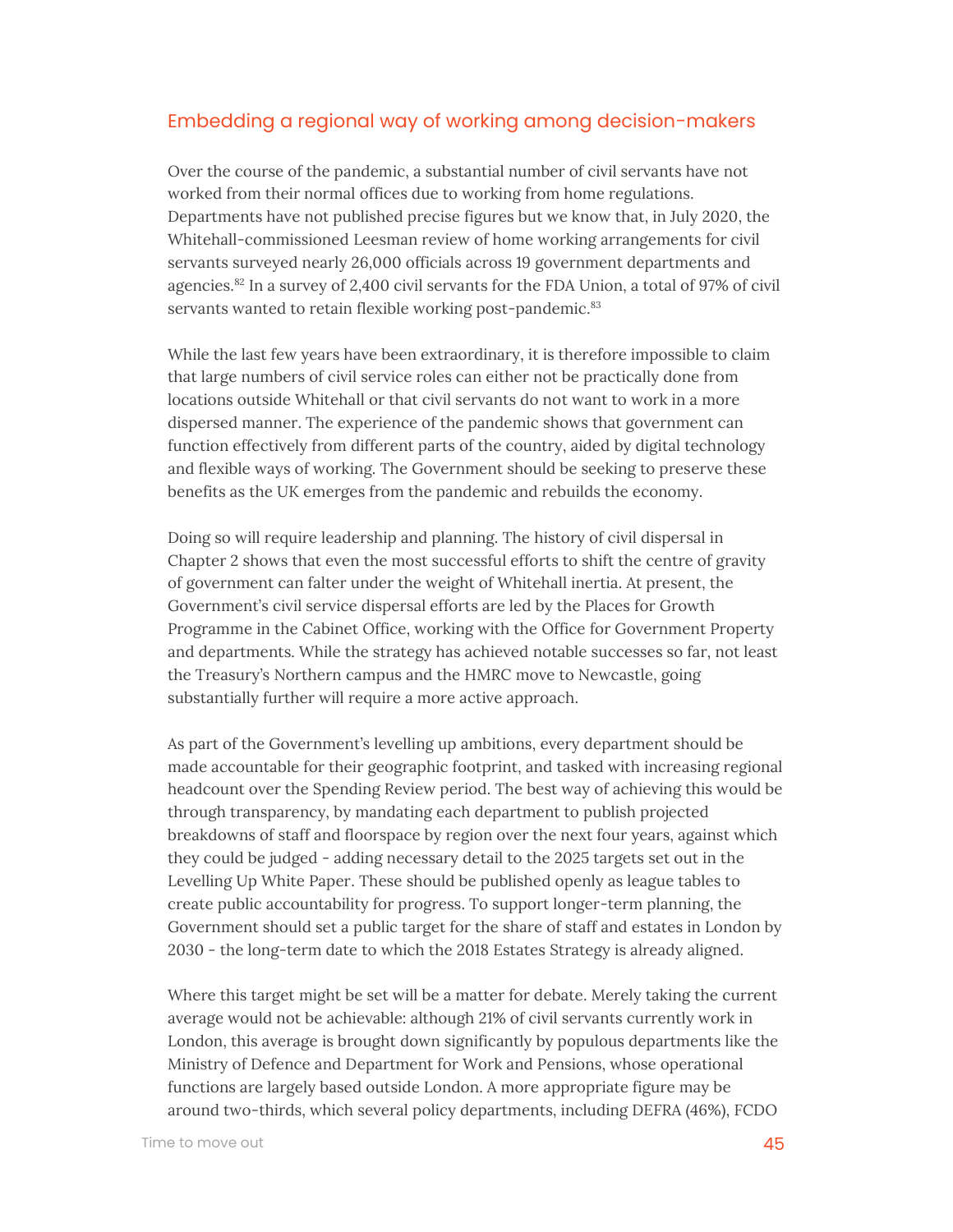(55%) and the Ministry of Justice (66%) prove is possible, but which would be a marked increase in regional spread for some departments, such as DCMS, HM Treasury and BEIS.

#### **Recommendation 2**

Every government department should be required to publish regional projections for civil service headcount and floorspace over the current Spending Review period, with an expectation that no department will have more than two-thirds of staff or office space in London by 2030. This should include non-departmental public bodies, arms-length bodies and independent regulators. These should be published openly as league tables to create meaningful accountability for progress.

But transparency alone may not be enough. After all, annual releases of civil service statistics have shown growing concentration of the civil service in London every year for the last decade or so and yet there has been no real change. The Government should therefore take steps to force departments to take civil service dispersal seriously. There are various ways ministers could achieve this: regular numerical targets agreed with, or imposed upon, every department; an assumption that London-based offices will not be renewed at lease-end unless signed off by the Cabinet Office; or the forced move of civil servants to specific locations. But more consensual and flexible options may be desirable.

For example, the Government could adopt a similar method to the One-In-Two-Out approach to deregulation introduced by David Cameron's Red Tape Challenge. Under this system, departments were required to remove two regulations for every new regulation that they wanted to introduce. An analogous system for civil service dispersal would see departments that had not achieved their anticipated regional projections unable to recruit additional staff in London until they had moved or recruited two roles outside London. If ministers were worried about further concentration of the Senior Civil service in London, they could apply the One-In-Two-Out philosophy specifically to senior civil servants, creating two SCS roles outside London for every additional SCS role created in the capital.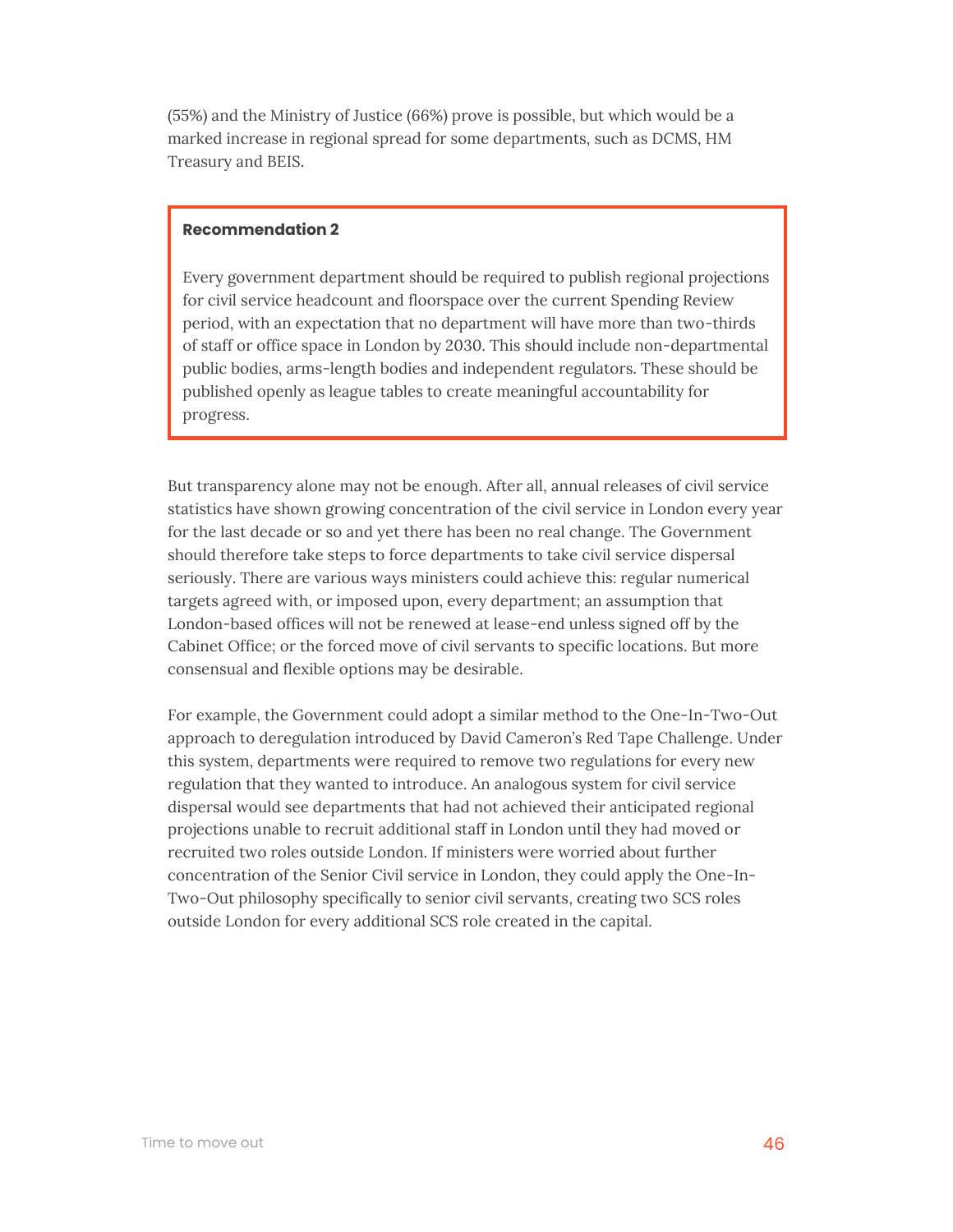#### **Recommendation 3**

To encourage departments to take this expectation seriously, departments that miss their projections for staff dispersal in any given year should adopt a "onein-two-out" rule for recruitment, whereby they cannot advertise for an additional London-based role until two roles have either been relocated or recruited outside London. This should apply to senior civil servants and lower grades separately, to prevent SCS concentration in London.

The location of senior civil servants matters. For as long as senior leaders are concentrated in Whitehall, ambitious civil servants will consider London to be the place to be and regional offices as inferior for career progression. And if those making decisions are primarily located in Whitehall, those decisions are more likely to reflect the values and biases of people in SW1 rather than those in other parts of the country. As Onward's polling (among many other surveys) has shown, the views of people in London are markedly different from those in other regions. It is therefore imperative that any attempt at civil service dispersal must include a considerable number of senior roles.

But leadership must not stop in the HR department. If civil servants are to work more from the UK's regions, so should the ministers they work for. The Chancellor has said that he intends to work from the Treasury's new Darlington campus; other ministers should do the same. And they should expect their permanent secretaries to lead by example too. We recommend that the Government publicly commits that government ministers and permanent secretaries will work from regional offices outside London at least one day a week, subject to Parliamentary activity, and that meetings of the Cabinet are held in different regions at least monthly. An annual report published by the Cabinet Office could track progress against these commitments to support accountability, making use of the official diaries of ministers and permanent secretaries.

In addition, the civil service should commit to significantly changing the footprint of the fast stream to better reflect the geographic diversity of the United Kingdom. This could be achieved by moving all civil service recruitment assessment out of London there is no good reason why applicants should be expected to travel to the capital to be assessed - and greater effort made to recruit a wider spread of candidates than is currently the case.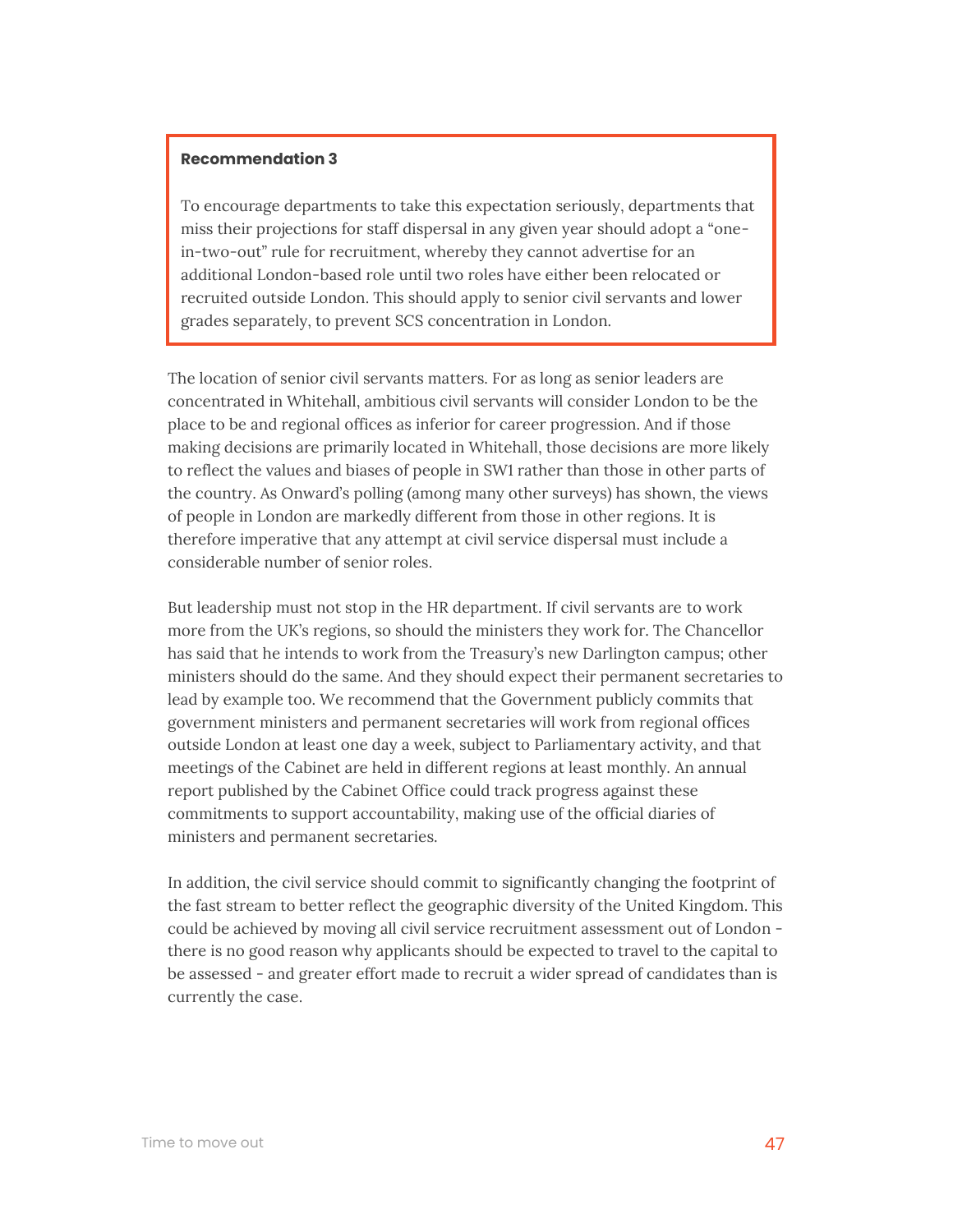#### **Recommendation 4**

Government ministers and permanent secretaries should publicly commit to work from regional campuses at least one day a week - or one week per month and meetings of Cabinet should take place in every region of the UK at least once a year. The Cabinet Office should publish an annual report outlining adherence to these public commitments, using the official diaries of Ministers and Permanent Secretaries to understand where they have been working.

#### **Recommendation 5**

The civil service should reform recruitment and promotion to better reflect regional diversity. The civil service should move the majority - or even the entirety - of civil service fast stream assessment out of London, following the success of the first centre in Newcastle in 2017.

At the same time, senior Civil Service promotion should be contingent on applicants having worked outside London, either at a HMG regional campus or for another public institution based outside the capital.

#### The case for clusters or campuses in different parts of the United Kingdom

These recommendations will require wholesale change to the government estate, which remains highly concentrated in London. Since 2018, the Places for Growth programme has started to change this, investing in high quality "hubs" outside Whitehall and negotiating with departments to move civil servants to these new locations. This approach has considerable merits: co-location of complementary functions together should generate both efficiencies and greater partnership and innovation, as well as create the infrastructure for a much more dispersed civil service.

The 8 hubs already opened include a 50,000 square metre hub in Canary Wharf, opened in 2017, the 17,500 square metre hub at Queen Elizabeth House in Edinburgh, opened in 2020, and the 35,000 square metre hub in 7-8 Wellington Place in Leeds, opened last year. The Office for Government Property has a further 8 hubs planned to open in the next few years, in Birmingham, Croydon, Glasgow, Liverpool, Manchester, Newcastle, Nottingham and Peterborough.<sup>84</sup> These are set out in Figure 9 below.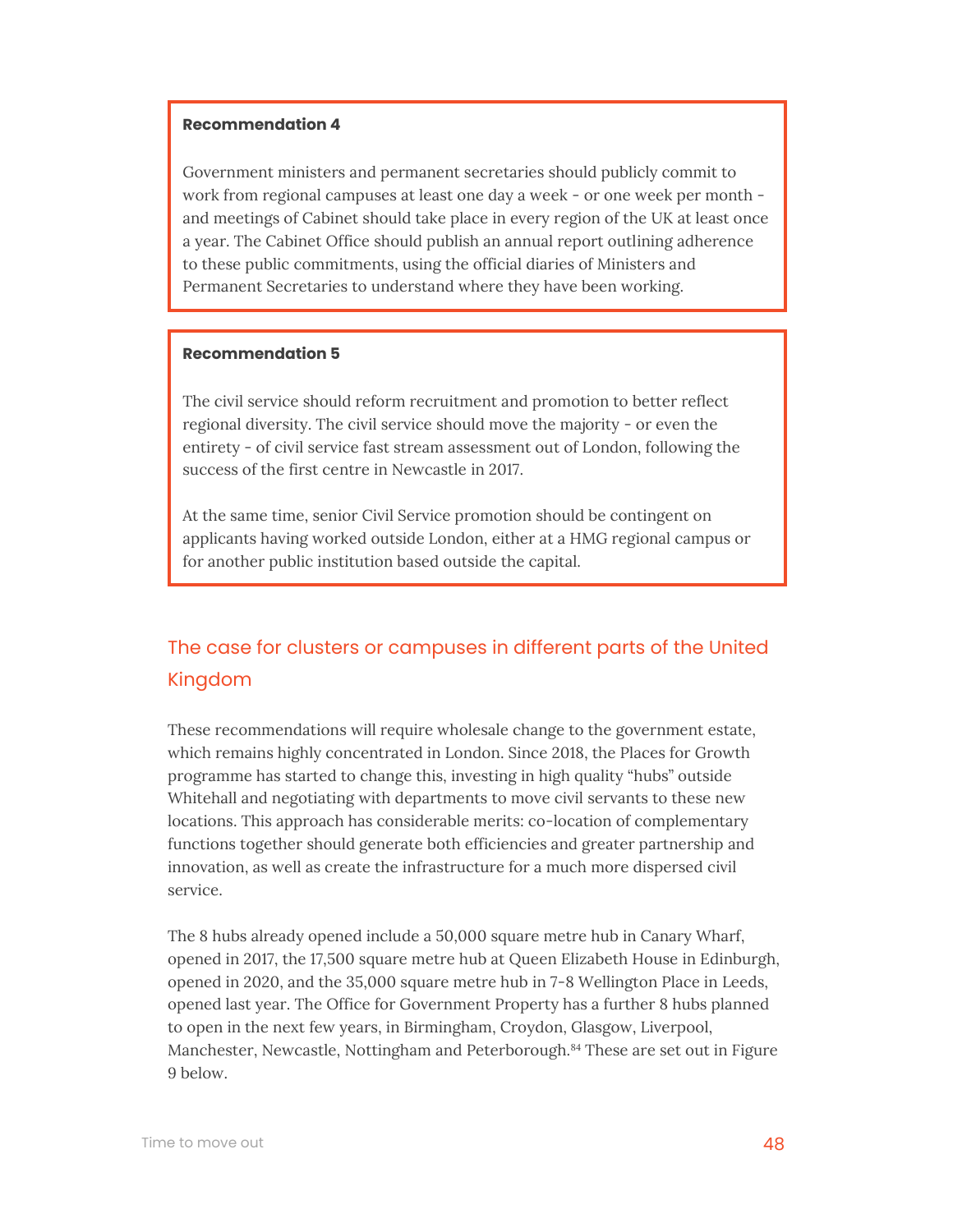While this represents a considerable regional footprint, it is notable that of the 8 hubs already opened by the civil service, nearly one in three (32%) of the roles they expect to accommodate are in London and only one in seven is in the North or Midlands of England (15%). However, of the remaining 8 hubs, 7 are in those regions, housing up to 24,000 civil servants on current projections. In addition, the Government has subsequently announced the plans to create campuses in Darlington and Wolverhampton to house the Northern Economic Campus and the Department for Levelling Up, Housing and Communities' second headquarters.

#### **Figure 9: Location of opened and planned government hubs**

*Source: Office of Government Property, Government Hub Network Brochure*



The Government should seek to build on these plans, by significantly expanding campuses outside London as the civil service footprint in London contracts. This should not only generate efficiencies - by replacing expensive estate in London with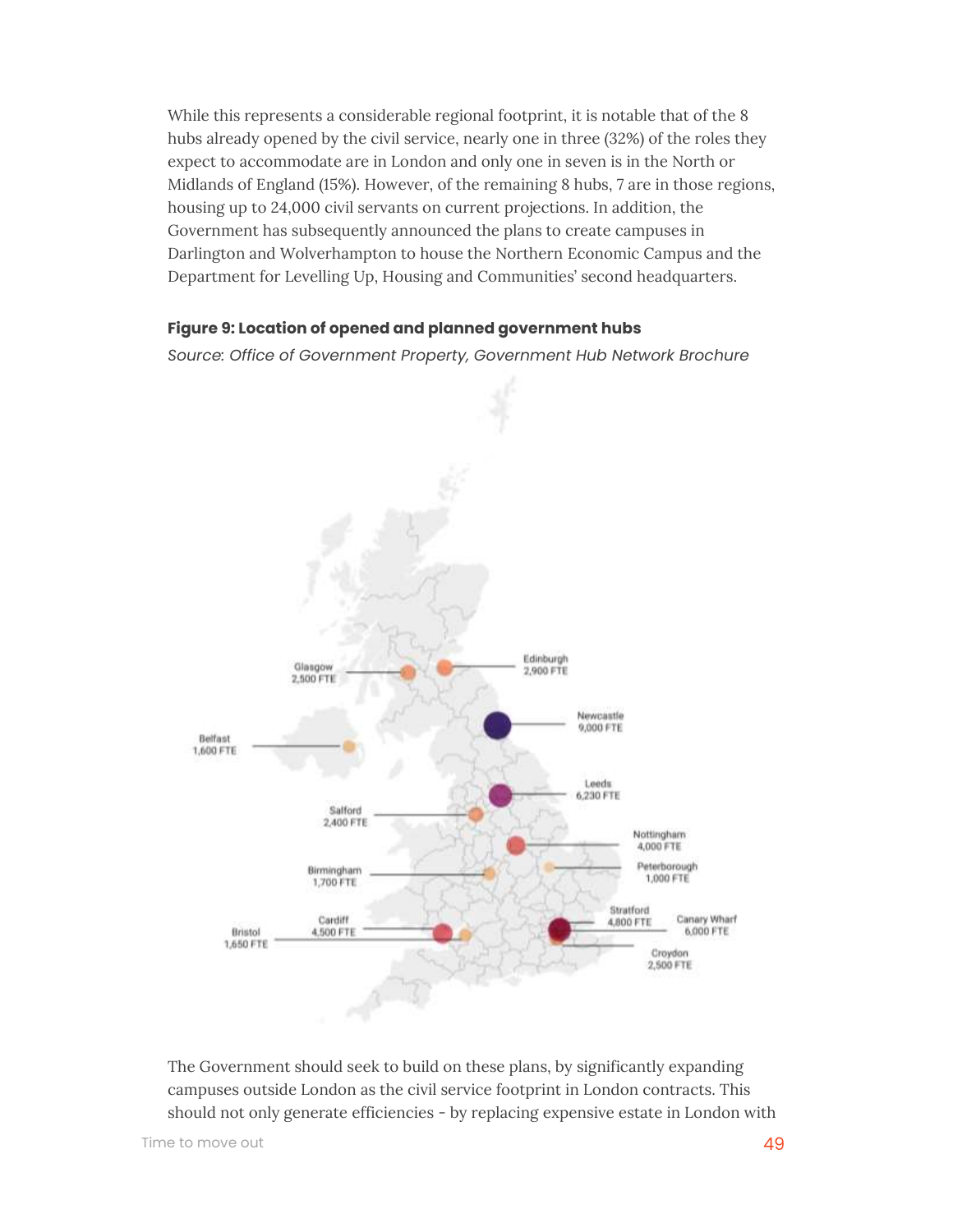more reasonable space elsewhere - but multiplier effects for private industry in towns and cities outside the capital, as evidenced by multiple economic studies of previous relocations and suggested by the economic data presented in this report around the ONS move to Newport.

It should also support much greater collaboration with other parts of the public sector. The consolidation of the metro mayor model - and possible extension with county deals - offers considerable opportunities for the Government to bring different local, regional and central functions together within a hub outside Whitehall. This could also be extended to other public sector bodies. The benefits would be multiple: better collaboration across different tiers of government, more efficient use of the public estate - in line with the One Public Estate programme's principles - and greater opportunity for shared services, from public-facing digital and engagement teams to back office functions like HR and finance.

This could be aided by a more enlightened approach to remote working in government. Throughout the pandemic, there have been repeated demands for civil servants to return to their desks in Whitehall rather than to work from home. Putting aside evidence the debate about the productivity benefits of working from home, this further undermines attempts to disperse decision-making out of Whitehall, by implying that effective government can only be undertaken from a single postcode in central London. It is only by embracing flexible working, and allowing civil servants to balance working from their home and their nearest regional hub, that the civil service will be able to retain talent as it seeks to radically alter it's geographic footprint.

It has been highlighted that in recent months some government offices in towns have been closing in favour of city centre locations - including HMRC moving their Bootle staff to Liverpool. Whilst there are benefits to co-locating teams on regional campuses, greater consideration should be given to how local workers and firms in smaller towns can maintain access to jobs and contracts if they move to larger towns or city centres, including through flexible working.85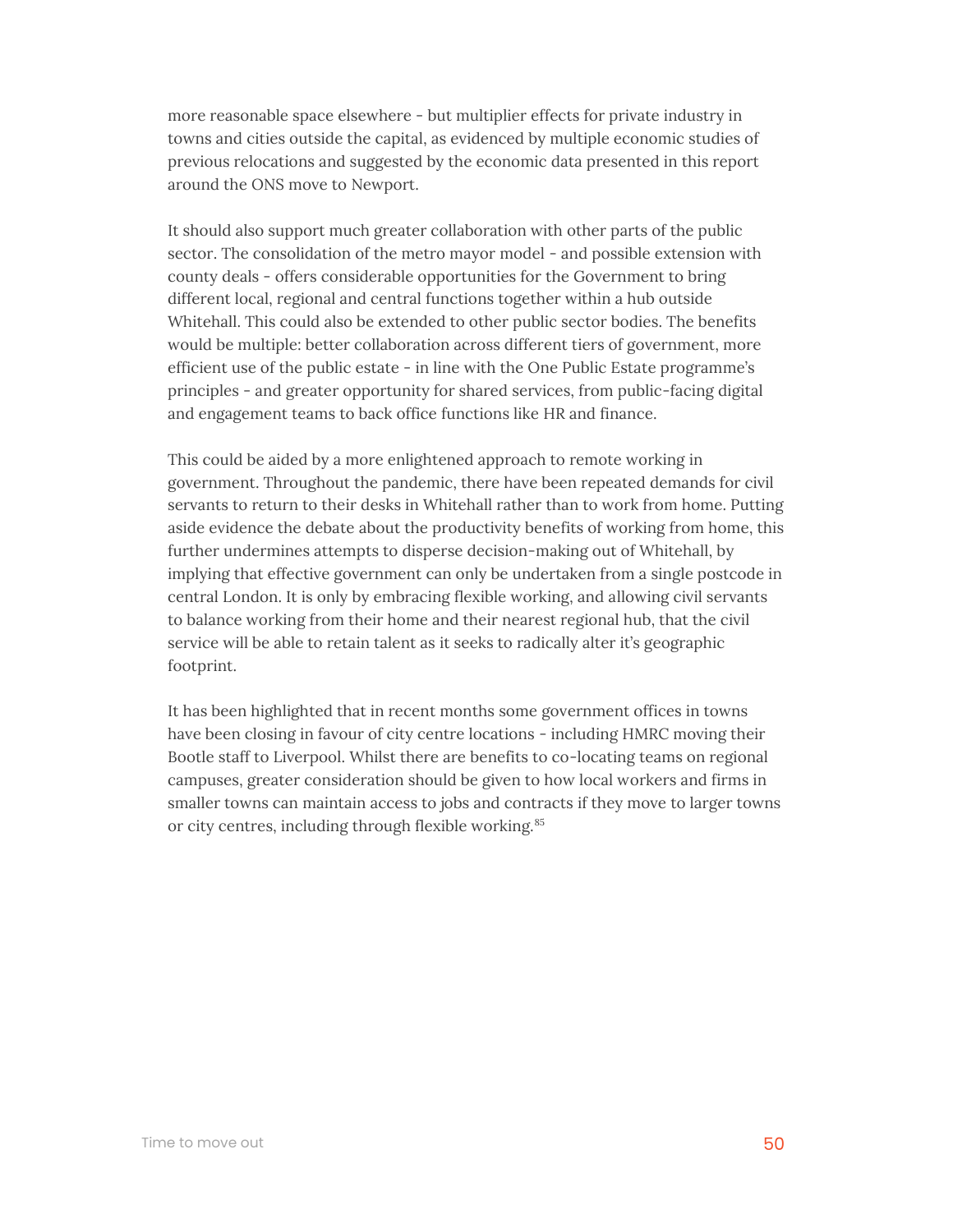#### **Recommendation 6**

The Government should significantly expand the number and scale of civil service regional hubs around the UK to support much greater relocation of government functions out of London and to allow for much better collaboration with other parts of the public sector.

Over the long-term, the Government should encourage greater use of remote and flexible working in the civil service, in line with the practices adopted by technology and professional services firms during the pandemic. This should include giving civil servants flexible use of shared campuses around the UK, to encourage organic dispersal of staff over time and reduce estate costs.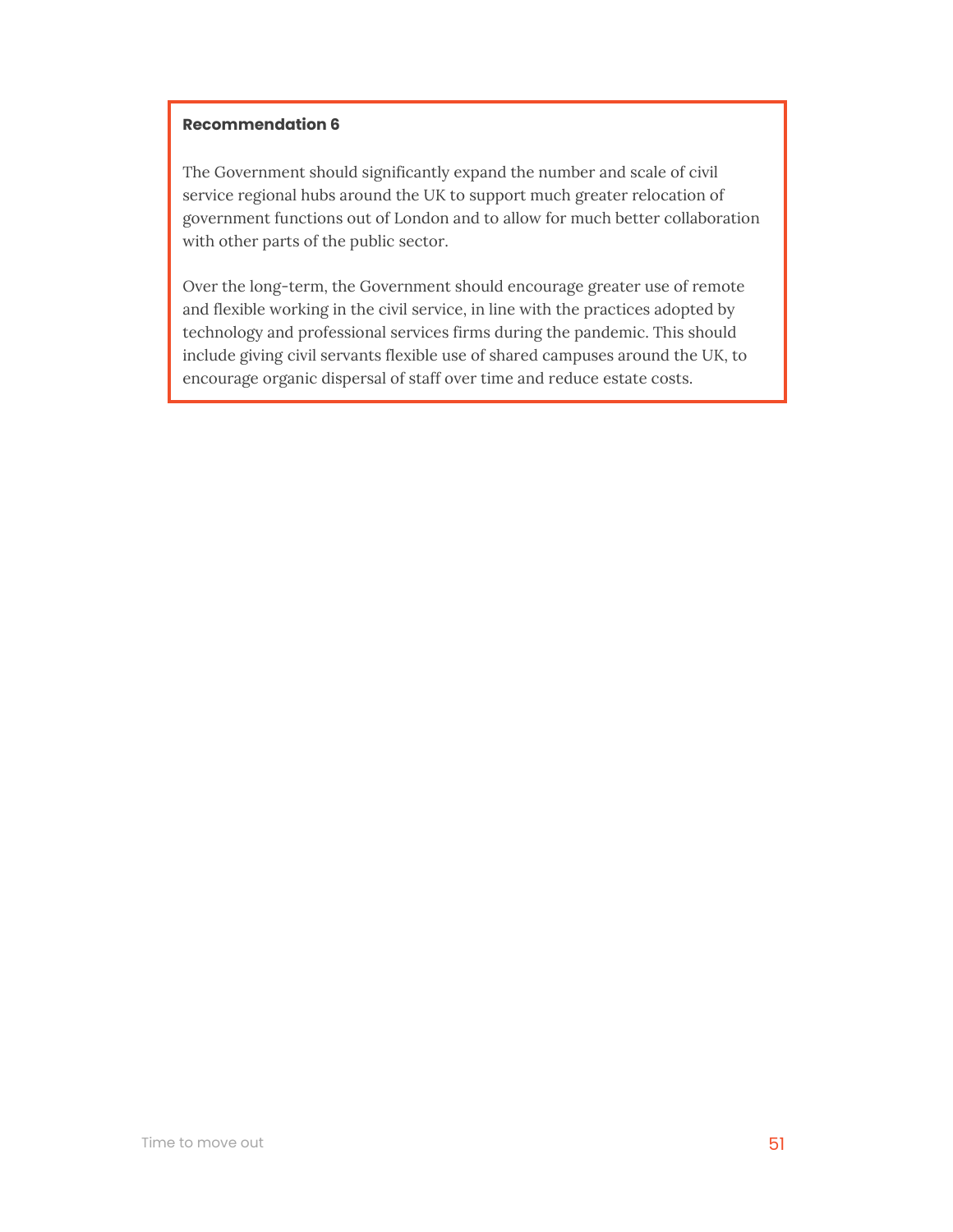## Conclusion

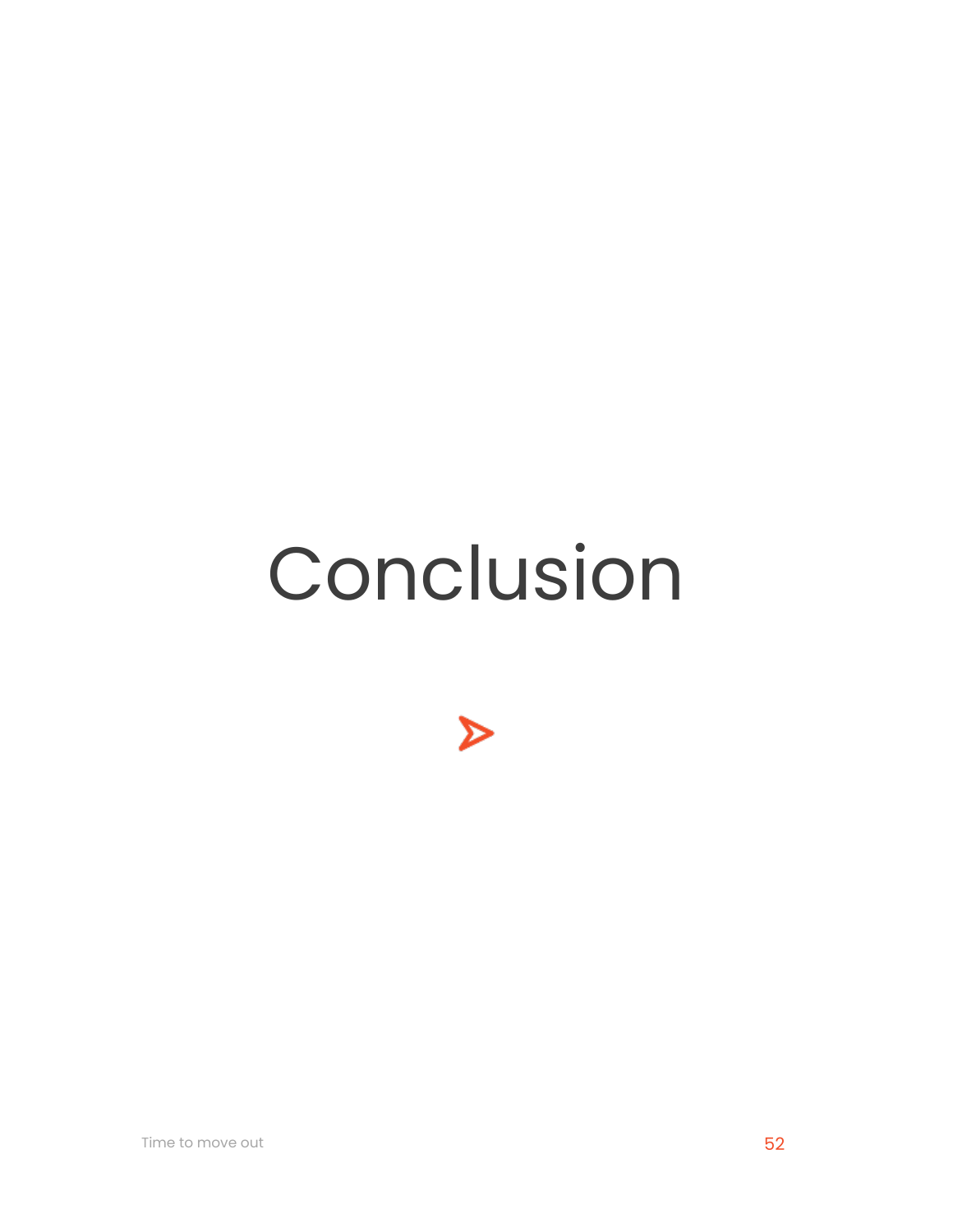Government decisions are affected by *where* they are made in the same way as they are affected by *who* makes them. The fact that a growing share of central government decisions are taken by officials working in London explains Whitehall's collective failure to respond to voters' concerns in recent decades and has likely contributed to the concentration of economic activity in the capital. One way that ministers could both increase the responsiveness of government and drive up regional economic growth would be to transform the footprint of government.

This will not be an easy task. Successive governments have tried to shift the centre of government's gravity, but the civil service remains as centralised as in the mid-1970s. Emergency recruitment to respond to Brexit and the pandemic have further concentrated the civil service in London, despite well-intentioned plans to open a regional hub network. But it is necessary - and achievement will require a much greater pace and scale of dispersal than has been achieved to date.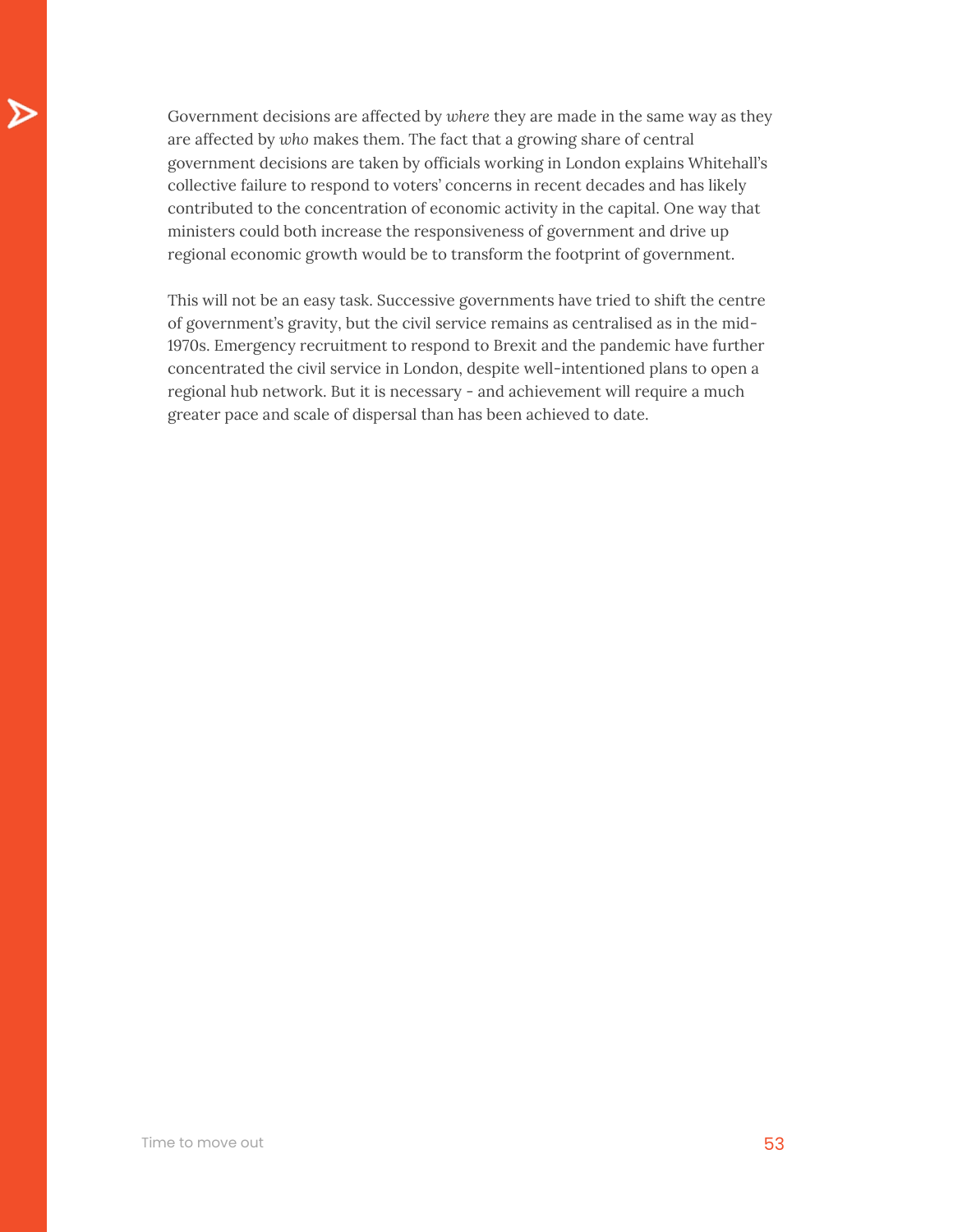## Endnotes

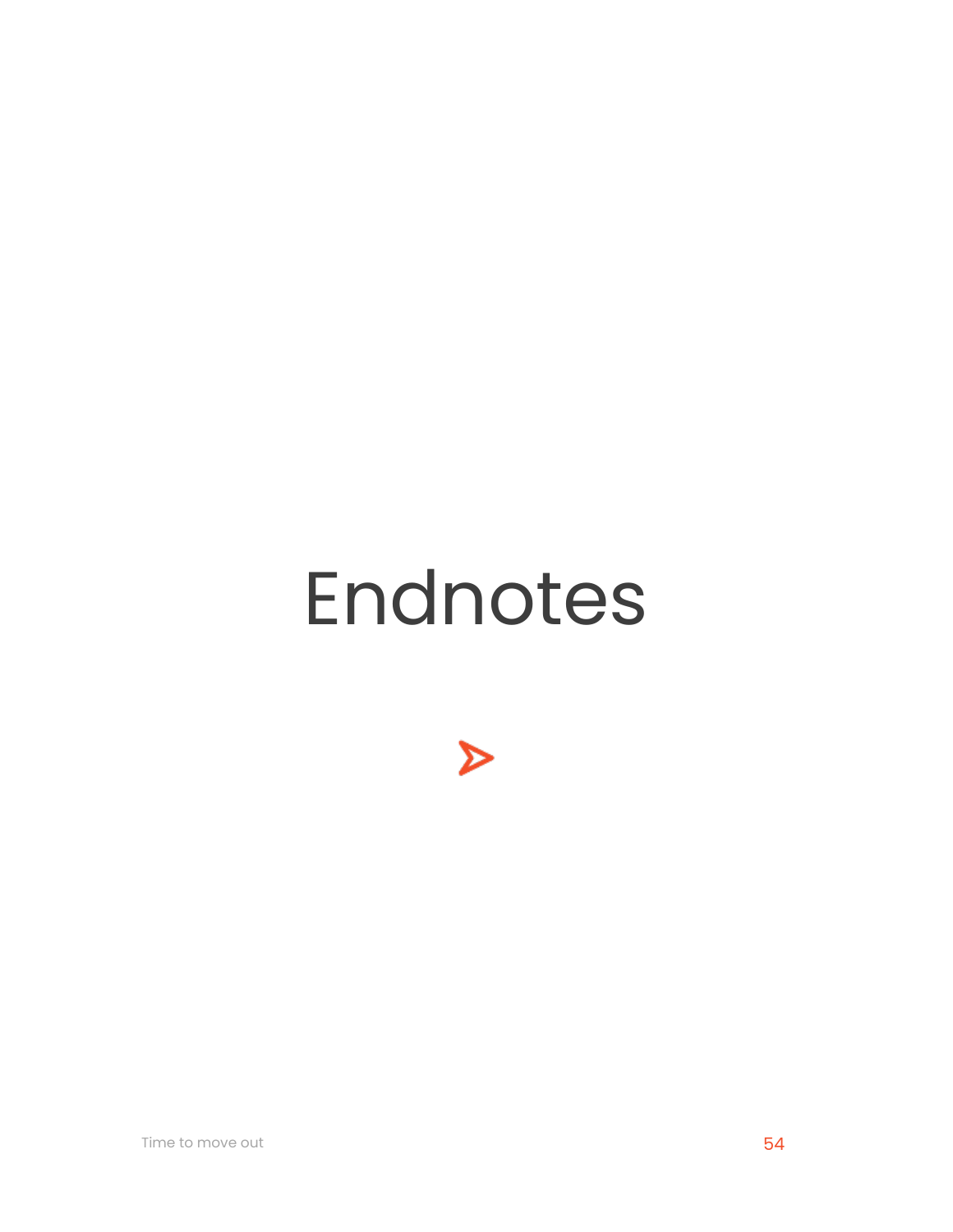<sup>4</sup> HC Deb 28 January 1964 vol 688 cc 486-506

<sup>5</sup> Sir Michael Lyons (2004), 'Well Placed to Deliver? Shaping the Pattern of Government Service,' An Independent Review of Public Sector Relocation 6 J. N. Marshall, C. Hodgson & D. Bradley (2005), 'Public Sector Relocation and Regional Disparities in Britain,' *Environment and Planning C: Government and Policy*, Volume 23, pp 883-906

7 Ian R Smith (2010), 'Relocation: transforming where and how government works' <sup>8</sup> The consolidation also occurred within regions themselves. In 2015, for example, the Efficiency and Reform Group announced plans to reduce the government estate in Bristol to 18 buildings and in Liverpool to just 17 buildings by 2020, down from "dozens" and 47 respectively when the Government came to power in 2010. This, as well as the consolidating effects of floorspace reductions and office sharing in Whitehall, meant that the share of civil servants in London actually rose during the period between 2010 and 2018, from 17.3% to 19.4%, despite the higher estate and salary costs of locating civil servants in London.

<sup>9</sup> The Government Estate Strategy, July 2018

 $10$  S. Payne, J. Pickard & G. Parker (2021), The Financial Times, 'Darlington emerges as most likely location for Treasury's northern base'

<sup>11</sup> C. W Jefferson, M. Trainor, (1996), 'Public Sector Relocation and Regional Development,' *Journal of Urban Studies*, Vol. 33, No. 1, 37-48

<sup>12</sup> Sir Michael Lyons (2004), 'Well Placed to Deliver? Shaping the Pattern of Government Service,' An Independent Review of Public Sector Relocation

ps://www.civilservant.org.uk/library/2004-Lyons-full\_report.pdf

<sup>13</sup> Ian R Smith (2010), 'Relocation: transforming where and how government works.'

<sup>14</sup> National Audit Office (1996), 'Relocation of the Patent Office'

<sup>15</sup> HL Deb 20 March 2001 vol 623 cc1287-9

<sup>16</sup> Sir Michael Lyons (2004), 'Well Placed to Deliver? Shaping the Pattern of

Government Service,' An Independent Review of Public Sector Relocation

<sup>17</sup> The Government Estate Strategy, July 2018

<sup>18</sup> Lambert Smith Hampton (2020), Total Office Cost Survey

<sup>19</sup> HC Deb 26 July 1979 vol 971 cc902-22

<sup>20</sup> CURDS (2005), Public sector relocation and regional disparities in Britain <sup>21</sup> G. Faggio (2015), 'Relocation of Public Sector Workers: Evaluating a Place-based Policy,' SERC Discussion Paper 155

 $22$  Martin and Townroe (2013), Regional Development in the 1990s: The British Isles in Transition; Jefferson and Trainor (1996), Public Sector Relocation and Regional Development, Urban Studies, Vol. 33, No. 1, 37-48

 $23$  Cited in CURDS (2005), Public sector relocation and regional disparities in Britain

<sup>1</sup> HC Deb 16 October 1973 vol 861 cc44-161

<sup>&</sup>lt;sup>2</sup> Institute for Government (2020), 'Moving out: making a success of civil service relocation'

<sup>3</sup> HC Deb 2 April 1963 vol 675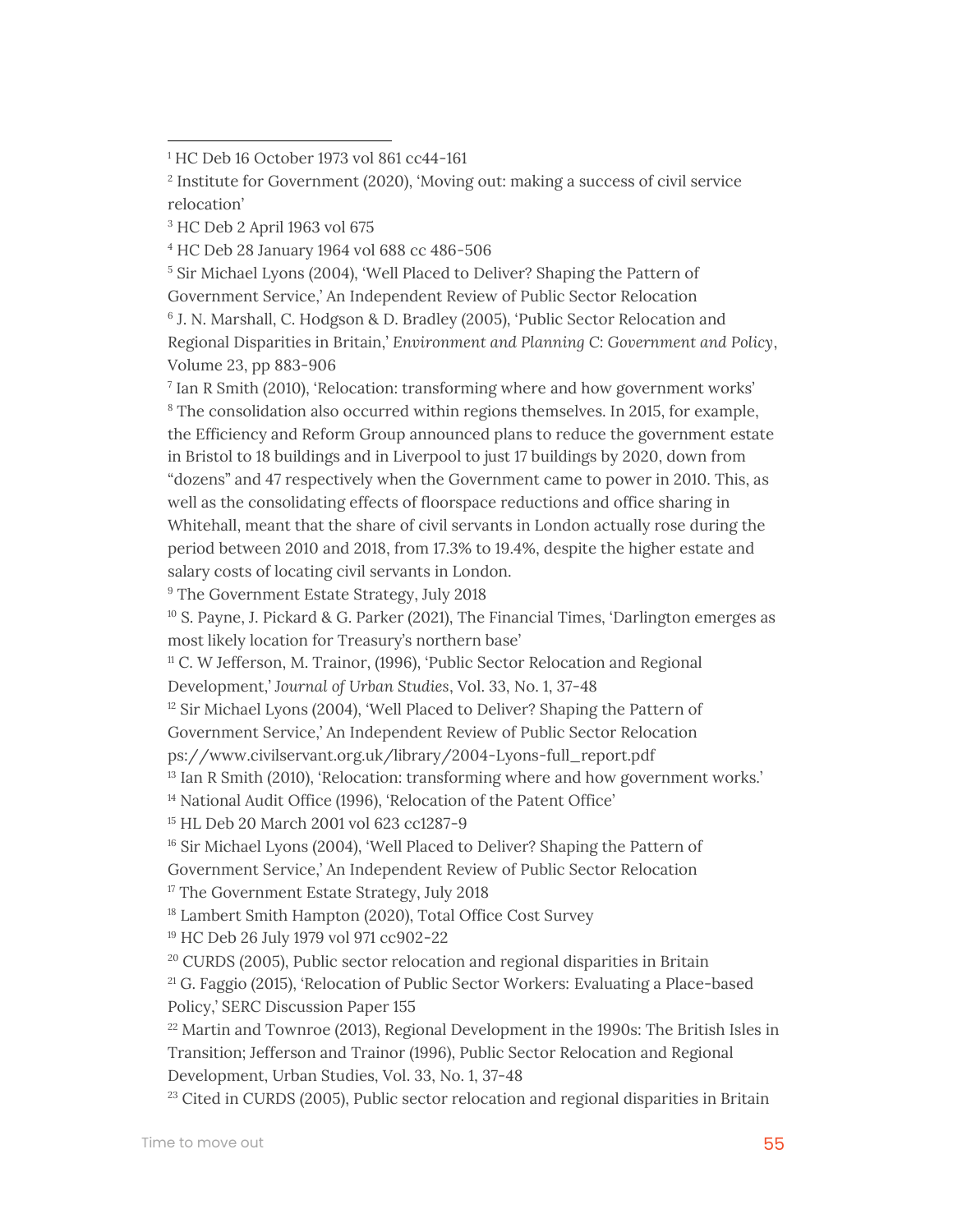$24$  Experian, 2004 The Impact of Relocation. A Report for the Independent Review of Public Sector Relocation

<sup>28</sup> Sir Michael Lyons (2004), 'Well Placed to Deliver? Shaping the Pattern of Government Service,' An Independent Review of Public Sector Relocation

<sup>29</sup> G. Faggio (2015), 'Relocation of Public Sector Workers: Evaluating a Place-based Policy,' *SERC Discussion Paper 155*

<sup>30</sup> Moretti, New Geography of Jobs

<sup>31</sup> H. Vierira (2018), 'The multiplier effect of the German government move to Berlin,' LSE Business Review

<sup>32</sup> S. O., Becker, S., Heblich, D. M., Sturm, (2021), 'The impact of public employment: Evidence from Bonn,' Journal of Urban Economics, Volume 122, March 2021, 103291 <sup>33</sup> J. Jofre-Monseny, J. I.Silva, J. Vazquez-Grenno (2016), 'Local Labor Market Effects of Public Employment,' Xarxa de Referència en Economia Aplicada, XREAP2016-05 <sup>34</sup> L. Nandy (2018), Labour List, 'The key to reuniting our two Englands? Towns with power'

<sup>35</sup> G. Miscampbell, J. Blagden (2020), 'No Turning Back' Onward report

<sup>36</sup> W. Tanner, J. O'Shaughnessy (2019), 'The Politics of Belonging,' Onward report <sup>37</sup> YouGov (2021), Confidence in the Civil Service

<sup>38</sup> Sir Michael Lyons (2004), 'Well Placed to Deliver? Shaping the Pattern of Government Service,' An Independent Review of Public Sector Relocation <sup>39</sup> Sir Michael Lyons (2004), 'Well Placed to Deliver? Shaping the Pattern of Government Service,' An Independent Review of Public Sector Relocation

<sup>40</sup> KPMG (2015), 'The role of the BBC in supporting economic growth'

<sup>41</sup> P. Swinney, G. Piazza, (2017), Chapter 1, 'Should we move public sector jobs out of London?'

<sup>42</sup> A. Hollingsworth, A. Hawksbee, (2021), Centre for Cities, 'Beyond a Whitehall lift and shift: Making a success of public sector relocation'

<sup>43</sup> Sir Michael Lyons (2004), 'Well Placed to Deliver? Shaping the Pattern of Government Service,' An Independent Review of Public Sector Relocation

<sup>44</sup> Professor Sir Charles Bean (2016), Independent Review of UK Economic Statistics

<sup>45</sup> L. Holmwood (2009), The Guardian, 'Nearly 60% of BBC managers snub move to Salford Quays,'

<sup>46</sup> Professor Sir Charles Bean (2015), Independent Review of UK Economics Statistics, Interim Report

<sup>47</sup> Sir Michael Lyons (2004), 'Well Placed to Deliver? Shaping the Pattern of Government Service,' An Independent Review of Public Sector Relocation <sup>48</sup> Professor Sir Charles Bean (2016), Independent Review of UK Economic Statistics

Time to move out **56** <sup>49</sup> Office for National Statistics (2014-17), National Statistician's Quality Reviews

 $^{25}$  Department for Business, Innovation and Skills (2010), 'Understanding Local Growth,' BIS Economics Paper No. 7

<sup>26</sup> G.Faggio, H. Overman (2014), 'The effect of public sector employment on local labour markets,' *Journal of Urban Economics,* 79, pp. 91-107

 $27$  G. Faggio (2013), 'Relocation of Public Sector Workers: The local labour market impact of the Lyons Review.'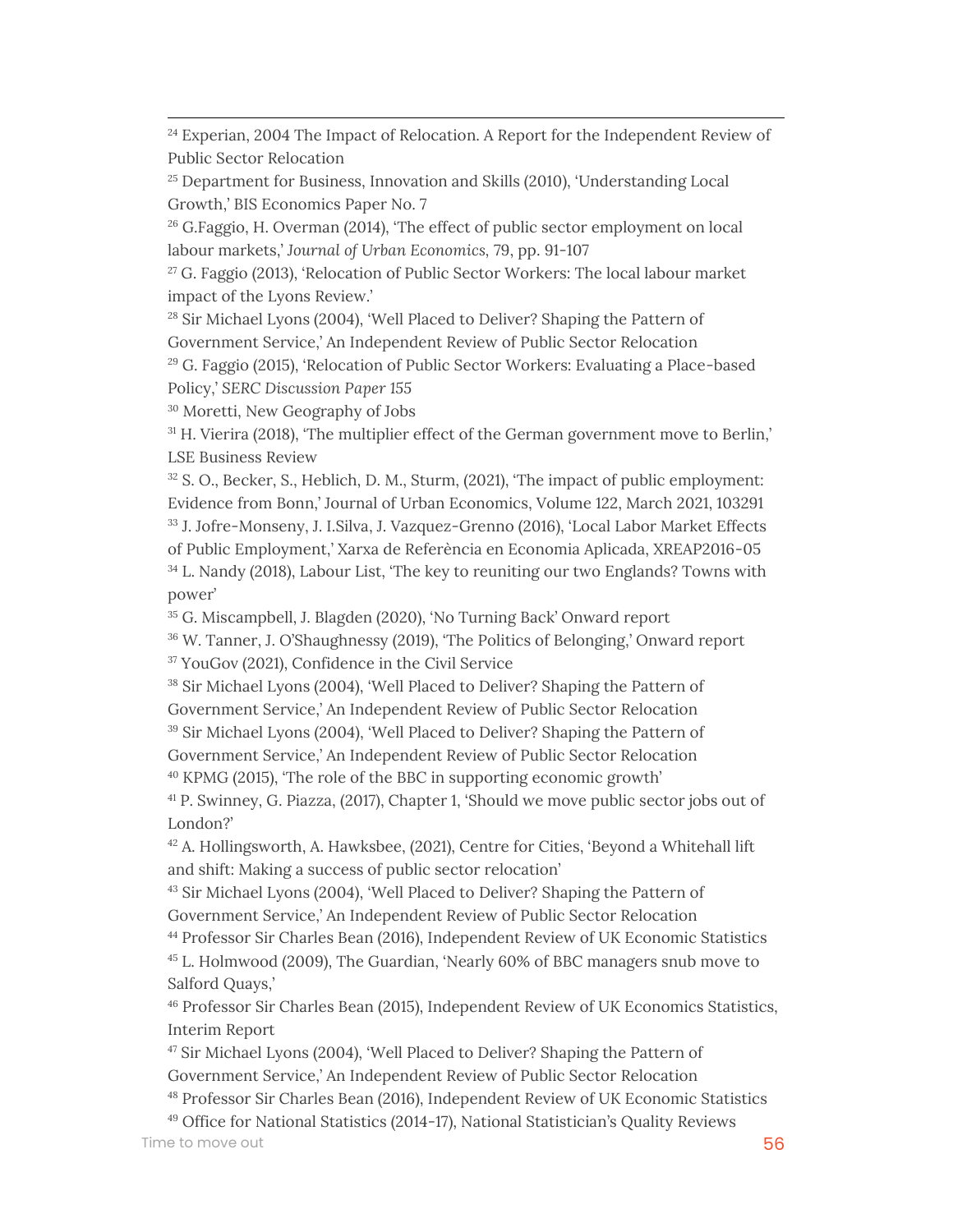UK Statistics Authority Business Plan: April 2018 to March 2021

Build Back Better: our plan for growth, March, 2021

Civil Service Fast Stream statistics 2019-21

Civil Service Fast Stream: Annual Report 2017 and 2018

Hansard (2021), UIN 80499, 80505, 80508, 80500, 80506, 80507, 80502, 80498,

80495, 78524, 80497, 80504, 80503, 80509, 80511, 78529, 78533, 78527, 78531, 78525,

78530, 78538, 78519, 80501, 78536, 78523, 78522, 80510, 80512, 78537, 80496, 78521,

78520, 78535, 78528, 78532, 78534, 78526

 Civil Service Statistics 2021; FCA, Annual Report 2020-21. Please note that Financial Conduct Authority staff are not technically civil servants.

Civil Service Statistics 2021; Ofcom, Annual Report 2020-21

BBC News (2021), 'Budget 2021: Darlington 'Treasury North' move welcomed'

 R. Hill (2016), Public Technology.net, 'Government Digital Service's new Whitechapel home revealed'

 R. Hill (2016), Public Technology.net, 'Government Digital Service's new Whitechapel home revealed'

UK Export Finance, Annual Report and Accounts 2020-21

UK Export Finance, Annual Report and Accounts 2020-21

<sup>67</sup> Office for National Statistics, 'International trade in services by subnational areas of the UK: 2018,' Section 1

<sup>68</sup> This text has been updated from the original report.

 This text has been updated from the original report following clarification from the FCA. The FCA has 100 staff at an Edinburgh-based office and intends to increase its regional presence.

 K. Dennett (2021), Mail Online, 'BBC needs to become less 'London-centric' to achieve impartiality, Ofcom boss warns – ahead of £700 million plan to move staff and programmes to Birmingham'

UK Research and Innovation, Annual Report and Accounts 2020-21

Government Digital Service (2021), 'Our Strategy for 2021-2024'

Derwent London (2016), 'GDS takes 55,000 sq ft at The White Chapel Building'

 S. Trendall (2021), Public Technology.net, 'Scores of GDS staff moved to new Central Digital and Data Office'

Crown Commercial Service, Annual Report and Accounts 2020/21

UK Export Finance, Annual Report and Accounts 2020-21

Ofgem Annual Report and Accounts 2020-21

Water Services Regulation Authority (Ofwat), Annual Report and Accounts 2020-21

Bigham Anderson Partnership, 'Riverside House, 2a Southwark Bridge Road, SE1';

SCF Construct, 'Ofcom Riverside House'

 Professor Sir Charles Bean (2016), Independent Review of UK Economic Statistics The Economist (2022), 'Britain's Office for National Statistics did well during the pandemic'

 Centre for Cities (2017), 'Should we move public sector jobs out of London?' The Government Estate Strategy, July 2018

 A. Bounds, G. Parker (2020), The Financial Times, 'Boris Johnson pledges to move ministers out of London'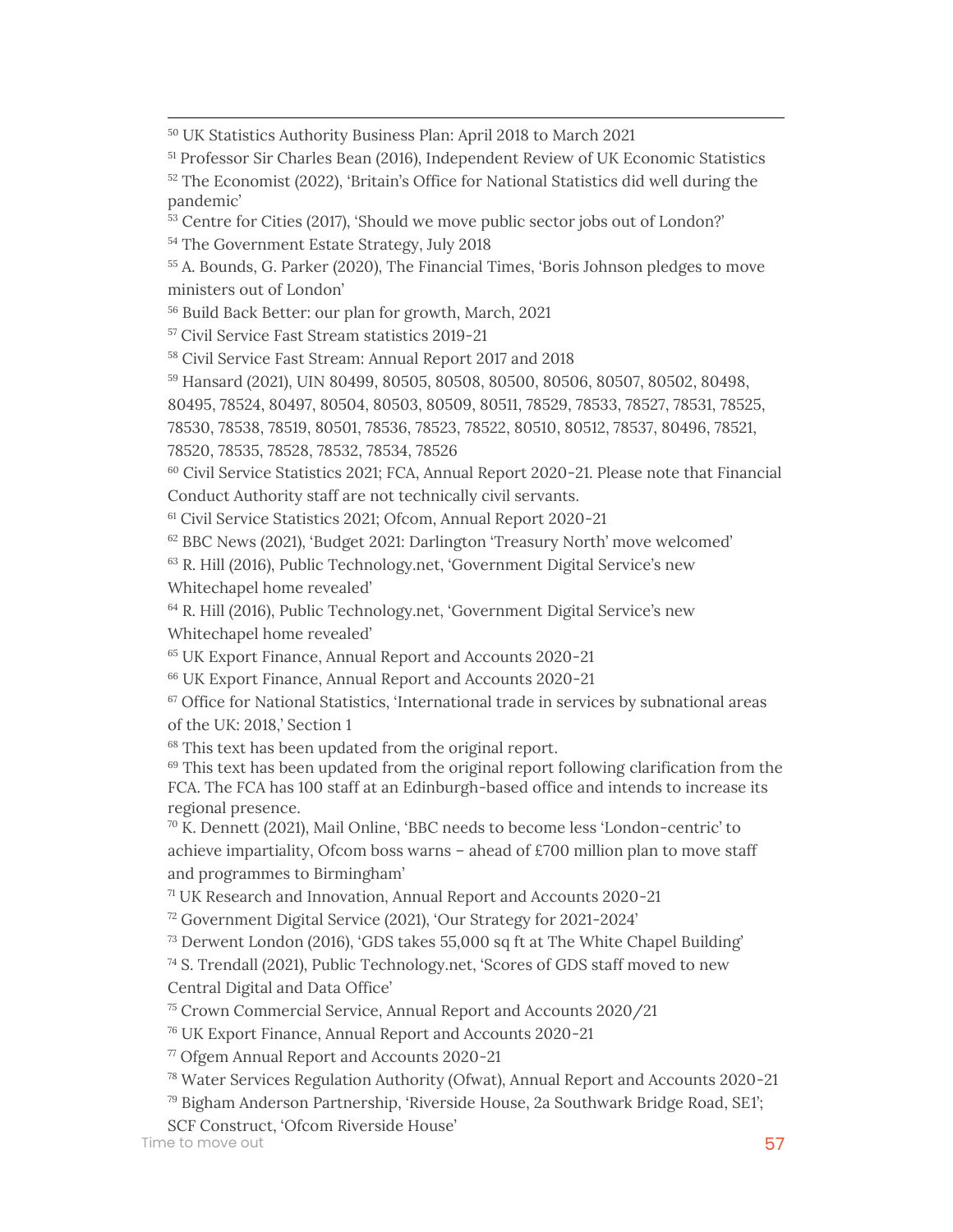<sup>80</sup> Ofqual Annual Report and Accounts 2020-2021, HC 325

81 Office for Standards in Education, Children's Services and Skills (Ofsted) Annual Report. And Accounts 2020-21

82 Government Property Agency (2021), Guidance, 'Home working and the UK Civil Service'

<sup>83</sup> B. Smith (2021), Civil Service World, '97% of civil servants want work from home option in. future – survey'

84 Government Property Agency (2021), 'The Growing Network of Government Hubs' <sup>85</sup> J. Pickard and P. Foster (2022), 'Closure of UK tax offices in rundown towns undermines levelling up agenda', Financial Times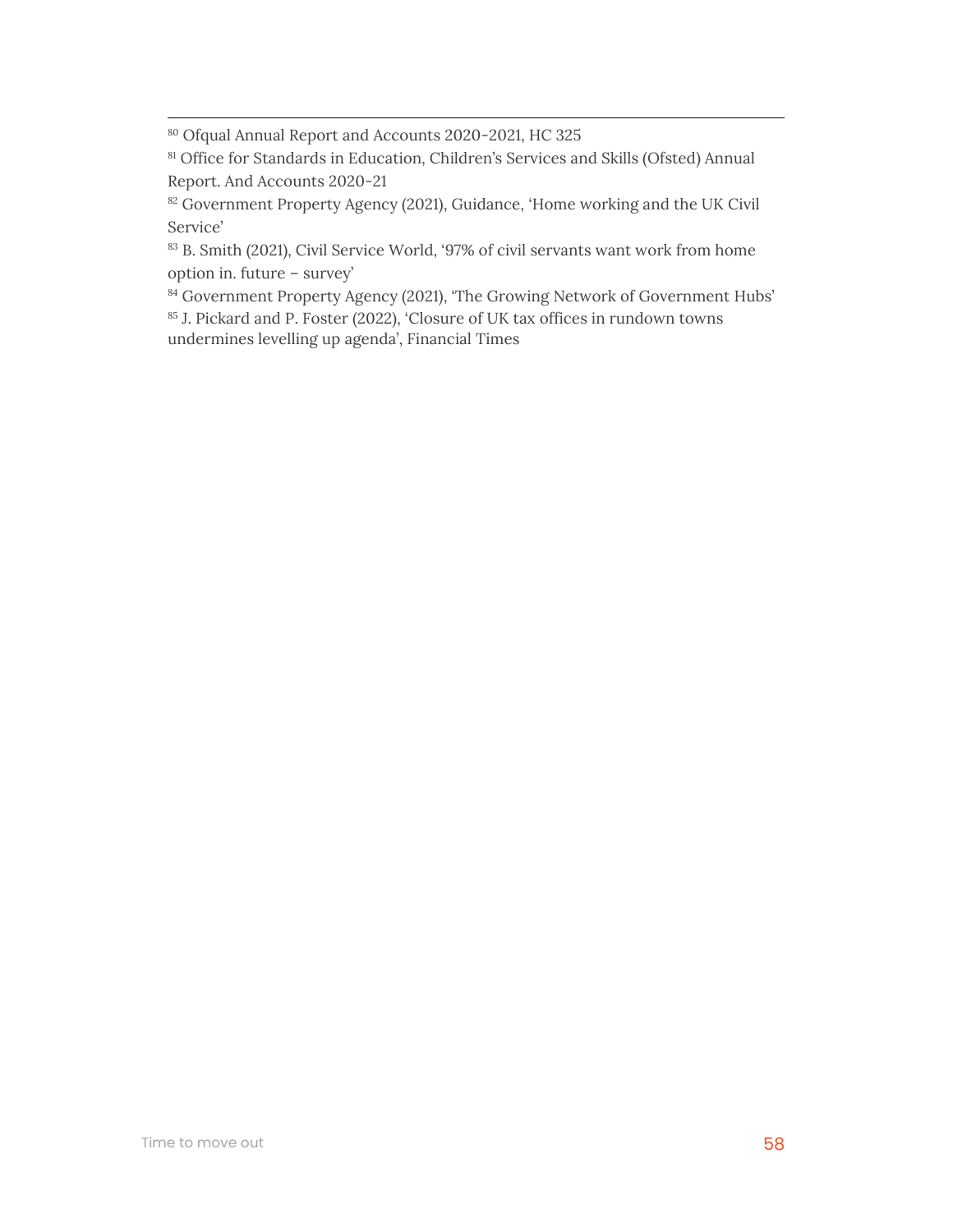## Support Onward

Onward is an independent, not-for-profit thinktank. We rely on the generous support of individuals and trusts, as well as partnerships with charities and businesses, to support our leading programme of research and events.

#### Individual and Trust donations

Onward's core programme of research is funded by individual and trust donations. If you are an individual or represent a philanthropic trust and would like to support our ongoing research agenda, we would love to hear from you. We do not accept corporate funding for research reports. Please contact us on office@ukonward.com if you would like to donate by cheque or you can donate electronically using Onward's account details below.

UK Onward Thinktank Ltd Not-for-profit company no. 11326052 Bank: NatWest Account number: 21328412 Sort code: 50–10–05

Please note that Onward retains copyright and full editorial control over any written research it produces, irrespective of funding.

#### Partnerships with companies and charities

Alongside our research, we want to work closely with charities, trusts and businesses, large and small, to further the political debate and bring the expertise and ideas from outside government to bear on the policymaking process.

If you would like to partner with Onward as a sponsor of one of our roundtable events or conferences, or to join our Business Leaders Network to engage further with our work, please get in touch at office@ukonward.com.

#### A commitment to transparency

Onward is committed to transparency and will publish the names of individuals and organisations who give us more than £5,000 of support each year. This is published on our website twice a year.